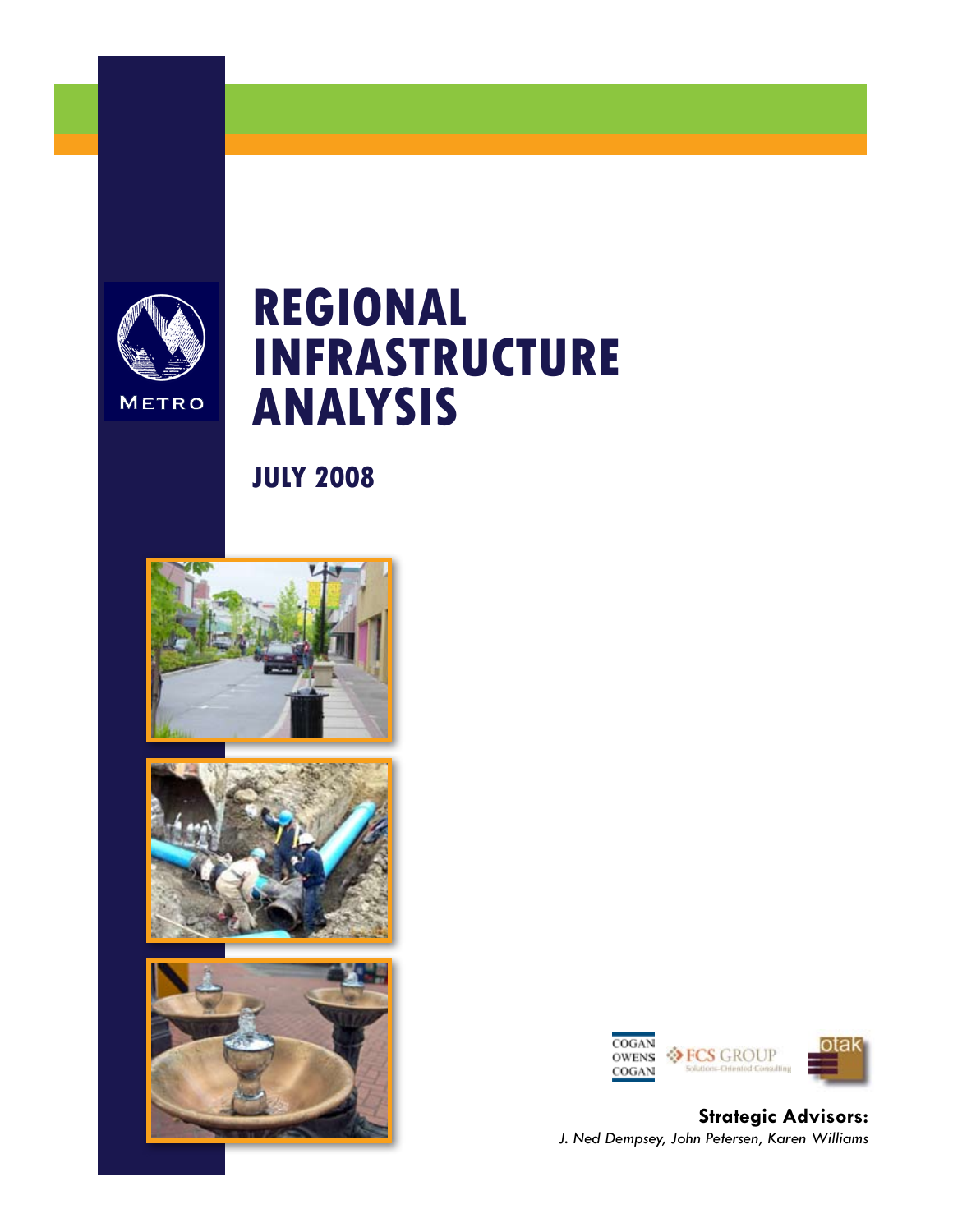# **ACKNOWLEDGEMENTS Infrastructure Advisory Committee**

Byron Estes, Portland Development Commission Deane Funk, Portland General Electric Marion Haynes, Portland Business Alliance Ted Kyle, Clackamas County Water Environmental Services Stephan Lashbrook, City of Lake Oswego Lawrence Odell, Washington County Pat Ribellia, City of Hillsboro Alice Rouyer, City of Gresham Ric Stephens, Alpha Community Development Lorna Stickel, Regional Water Providers Consortium Mike Wells, Wells Otis Development

#### **Metro Staff**

Malu Wilkinson Chris Deffebach Robin McArthur Ted Reid Andy Shaw

### **Consultants**

### **Cogan Owens Cogan, LLC**

Arnold Cogan Steve Faust Kirstin Greene Bob Wise

#### **FCS GROUP**

Todd Chase

#### **Otak, Inc.**

Scott Schumaker Amanda Owings

### **Strategic Advisors**

J. Ned Dempsey, Century West Engineering John Peterson, George Mason University Karen Williams, Lane Powell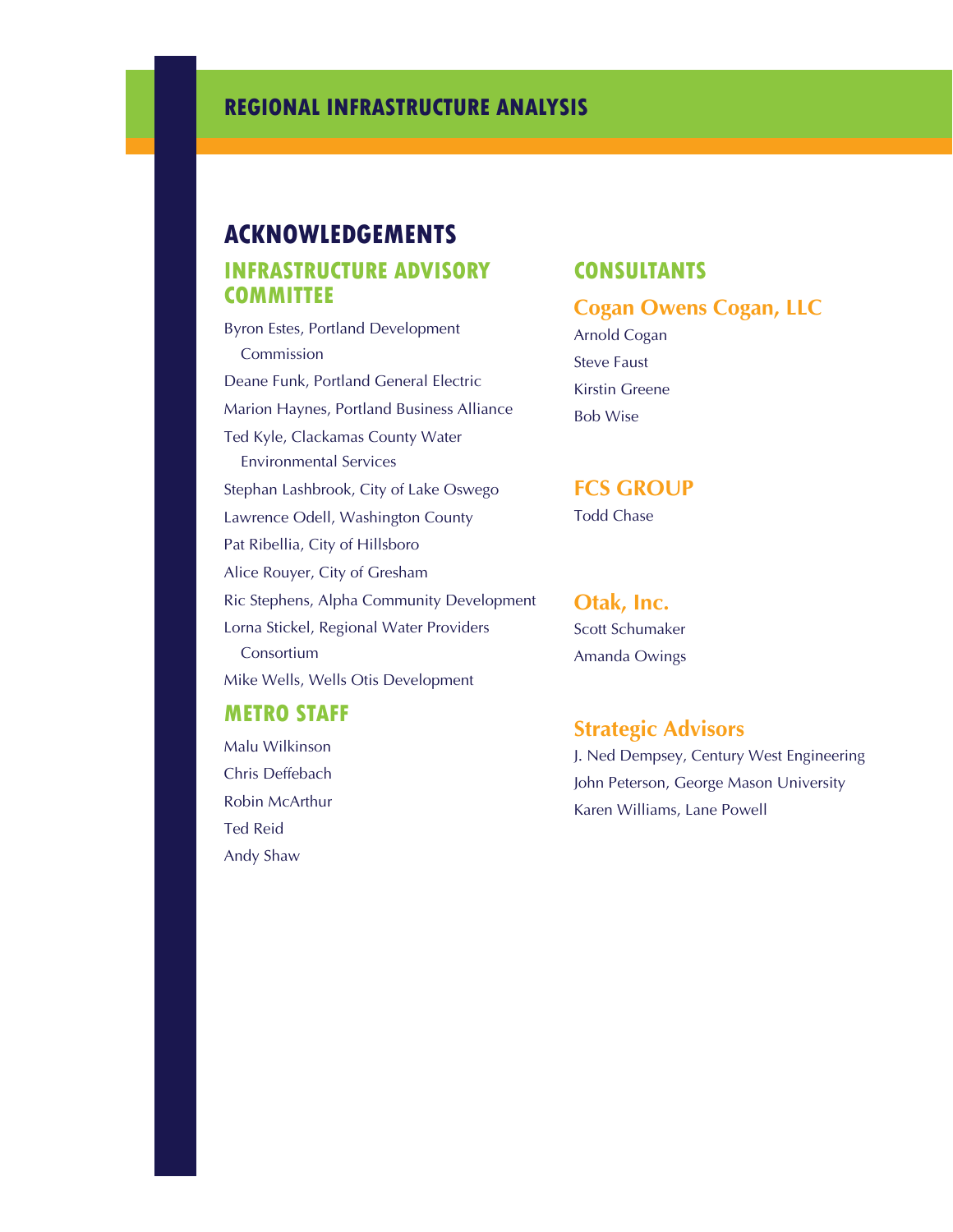# **REGIONAL INFRASTRUCTURE ANALYSIS**

# **TABLE OF CONTENTS**

| <b>APPENDIX (COMPANION DOCUMENT)</b><br><b>Summaries:</b><br>Service provider workshops<br>Meeting with school districts<br>Infrastructure Atlas |
|--------------------------------------------------------------------------------------------------------------------------------------------------|
| <b>Technical Memorandums:</b>                                                                                                                    |
| <b>Comparative Costs</b>                                                                                                                         |
| <b>Financing Mechanisms</b>                                                                                                                      |
| Growth and Infrastructure                                                                                                                        |
| <b>Cost Efficiencies</b>                                                                                                                         |

- Criteria to Target Regional Dollars
- Public-Private Partnerships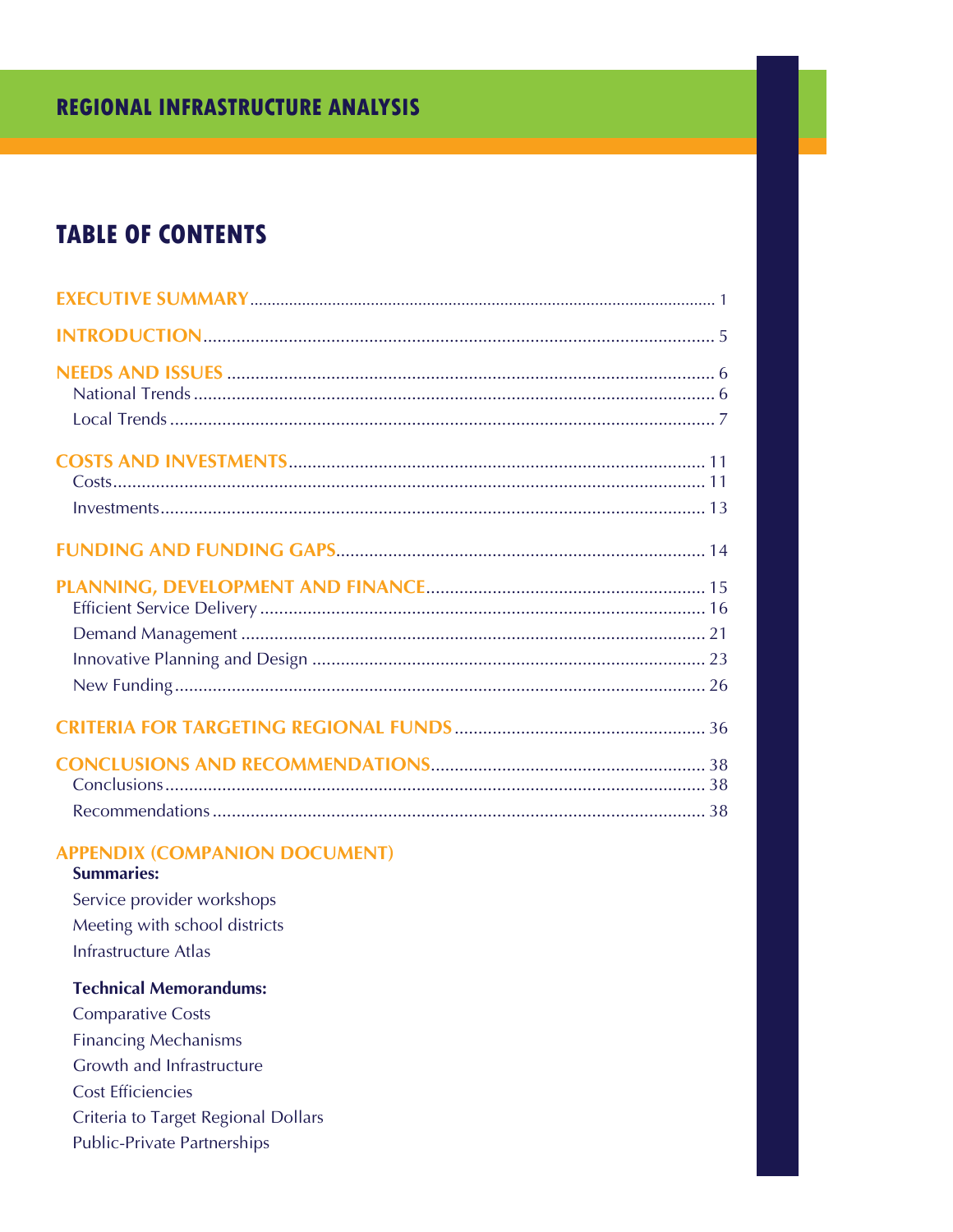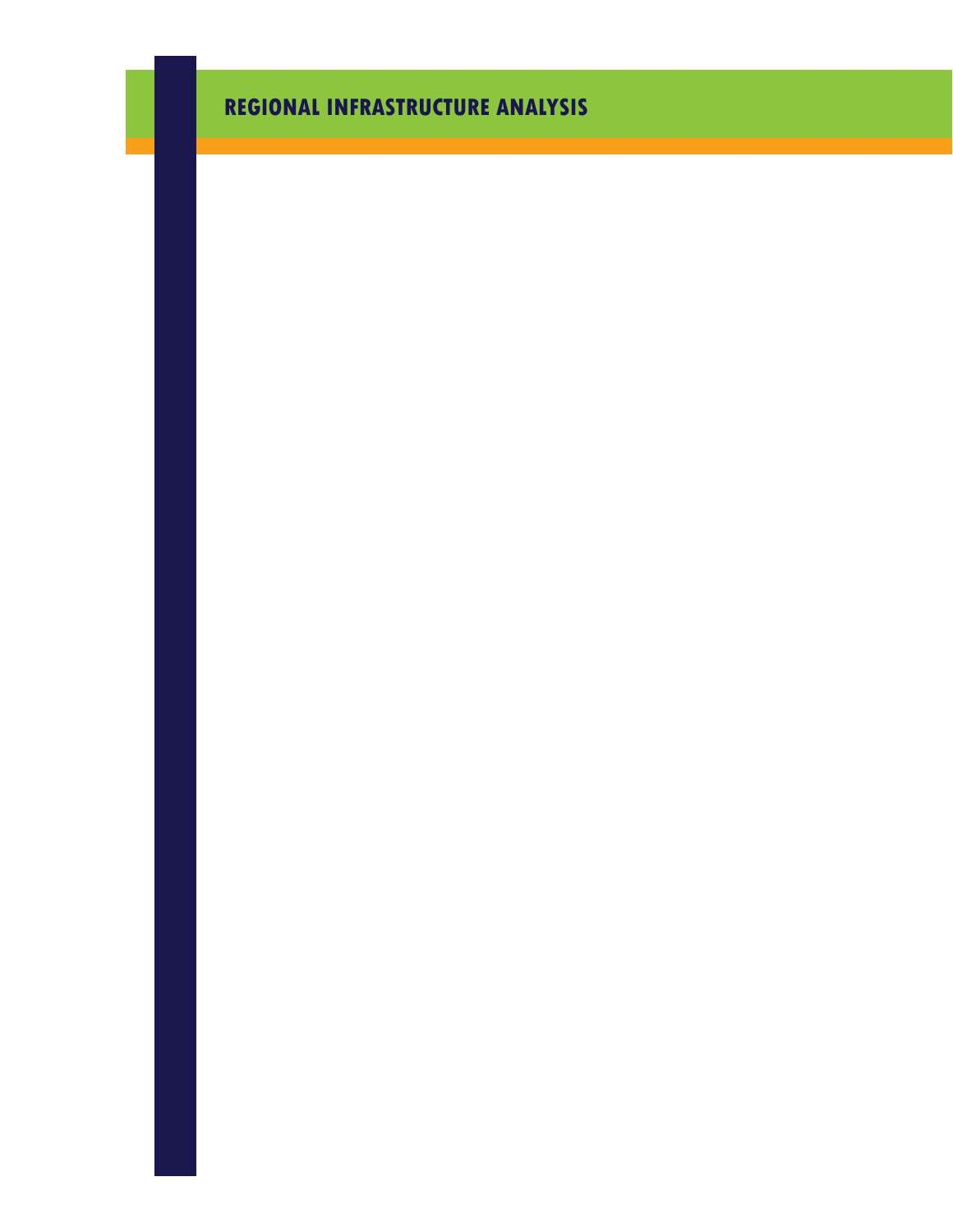## **EXECUTIVE SUMMARY**

As a number of recent incidents have graphically illustrated, the United States faces an infrastructure crisis of epic proportions. Congressman Earl Blumenauer has observed that the nation has no plan for building the roads, bridges, water and sewer lines, energy facilities, and other physical projects that support our communities.

"We're losing this battle," says Blumenauer. "We're investing less in infrastructure than in any time in our history."

The Portland region is not immune to this serious problem. Past plans that guided investments are outdated. The lack of adequate financing mechanisms has led to maintenance being postponed and neglected. Despite widespread recognition that sound infrastructure is critical to maintaining and enhancing regional economic growth, competitiveness, productivity and quality of life, current approaches to the planning, development and financing of critical community support systems are not working.



To make matters worse, approximately one million more people are expected to live in the seven-county Portland metropolitan area within thirty years. The estimated cost of building

the public and private facilities needed to accommodate growth in jobs and housing in the three-county Portland region through 2035 is \$27-41 billion. Traditional funding sources are expected to cover only about half that amount. Even if the region does not experience this projected growth, \$10 billion is needed just to repair and rebuild our existing infrastructure.



Systems development charges, gas taxes and other revenue sources are not keeping pace with rising infrastructure costs, while voter-approved tax limitations and other ballot initiatives have crippled the ability of communities to fund these services. Ratefunded services tend to enjoy more stable and predictable funding, but can face significant difficulties in obtaining large amounts of up-front capital needed to make major improvements or expand capacity.

All of this leads to one unavoidable conclusion: we cannot continue to do things as we have in the past. New and creative solutions are essential.

Expenditures to improve public infrastructure are investments. As with other types of investments, the public should expect a return on its investments in public infrastructure.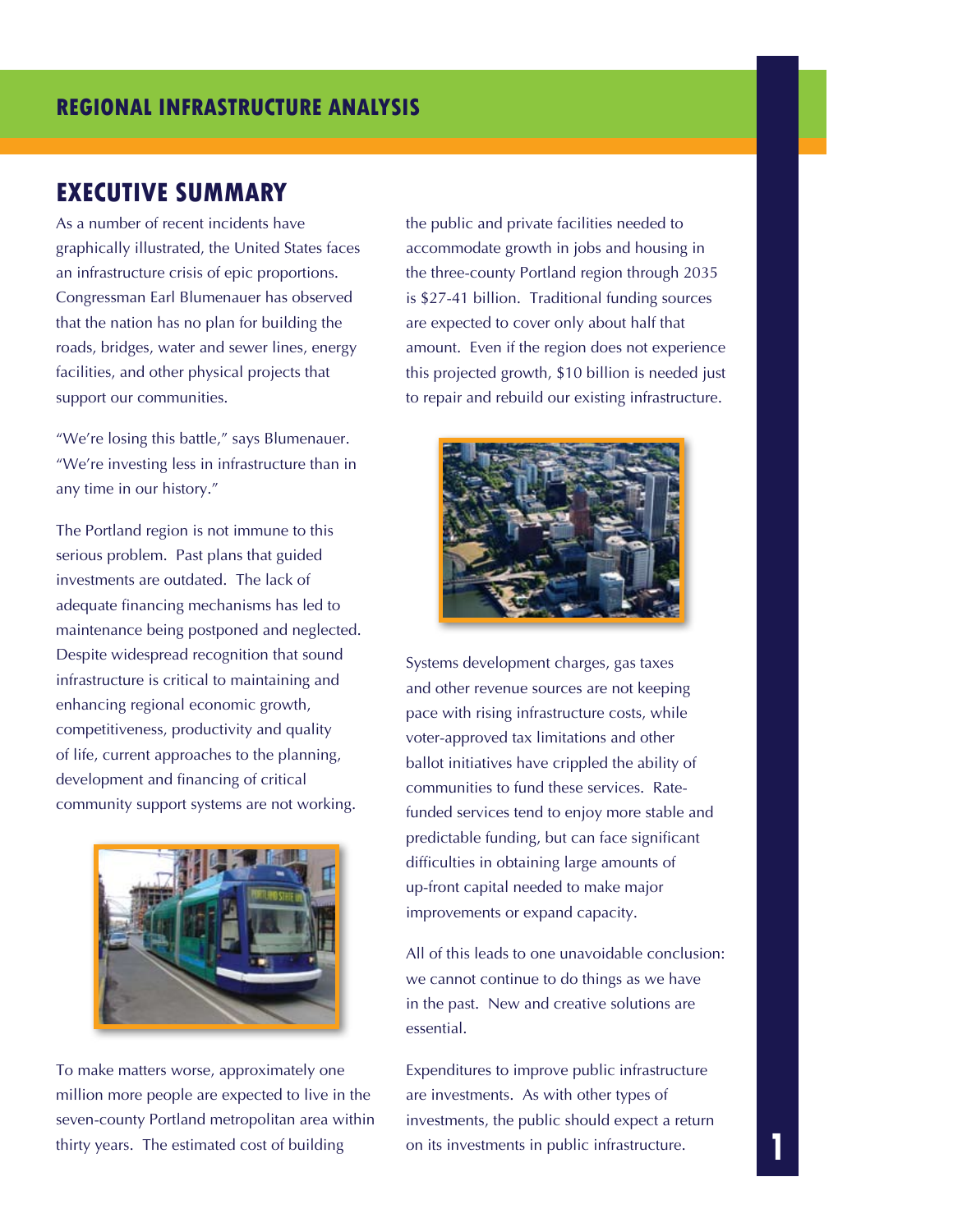That return can take many different forms, including quantitative measures such as higher tax revenues, improved housing or more jobs. Other "returns" could include more qualitative benefits, such as strong and livable communities. Although investing in infrastructure is expensive, the return on that investment directly improves the lives of the people who live and work here. Public investment is also necessary to make private investment possible and profitable, and private investment is what ultimately builds great communities.

In 1995, the Portland region adopted the 2040 Growth Concept, a long-range plan to guide future growth and development. This innovative blueprint for the future is based on a set of shared values that continue to resonate with residents of the region: thriving neighborhoods and communities, abundant economic opportunity, clean air and water, choices in housing and transportation, access to nature, and a sense of place that, taken together, are the reason people love to live here.



However, this vision will not become a reality unless we can provide the infrastructure to support it. Local and regional leaders have identified the lack of adequate infrastructure funding as a key barrier to successfully realizing the aspirations embodied in the 2040 Growth Concept.

To address this issue, Metro initiated a process to identify infrastructure needs, assess the funding gap, and explore financing and other policy options. The analysis focuses on eight infrastructure types needed to make and sustain great communities:

- $\blacksquare$  Civic buildings, parking structures, public plazas
- **Energy**
- Schools
- Roads, transit, bike lanes and sidewalks (transportation)
- Stormwater
- Urban parks and open spaces
- **Wastewater (sewers)**
- Water

It is important that the region continue its legacy of coordination among local jurisdictions and the general public to identify and address the highest priorities for providing infrastructure to serve both existing and future residents. Political leadership and public engagement efforts will be needed to raise awareness of infrastructure needs and issues and garner support for agreed-upon solutions. Metro, along with its local government partners, plays a key role in leading this regional dialogue and building consensus.

Infrastructure planning, development and finance strategies are organized into the following four approaches:

#### **Efficient Service Delivery**

Fragmented delivery systems often result in reduced efficiencies. Better coordination among service providers can lead to cost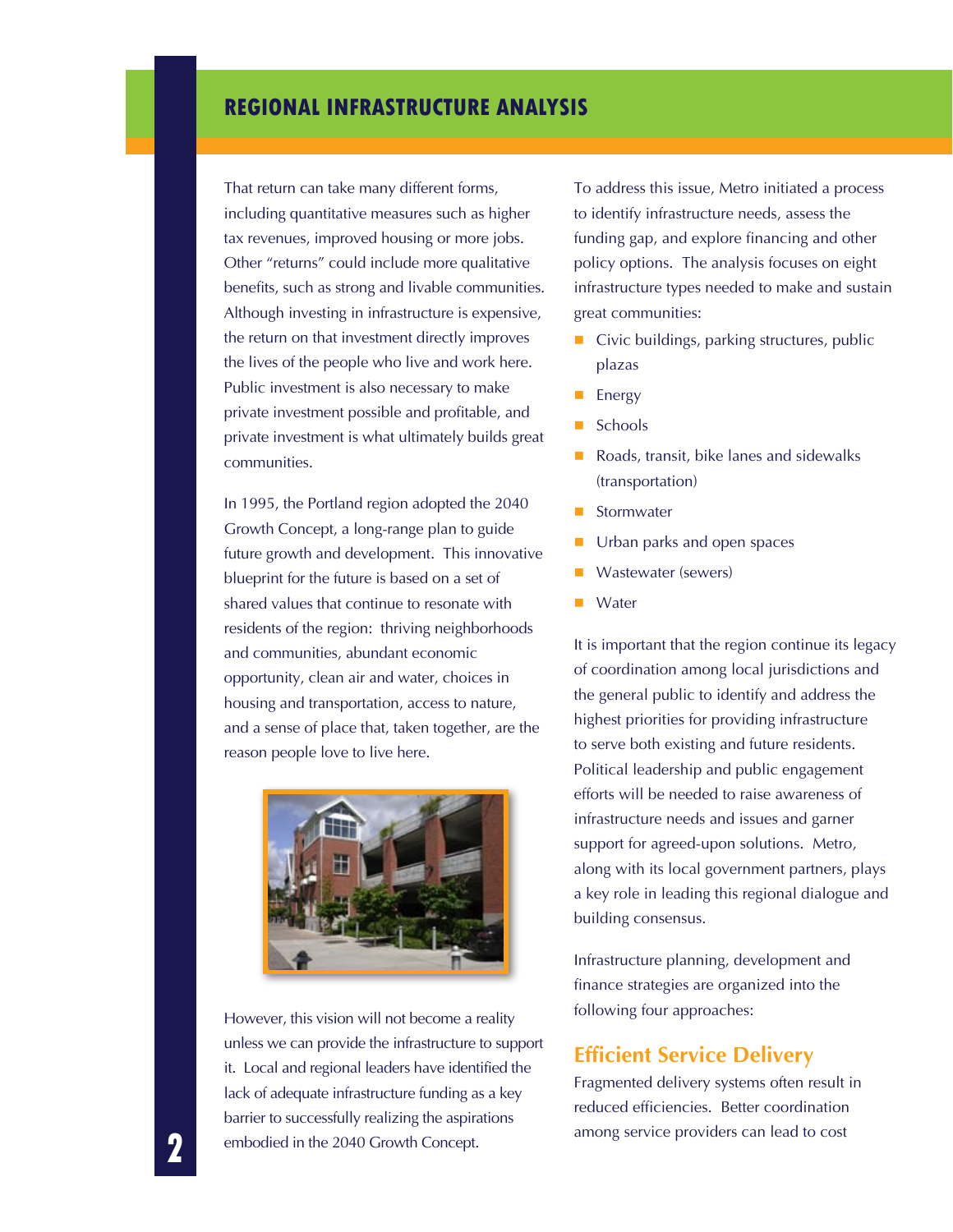savings through sharing facilities and service delivery, adjusting service areas, merging service districts, and reallocating funding responsibilities for community and regional facilities. Improved maintenance of existing infrastructure systems ensures a maximum return on past investments. Potential strategies include:

- Shared public facilities
- Regional coordination and planning
- Systems maintenance

#### **Demand Management**

Reducing the demand for services can help prevent or delay the need for major capacity investments. Components of demand management include focusing growth to use existing capacity first, using pricing and other incentive-based strategies to reduce demand and shift it to off-peak times, and educating the public on conservation strategies. Potential strategies include:

- Compact development patterns
- Peak-use pricing
- Public education and resource conservation

#### **Innovative Planning and Design**

Emerging technologies provide opportunities to increase efficiencies and conserve resources over the long term. Investments in research and development of innovative approaches to infrastructure planning, design and construction can make infrastructure systems more sustainable and build community support. Preparing for the impacts of new technologies will result in long-term cost savings. Potential strategies include:

**Infrastructure recycling and reuse** 

- Sustainable infrastructure (e.g., natural systems, co-generation facilities)
- **Emerging technologies (e.g., electric cars** and water reuse systems)



### **New Funding**

New funding sources are needed to enable the region to upgrade and replace deteriorating infrastructure systems and provide services to newly urbanizing areas. The region also needs to identify and remove barriers to public and private investments in infrastructure. Communities in the region can work together to secure funds at the local, community and regional levels and to leverage federal and state investments. A regional approach to financing basic infrastructure could help achieve the region's long-term vision. Potential strategies include:

- **Pursuit of new state and regional revenue** sources
- Public-private partnerships
- Strategic land acquisition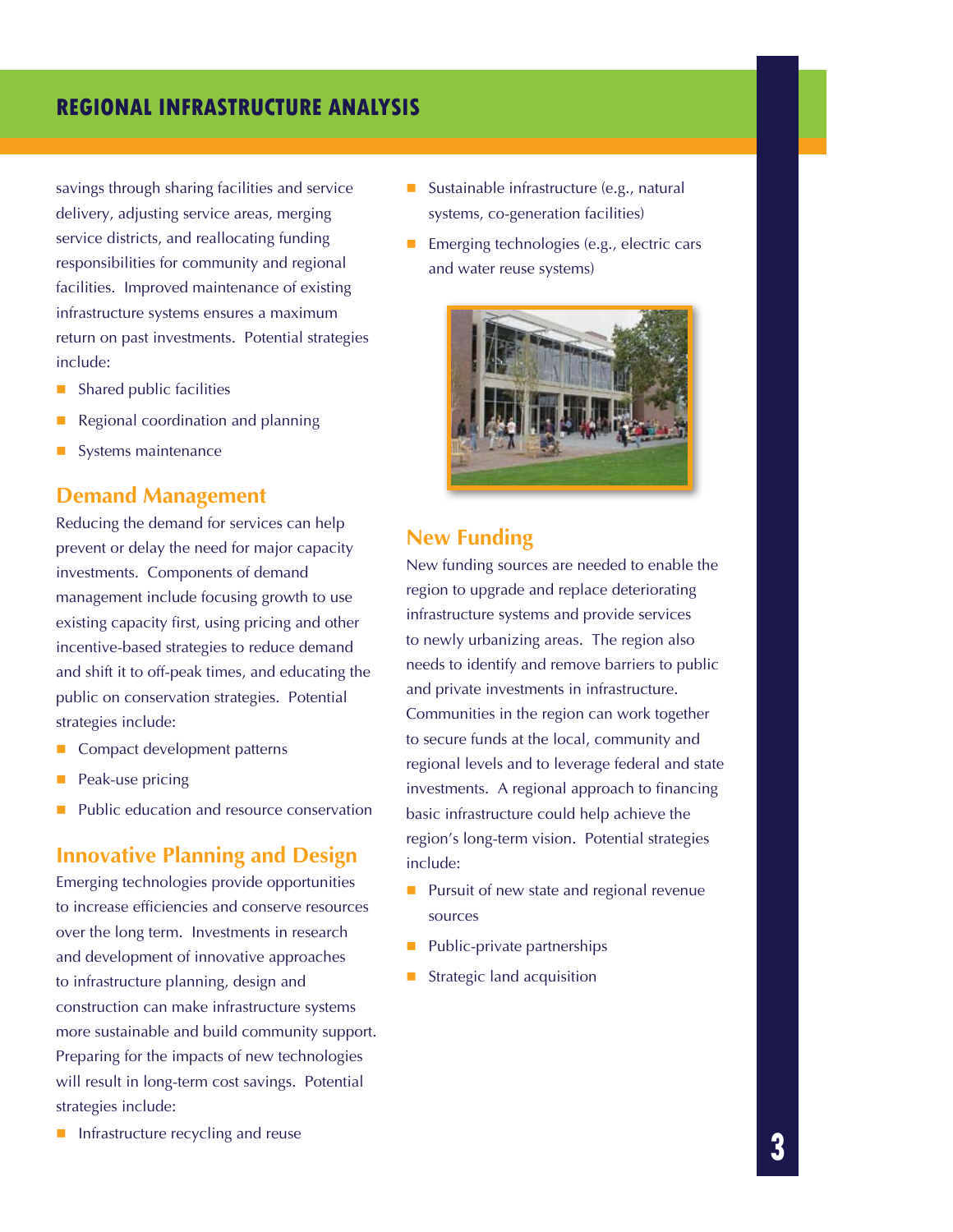### **Considerations for moving forward**

Changing times require new approaches to infrastructure provision and finance. This analysis describes the region's infrastructure challenges and begins to quantify the problem and lay out some options to address the region's infrastructure needs. However, tough questions remain as the region moves forward:

- There will never be enough money for everything – how can we most efficiently guide public investment decisions to strategically target limited resources?
- Can managing demand reduce the need to expand the capacity of infrastructure?
- Are we providing infrastructure services at the most efficient level (geographical or jurisdictional), or are there opportunities to achieve economies of scale or efficiencies?
- How can we best address competing fiscal demands for new infrastructure, maintenance needs, and upgrades of existing facilities?
- Do service providers currently have the capacity to research and share information with counterparts nationally and globally to facilitate the adoption of innovations in service delivery?
- **Will incorporating global climate change** and sustainability into public messages help manage consumption?
- How can government deepen public understanding of the infrastructure challenges and increase public support for infrastructure finance?



#### **Recommendations for Action**

The time is right for decisive action by elected and appointed leaders across the region to address our infrastructure needs. Recommended actions:

- Coordinate regional partners to identify state legislative changes that would increase our capability to finance regional infrastructure needs.
- Convene regional partners to explore opportunities to implement solutions that increase efficiency and better manage demand.
- Increase public awareness of infrastructure needs and the importance of setting priorities with limited resources.
- Recognize return on investment when making public investment decisions in both urban and newly urbanizing areas.
- Encourage and facilitate implementation of new technologies that increase the efficiency and sustainability of infrastructure systems.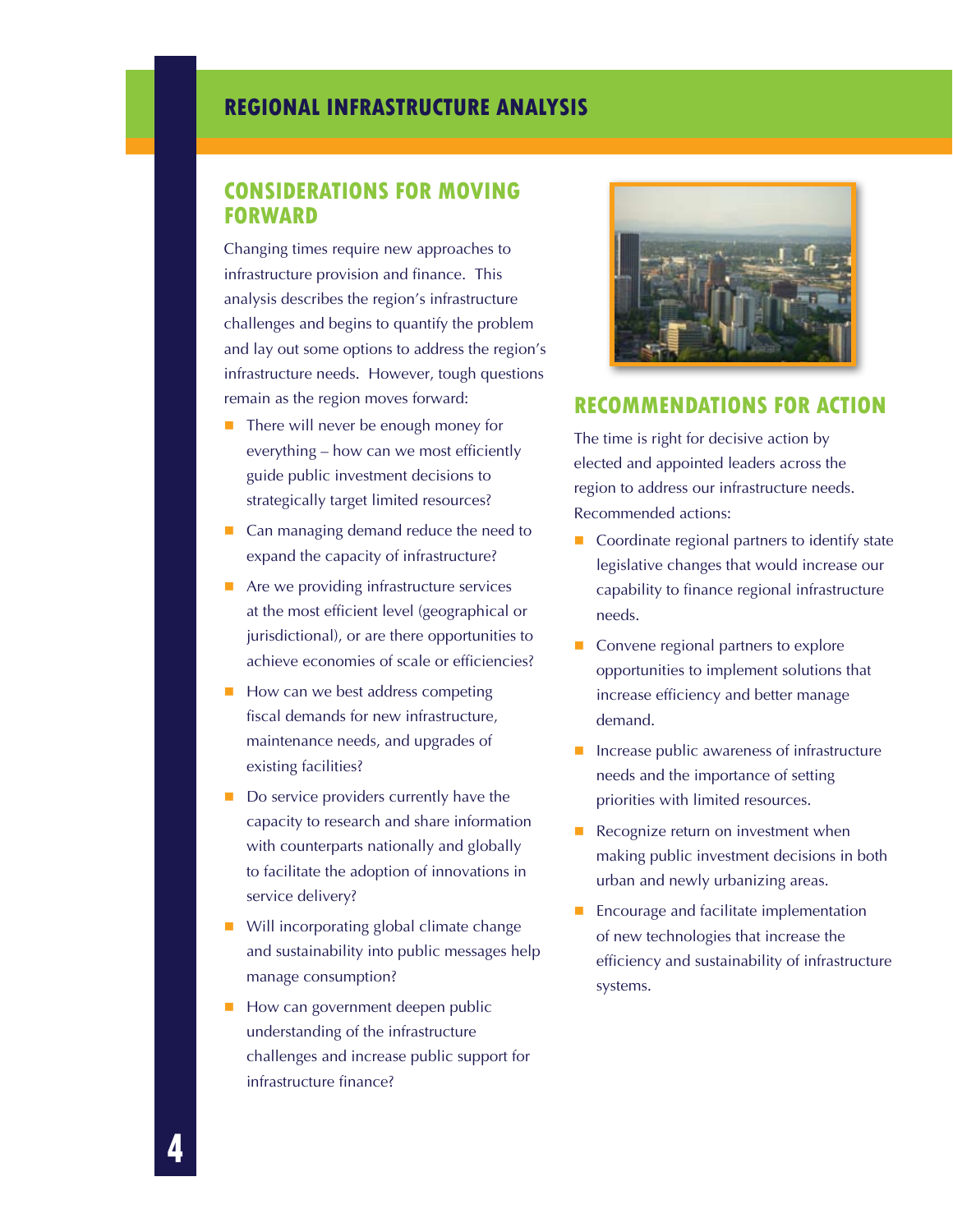### **INTRODUCTION**

The Portland region is facing a significant challenge to maintain, preserve and provide adequate infrastructure to meet the needs of current and future populations. Public investments made today will shape the region for years to come. The region is projected to grow more rapidly than expected since the region endorsed the 2040 Growth Concept in 1995. More people and the accompanying need for land, jobs and housing are best served when urban lands are used and redeveloped efficiently. Rising costs for building and maintaining public facilities in existing communities further highlight this need. Geographic areas recently added to the region's urban growth boundary are still largely undeveloped and may remain so for some time due to a lack of necessary infrastructure.

Local and regional leaders have identified the need for additional funding for infrastructure as a key to successful implementation of the 2040 Growth Concept vision and accommodating expected population growth. Metro's Making the Greatest Place Initiative is an effort to identify what the region has been doing well to achieve the 2040 vision, capitalize on successes and increase efforts where needed. Metro Council and other leaders throughout the region are seeking better information to aid them in important policy decisions. To that end, Metro initiated this process to identify infrastructure needs, assess the funding/ financing gap, and explore financing and other policy options in partnership with leaders throughout the region. The analysis focuses on eight types of infrastructure that make and sustain great communities:

- Civic buildings, parking structures, public plazas
- **Energy**
- Schools
- Roads, transit, bike lanes and sidewalks (transportation)
- Stormwater
- Urban parks and open spaces
- Wastewater (sewer)
- **Water**

The study explores the following:

- What infrastructure is needed to serve existing residents and accommodate future growth? What issues need to be addressed?
- What will it cost to provide needed infrastructure?

Where do we experience the greatest cost efficiencies?

■ What infrastructure is planned? What is the funding/financing gap?



The vision of the 2040 Growth Concept is to establish complete communities that include:

- safe and stable neighborhoods for families
- compact development that uses both land and money more efficiently
- a healthy economy that generates jobs and business opportunities
- protection of farms, forests, rivers, streams and natural areas
- a balanced transportation system to move people and goods
- housing for people of all incomes in every community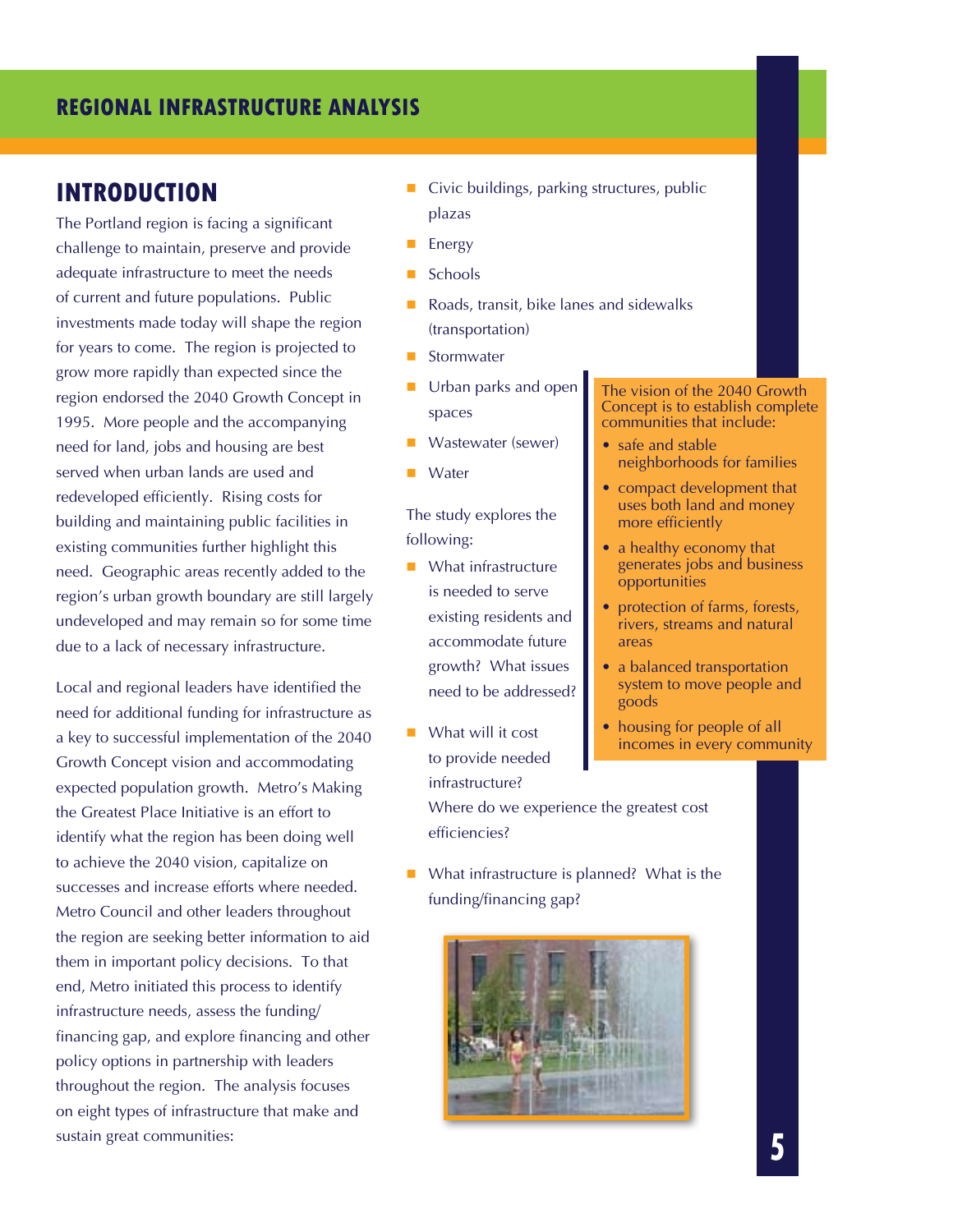What are potential planning, development and financing policy options? How can we target infrastructure investments to get the greatest return?



# **NEEDS AND ISSUES National Trends**

National population growth and increasing maintenance needs have resulted in a demand for additional infrastructure funds. The United States population is expected to grow 33 percent by 2035. Approximately 94 million more people will live here than in 2000. In addition to the need for new infrastructure to accommodate this growth, existing infrastructure systems are aging and overburdened and require substantial maintenance and upgrades. Moreover, current designs cannot support projected population and economic growth. Deteriorating infrastructure threatens the economy, environment and quality of life. The American Society of Civil Engineers (ASCE) rates the nation's water, sewer and transportation systems a grade of D-minus. More than 72,000 miles of municipal water and sewer pipelines are more than 80 years old.

According to the ASCE, an estimated \$1.6 trillion is needed over the next five years to repair the existing infrastructure in the U.S. Any delayed investment increases this cost by 12-20 percent annually. It will cost \$250 billion annually over the next 50 years to ensure "good" infrastructure. The United States currently spends 40 percent of that each year.

The federal share of infrastructure funding has been declining since 1975 and many funds once available through state governments for capital improvements no longer exist. Financial tools such as the federal highway trust fund are being depleted.

Global climate change, increasing energy and fuel prices, an aging population and an increasing disparity in income and wealth will have significant effects on regional development. Drought in southern states due to climate change could accelerate population growth in the Portland region. In addition, climate change may reduce the water available from glaciers, increase winter storm events and decrease summer flows. This means greater demands on existing sources and the possibility of water being treated as a commodity and traded from wet to dry areas. Another likely result of climate change is a national greenhouse gas cap-and-trade system.

The Report of the City of Portland Peak Oil Task Force states that the availability of oil may have peaked and prices will continue to rise with demand. According to some, the expected outcome of increasing fuel prices will be more dense development patterns, increased use of alternative forms of transportation, an emphasis on efficiency and a diminished role for the automobile-dependent land use pattern. As baby boomers age, housing demand for older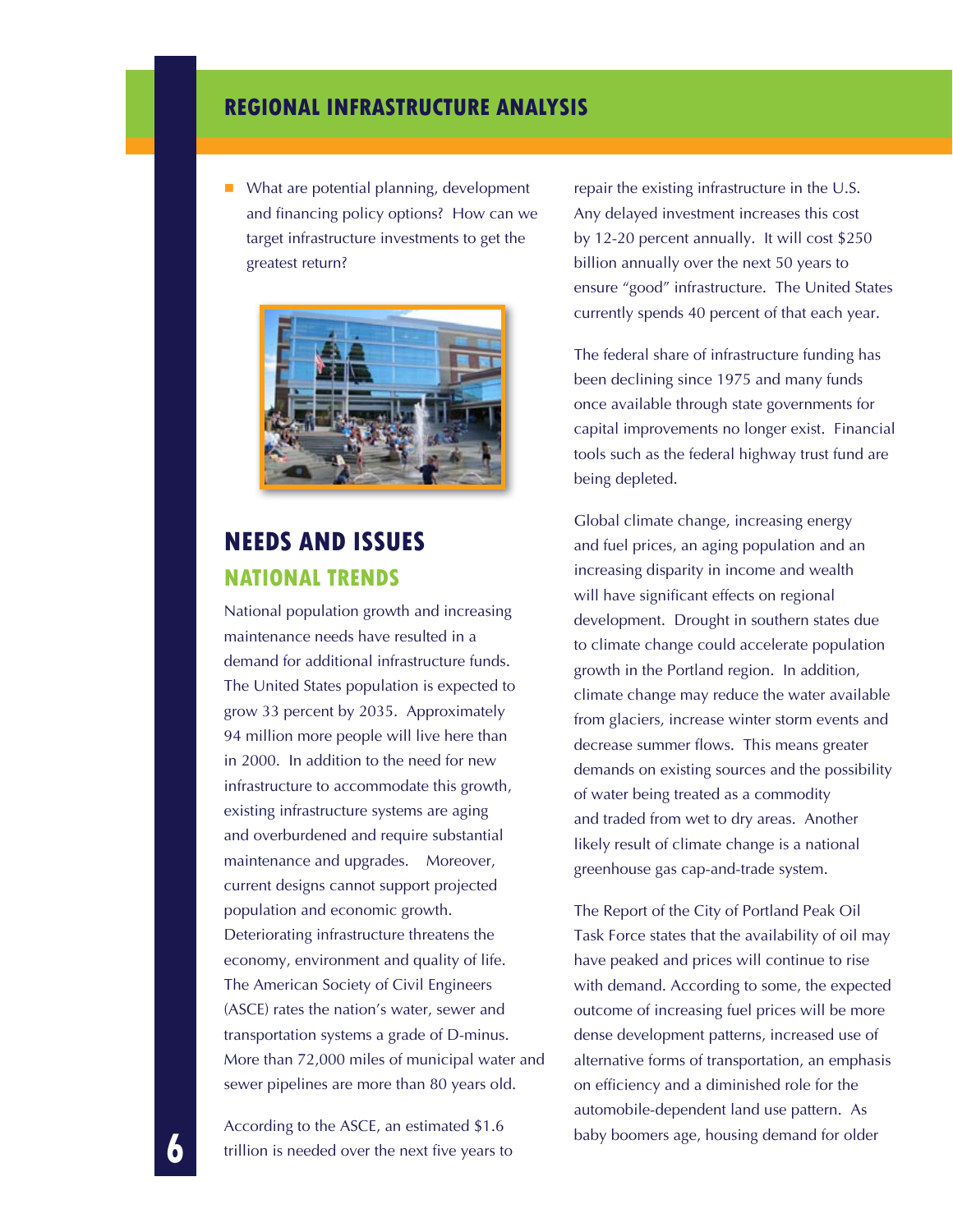people will grow while lower and middleclass families may increase their preference for smaller, centrally located and easier to maintain units.

Another trend that may affect infrastructure is sustainable development. Portland and Oregon are considered national leaders in this field. Sustainability could serve as a framework for considering infrastructure investments and their impact on the region. Furthermore, increases in the prices of commodities, such as metals, heightens the need to promote the reuse and recycling of resources throughout the region.

Finally, there is an urgent need to ensure the provision of services and protection of critical physical infrastructure through emergency preparedness. Comprehensive emergency plans are needed to address infrastructure planning, engineering design, construction, and operation and maintenance activities for the purposes of homeland security and in response to natural disasters.



#### **Local Trends**

People moving to the Portland region cite a strong and diverse economy, high quality of life, abundant public amenities and superior environmental quality as reasons for choosing the region. Metro forecasts show that within the next 30 years, one million more

people will live in the seven-county Portland metropolitan area.<sup>1</sup> About 70 percent of that growth is expected in the tri-county Portland region (region).<sup>2</sup> A population increase of approximately 680,000 people by 2035 is expected, bringing about 590,000 new jobs and 310,000 new households.

Policies in the 2040 Growth Concept encourage the efficient use of land by directing growth inward rather than outside the urban growth boundary (UGB). Growth is encouraged in centers and corridors with increased emphasis on infill and redevelopment and higher density development in areas where it is appropriate. The 2040 Growth Concept is designed to help communities find more efficient and less expensive ways to deliver services.

However, as communities in the region strive to create vibrant places to live, work and play, they have experienced slower than expected growth in designated centers and corridors and little to no development in areas recently added to the urban growth boundary. Infrastructure costs have been cited as major obstacles in both cases. The region faces significant challenges regarding how it can effectively maintain, preserve and expand public infrastructure.

Although the function and livability of our communities depend on reliable public services, infrastructure systems are fraught with investment and maintenance shortfalls, uneven funding systems and multi-layered

<sup>&#</sup>x27; The seven-county Portland metropolitan area includes Clackamas,<br>Columbia, Multnomah, Washington and Yamhill counties in<br>Oregon, as well as Clark and Skamania counties in Washington.

<sup>2</sup> The Portland region includes the existing and potentially urbanizing portions of the metro region within Clackamas, Multnomah and Washington counties.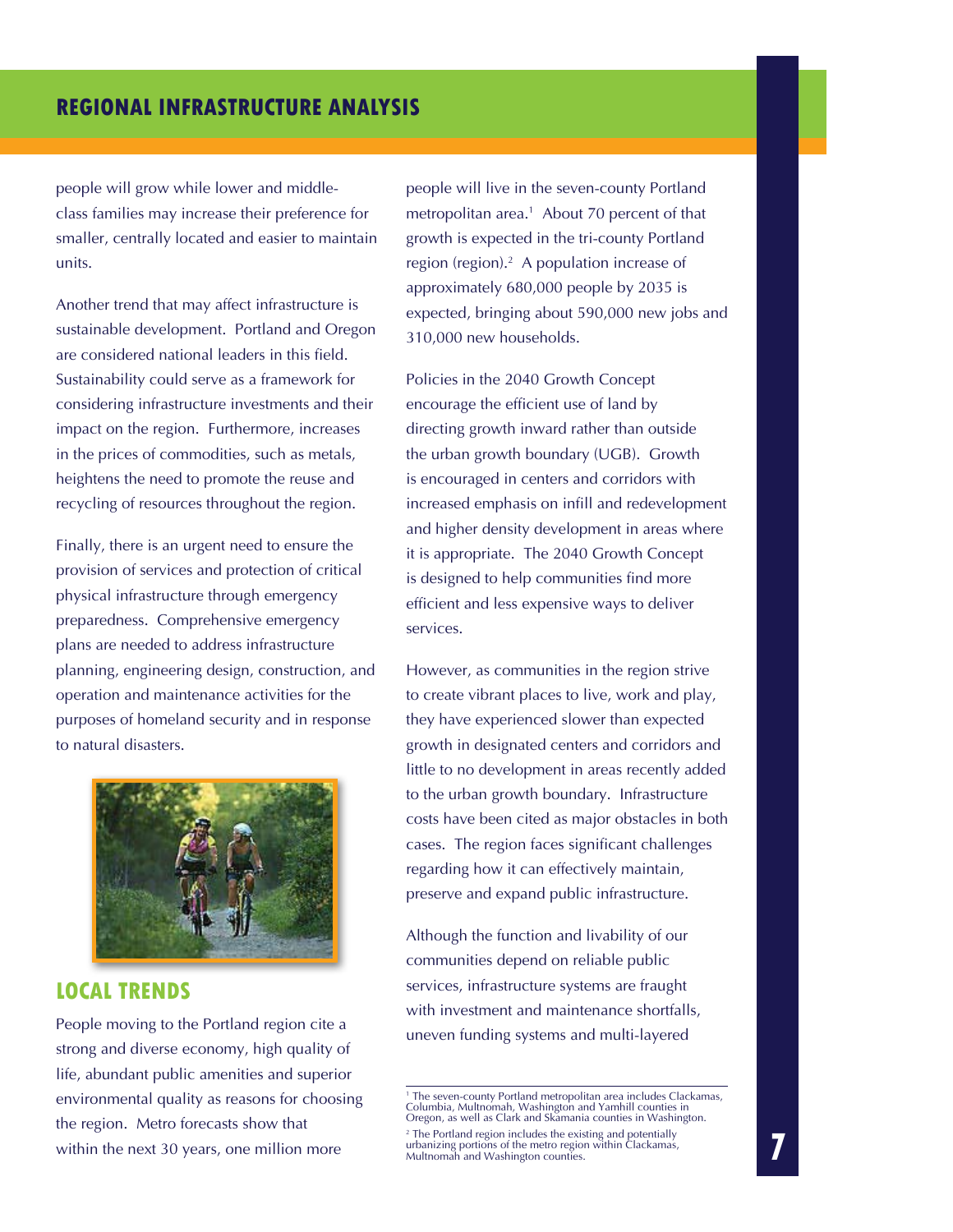jurisdictional patterns. In addition to the need to address aging infrastructure conditions and upgrades needed to meet new environmental and emergency preparedness standards, the increasing population and employment base noted previously will put additional demands on roadway, transit, water, sewer, parks, schools and energy systems. This is accompanied by a common issue of concern for all service providers, how to raise and maintain sufficient funds.

Estimates of infrastructure capital costs needed to accommodate growth in the region over the next 30 years range from \$27 to 41 billion. Traditional funding sources are expected to cover only about half that amount. State initiatives such as Measures 5 and 50 have limited local revenue streams. Infrastructure provided through user fees or rate-payment systems benefit from more stable funding, but struggle to secure funding for large capital improvements. Non-rate-based infrastructure types are subject to the inconsistencies of voterapproved bonds. Systems development charges have not kept pace with rising infrastructure costs.

During the course of this analysis, Metro collected data from infrastructure service providers throughout the region. Sixty-four service providers completed questionnaires regarding local infrastructure planning and funding efforts. In addition, more than 125 service providers attended two workshops to discuss infrastructure needs and opportunities. A summary of needs and issues identified through this outreach process follows.

### **Civic Buildings and Facilities**

Capital funds for civic structures such as police and fire stations are often subject to voter approval and must compete with other interests for scarce resources. Urban amenities such as plazas, streetscapes and some civic buildings – critical components of downtown redevelopment efforts – are often supported through urban renewal programs and public/private development agreements. There are no dedicated funding sources for operations and maintenance. Libraries are relatively well-supported with local bond levies for capital costs, but they also often lack adequate operations and maintenance funds. Land supply and price also are issues when jurisdictions consider sites for civic facilities.

#### **Energy**

Electric and gas utilities have a legal obligation to provide their chartered services, with rates established and monitored by the state Public Utilities Commission. Based on current trends, the region requires the equivalent of two to three new 400 megawatt power plants to supply adequate power by 2035. Siting of energy infrastructure in communities is an ongoing challenge for utility companies. Energy conservation efforts reduce revenues while also reducing demand for electricity, helping to defer the need to build expensive new facilities.

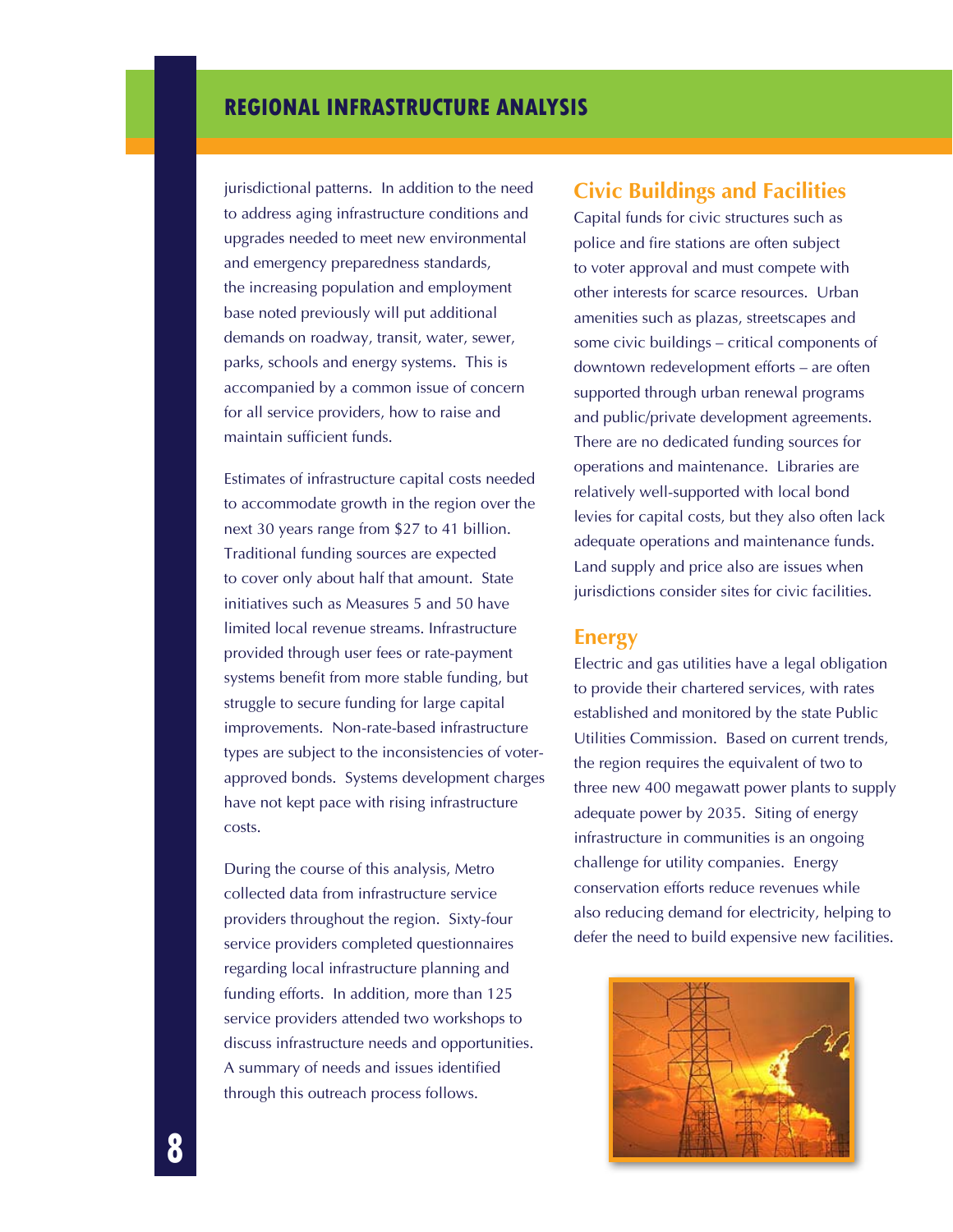Technological advances not yet known are likely to change the region's energy supply and infrastructure needs. Another challenge will be integration of district energy production and distribution systems into developing and redeveloped areas.

The most prominent challenge for energy providers is coordination with other service providers, transportation in particular. Better coordination in the planning and installation of infrastructure could result in cost savings for developers and rate payers. For instance, there are opportunities to place new energy and utility transmission systems within existing and planned transportation corridors. However, increasing demand for access to rights-ofway and denser development patterns make it difficult and more expensive to locate and relocate facilities. Local development code requirements often aggravate these problems.

Emerging energy sources also face difficulties in regards to location. Solar panels are often subject to development and design codes that restrict their application. There are a number of concerns about the siting of liquefied natural gas (LNG) transmission lines, including the potential for spills due to accidents or attacks and their effect on wildlife habitat and the environment.

#### **Schools**

While some areas of the region have underutilized school facilities, population growth will bring new school-aged residents to newly urbanizing areas, creating a geographical mismatch between existing school capacity and new school capacity needs. Future legislative mandates, such as full-day kindergarten, may

require additional classrooms. As land values increase, siting schools near population centers becomes increasingly expensive. Better coordination with local jurisdictions and developers in regards to new development could provide cost efficiencies. School districts benefit when new neighborhoods are built around schools and when planning for roads considers school access and bus routes. Funding for capital improvements, dependent on local voter approval, is inconsistent across the region and often restricted, as some jurisdictions do not allow new revenues to pay for operations and maintenance. The recently-approved construction excise tax will provide a new funding source, but only for land acquisition and planning.



### **Transportation**

Transportation costs represent the largest portion of unmet infrastructure needs. Current state and local transportation resources for operations, maintenance and expansion of the system are limited. Oregon ranks last compared with other western states in total auto taxes collected. The Oregon Department of Transportation (ODOT) , cities and counties devote nearly all existing state and federal gas tax revenues to operation and maintenance of the existing road system. Generally, about three quarters of local annual transportation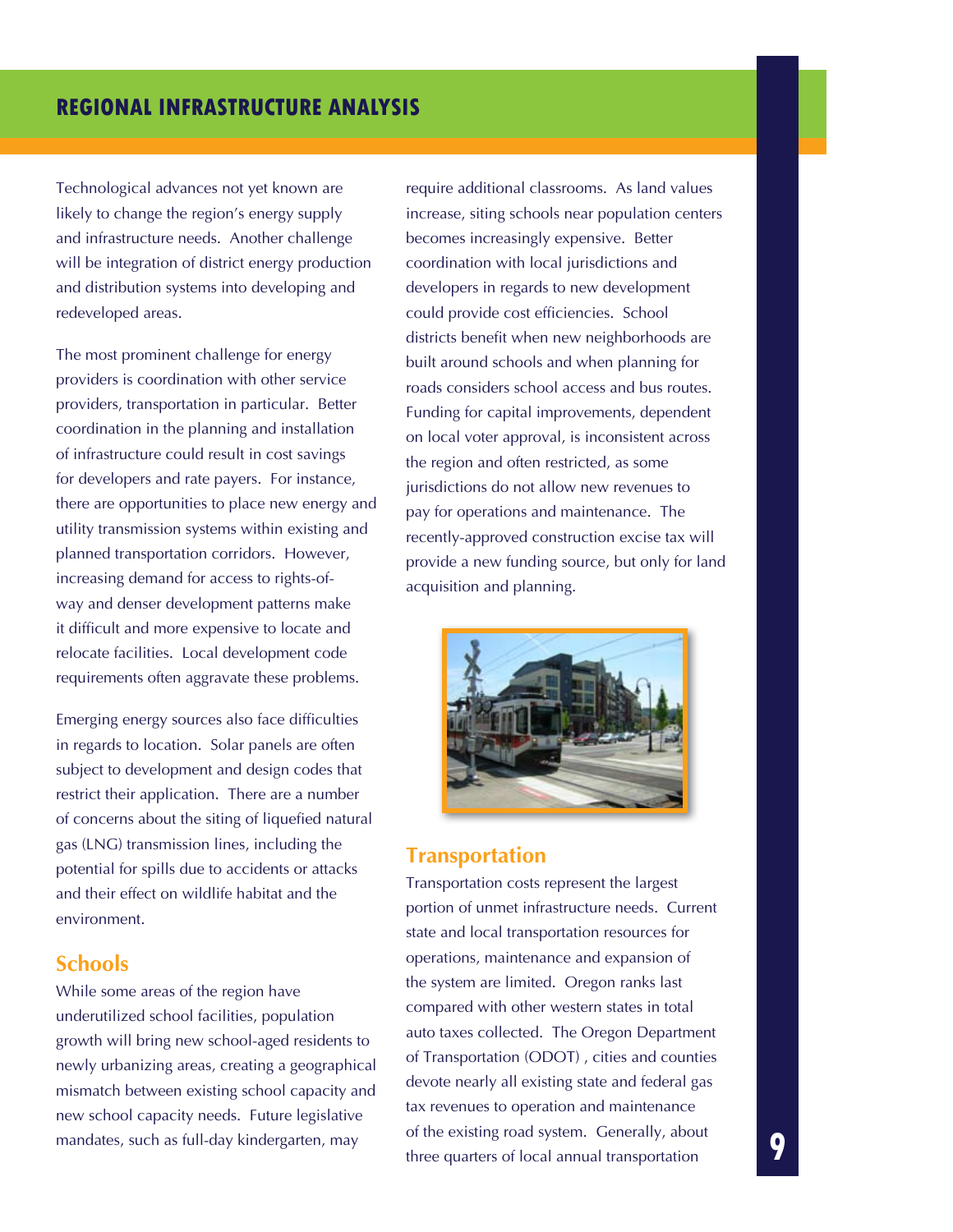and public utility capital improvement budgets are spent on maintenance, preservation and operation of existing transportation infrastructure. The result is little available funding to address new capital facility needs. Local roads are funded through development fees, local improvement districts (LIDs) and other mechanisms, which leverage additional private and public investments.

Payroll taxes have provided the primary source of revenue for transit operations and for routine expenditures such as fleet upgrades, vehicle purchases and replacements. Unlike the gas tax, payroll tax revenues expand as the region's economy grows and wages rise, allowing revenues to better keep pace with inflation. However, under its present statutory limitation, the payroll tax may be insufficient to support the system expansions needed to serve a rapidly growing ridership. Another challenge for transit providers like TriMet is developing partnerships with local governments and developers to provide complementary access to transit, such as sidewalks and transit-oriented development. Currently, sidewalks connect to only 69 percent of the transit stops in the region.

There is no dedicated source of revenue for development of new regional transportation systems such as bridges and highways, which are essential for the efficient movement of freight and, therefore, the region's economy. Additionally, insufficient funds for operations is a continuing challenge for all. Fuel costs continue to increase and gas tax revenues are expected to decrease as automobiles become more fuel-efficient. The state gas tax has not increased since 1993 and gas tax revenues have lost significant purchasing power due to

inflation and dramatic increases in material costs. It appears likely that electric vehicles will become more prominent in the next decade, requiring a new type of electrical energy charging station. Fuel cost increases already are stimulating transit ridership and could impact regional development patterns and the travel mode mix.



#### **Stormwater/Wastewater**

Stormwater and wastewater systems are aging throughout the region. Many are more than 100 years old. Increasing permitting requirements for treatment and discharge result in significant additional compliance costs. Sewer providers often can issue bonds secured by existing and future rate increases, providing stable revenue for incremental construction. However, communities face a significant challenge in securing up-front capital as major construction projects, such as new sewer plants or major trunk lines, cannot be added incrementally in a cost-effective manner. Collaboration and consolidation among providers may provide service and cost efficiencies, but are challenging to realize. Siting new sewer facilities is increasingly difficult in light of community compatibility issues and local, state and federal environmental regulations.

**10**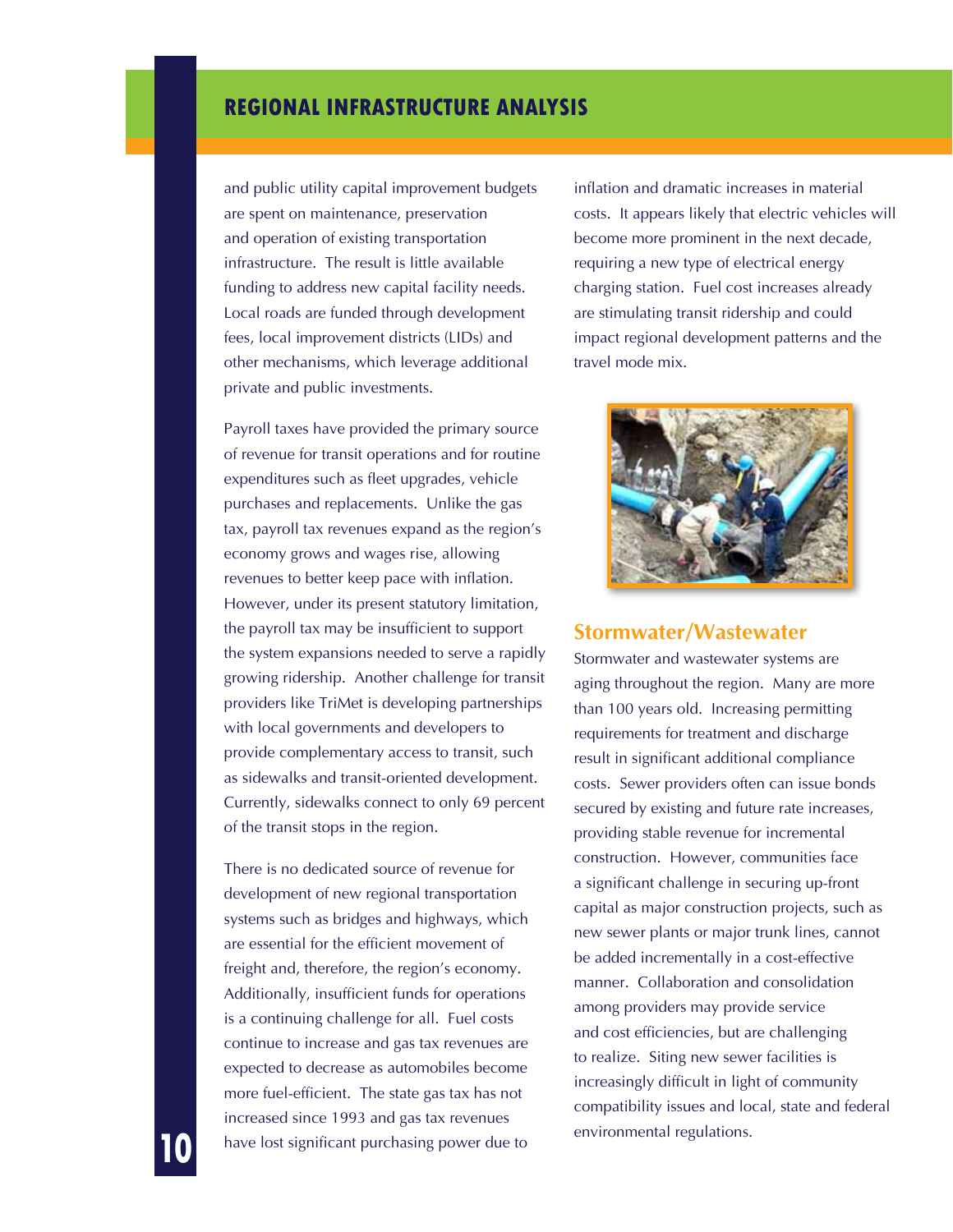Although stormwater facilities are most effective at the local (watershed) level, solutions to these systems have little to no excess capacity. There are, however, site-specific opportunities for stormwater management solutions such as green streets and open space/stormwater management facilities. These providers share many of the same challenges to implementing capital improvements faced by sewer providers, especially securing reliable funding for longterm maintenance.

#### **Urban parks and open spaces**

The availability and cost of land represent the most significant challenges for ensuring adequate parks and open spaces for a growing population. As urban communities increase in density, this becomes both more necessary and more expensive. Given population projections, the region likely will need 5,000 acres of new urban park space and 8,000 acres of open space by 2035. While voters have been generous in approving funding for new acquisitions for parks and open space, funds for maintenance and operations are scarce.



#### **Water**

While our region appears to have an existing adequate source of water supply, projected population growth will increase demand. Source development and transmission of water to new users are challenges. Water

conservation, reuse and non-potable use are becoming increasingly important to reduce demand and delay the need to upgrade systems. Securing up-front capital represents the largest hurdle to meeting new capacity demands.

Many water providers use intergovernmental agreements (IGAs) to provide service across jurisdictions, but coordination continues to be a challenge. Water providers will need to work with non-potable water supplier to effectively build and manage a viable system to reuse water when feasible.

### **Summary of local trends**

As evidenced by this summary of infrastructure needs and issues, the Portland region lacks a coordinated system for planning, construction and maintenance of the infrastructure required to create great communities. Some challenges, such as the lack of a stable funding source, are common among all service providers and require solutions at the regional level. Other challenges are unique to each provider and may be more appropriately addressed locally.

# **COSTS AND INVESTMENTS Costs**

Given current levels of service delivery, the capital needed to accommodate population and job growth in the region through 2035 could run as high as \$41 billion. Total costs include approximately \$10 billion for repairs and reconstruction that would likely be needed even if the region did not experience its projected population growth.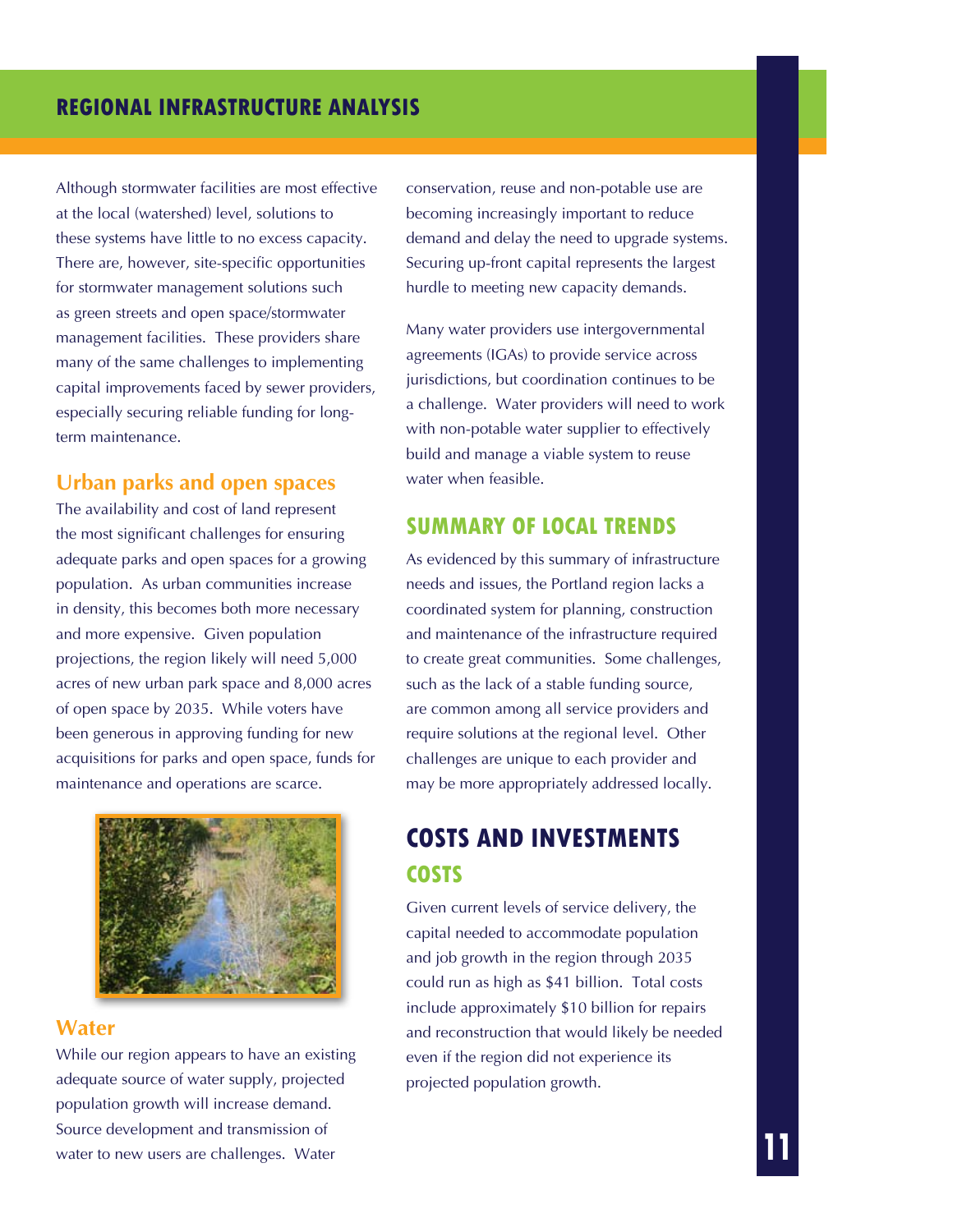

#### **Figure 1. Local Infrastructure Expenditures by Type**

Figure 1 illustrates the allocation of local expenditures by infrastructure type in the Portland region. Transportation is by far the largest expenditure, accounting for 42 percent of local capital improvement plans. Sewer (19%) and water (17%) are the next highest cost items.

For the purposes of this cost analysis, infrastructure is separated into three levels of public investment: local, community and regional. The demand on local infrastructure is directly related to specific dwelling units. Though not necessarily on-site, community

infrastructure may still be attributed to specific dwelling units. Regional infrastructure benefits the entire regional, though it is difficult to establish a nexus between the collective need for regional infrastructure and individual use. Table 1 provides examples of infrastructure at each level.

Regional infrastructure costs comprise 41 percent of total costs, followed by local infrastructure, 32 percent, and community infrastructure, 27 percent. Regional facilities are not usually funded by individual jurisdictions or developers.

| Local                                                             | <b>Community</b>                                                                             | <b>Regional</b>                                 |
|-------------------------------------------------------------------|----------------------------------------------------------------------------------------------|-------------------------------------------------|
| Local streets and sidewalks                                       | Collectors and minor arterials                                                               | Major arterials and bridges;<br>transit         |
| Neighborhood parks                                                | Community parks and fields;<br>civic buildings (police, fire,<br>libraries); parking garages | Regional parks, arts and<br>cultural facilities |
| Household sewer and water<br>collection and distribution<br>pipes | Sewer trunk and treatment;<br>water distribution, treatment<br>and storage                   | Regional water and sewer<br>facilities          |
| Elementary and middle schools   High schools                      |                                                                                              | <b>Community colleges</b>                       |

#### **Table 1. Levels of Infrastructure Investment**

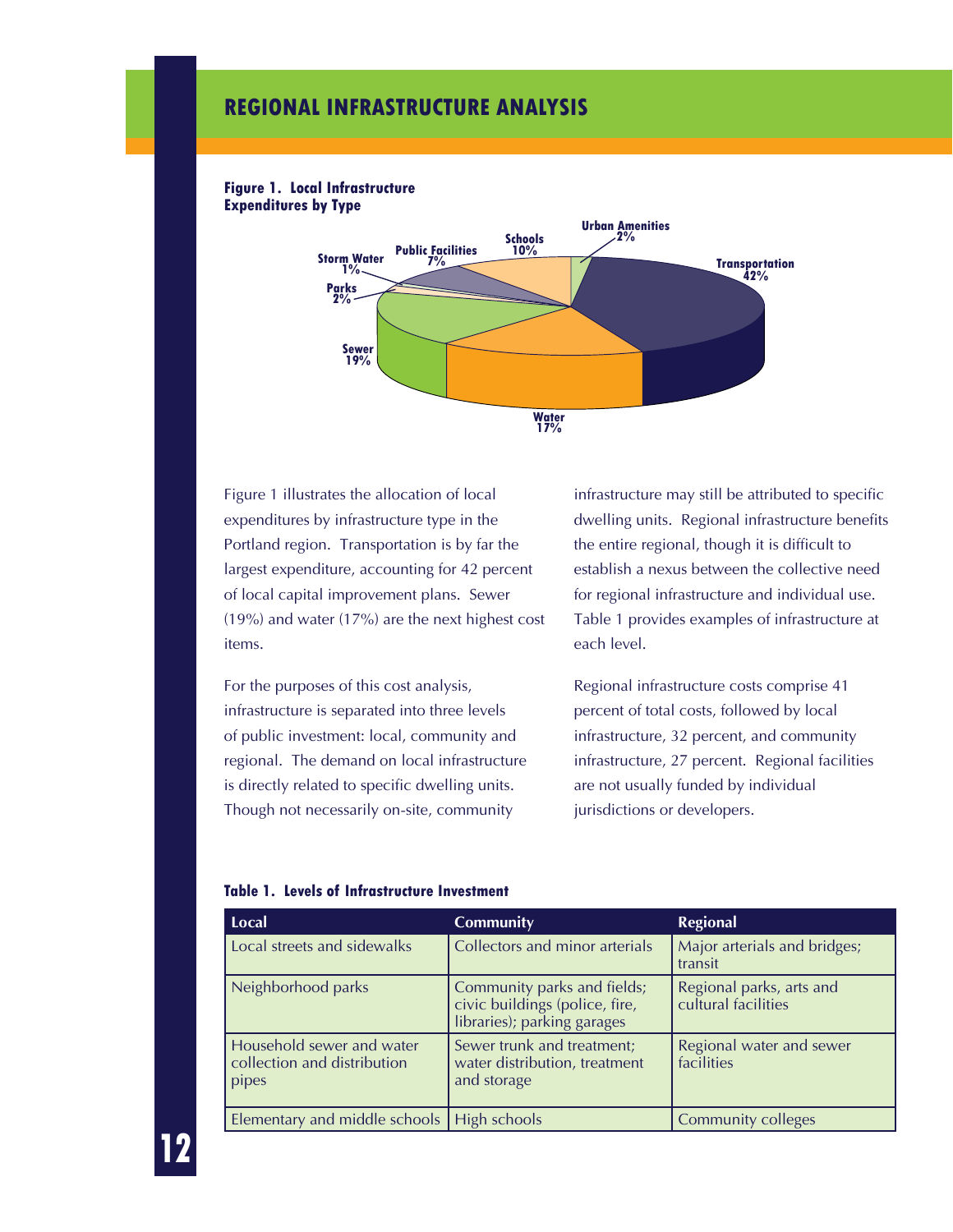According to an analysis of the 2035 Regional Transportation Plan (RTP) and local transportation system and public facility plans, the 2035 transportation system will cost approximately \$23.7 billion, including approximately \$4.7 billion for preservation/ reconstruction and \$19 billion for capacity improvements. Of the \$23.7 billion in transportation investment needed in the region, \$14.2 billion will be needed for local/ community facilities and \$9.5 billion for regional facilities.



### **cost INVESTMENTS**

National research demonstrates that public infrastructure in urban settings and compact new development at the edge of existing systems is generally less expensive per unit than in areas with more land-extensive development patterns. Moreover, fragmented development patterns lead to loss of open space and agricultural lands, auto dependence, urban blight and disinvestment, and higher resource consumption.

Furthermore, compact regional development is shown to increase regional economic activity. A study by Joe Cortright, Vice President, Impresa Consulting, asserts that reduced transportation costs of \$1.1 billion to \$1.5 billion per year are tangible benefits of the Portland region's current transportation/land use system. The reduced transportation costs result in \$800 million of additional economic activity in the region that would have benefited oil and auto companies outside the region.3

Case studies examining the cost of redevelopment in five existing urban centers and new development in twelve urbanizing areas in the Portland region found that while public infrastructure capital costs vary depending on specific location and access to existing infrastructure, they generally reflect this national pattern. Some urban case studies had lower costs than urbanizing case studies and vice versa. However, while local and community infrastructure costs per land area is generally higher in urban areas, the cost per job/dwelling unit is lower due to higher development densities. In fact, certain small scale infill development projects may have little or no infrastructure costs.

Urban and urbanizing areas usually have different public infrastructure requirements that vary by location, type, mix and scale of the development. Most urban developments occur where existing public facilities are already in place, but may require upgrading to accommodate increased demand. Projects often have no or little surplus vacant land to utilize for development phasing, and attempt

3 Joe Cortright, Portland's Green Dividend. CEOs for Cities, 2007.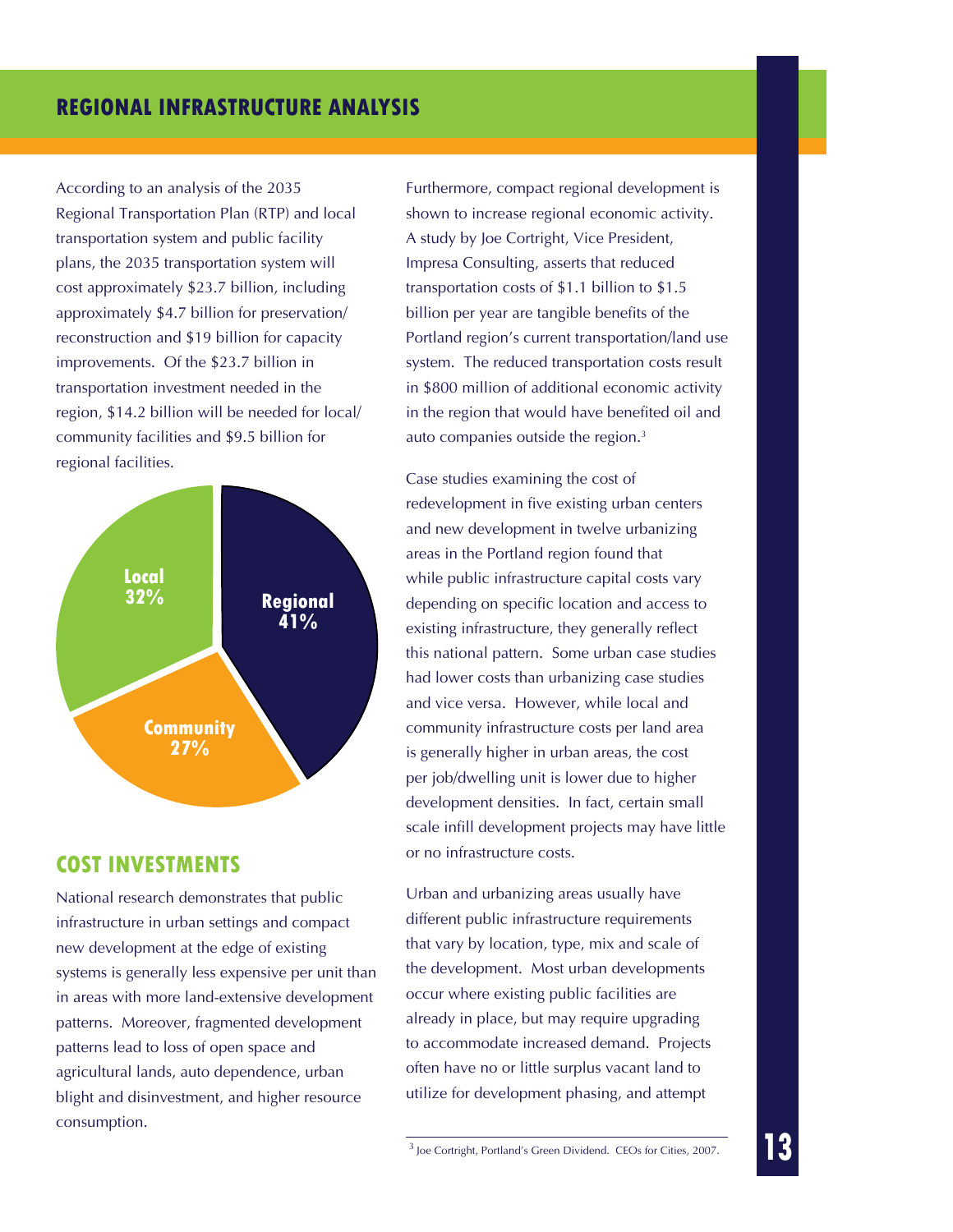to optimize the available land with buildings, open space and parking. Parking usually is provided in above- or below-grade structures that are built early in the project and cannot be phased in over time. Many sites available for development in urban areas are "brownfields." While brownfield sites offer an excellent opportunity for redevelopment and cost savings due to their proximity to existing infrastructure, the potential cost of environmental remediation may make these sites impractical.

In contrast to urban area developments, urbanizing areas often require new public infrastructure or the expansion of existing systems. This often occurs on vacant or "greenfield" land with few constraints. Transportation infrastructure is the most critical investment needed to accommodate growth in these areas, comprising approximately fifty percent of the needed capital costs. Urban areas are generally more readily able to provide transportation, sewer and water services than newly urbanizing areas.



With respect to development density/design and resulting infrastructure demand, a key difference between the urban and urbanizing case studies is the timing of investment. Urban developments tend to require the majority of their infrastructure up-front (usually by year 15) while urbanizing developments can finance this in phases over many years. Therefore, while initial infrastructure costs tend to be the same or slightly higher in urban than in urbanizing areas, development in urban areas is often less expensive over time.

### **FUNDING AND FUNDING GAPS**

To accommodate growth over the next 30 years, the Portland region will require infill utilities and upgrades to existing systems in urban areas and new systems to serve urbanizing areas. Demands are projected to be relatively consistent across the region, regardless of location. No one area within the region appears to be better prepared to accommodate future growth than another.

Traditional funding sources are expected to cover only about half the estimated \$27 to 41 billion needed to accommodate growth by 2035. Compounding the decrease in federal funding for infrastructure are state initiatives which constrain the ability of local jurisdictions to raise revenue. Measures 5 and 50 place restrictions on property tax rates and increases in assessed property values. Thus, it is highly unlikely that local revenue can keep up with the cost of providing public services over the long term.

Some types of infrastructure, such as water, sewer, electricity and natural gas, are provided through rate-based funding systems. These tend to be stable and predictable because rates can be increased to cover additional costs. However, obtaining large amounts of up-front capital to make major improvements or expand capacity still are significant challenges.

**14**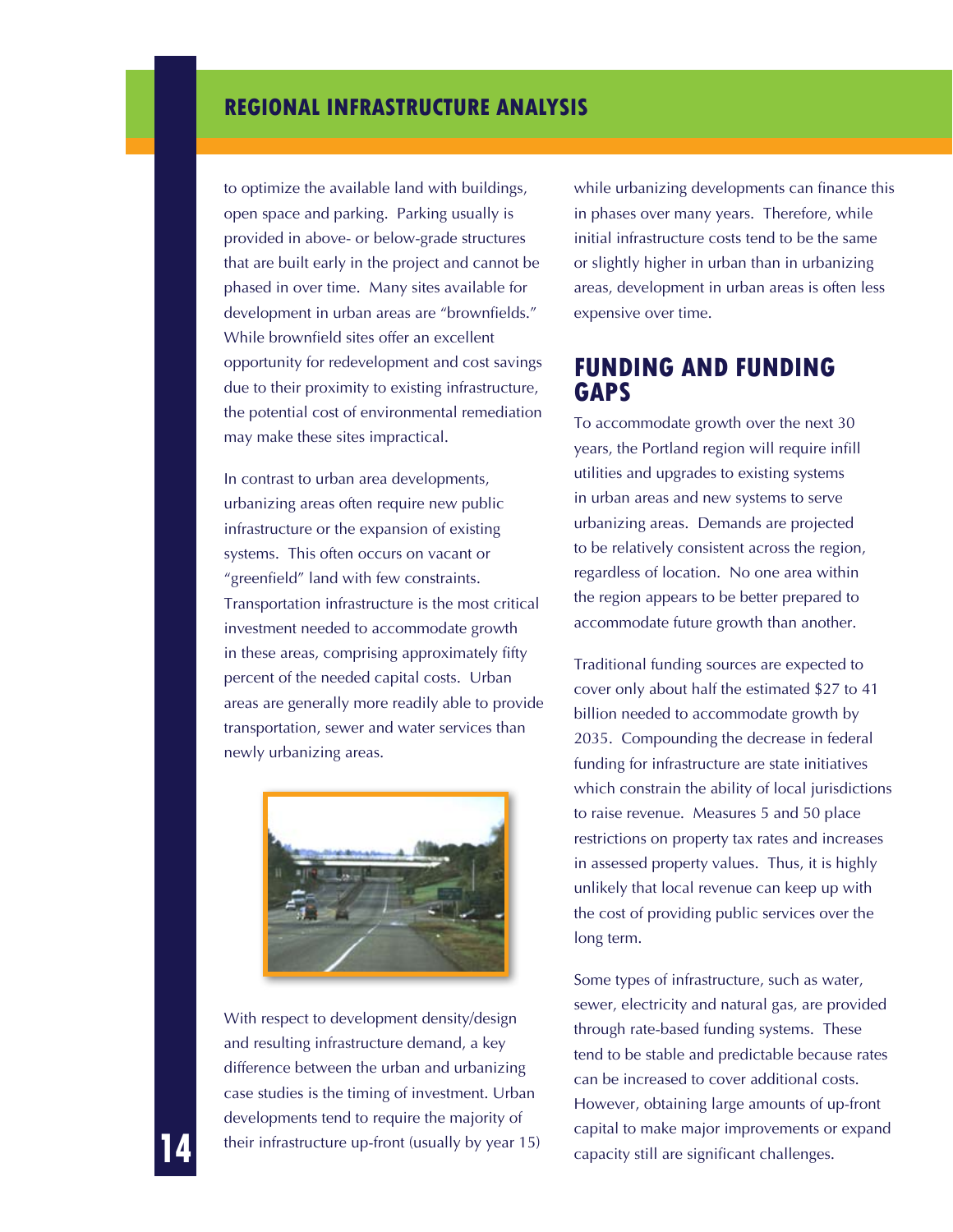Non-rate-based infrastructure, such as parks, school facilities, civic structures and transportation, generally do not have significant and stable sources for maintenance and operations and are subject to local budgetary constraints.

Parks and libraries tend to be fairly well supported with local bond levies for capital costs, but usually lack adequate operations and maintenance funding. Public investment in urban parking facilities and amenities such as landscaping, art and lighting are often funded through urban renewal programs or public-private development agreements. The current RTP identifies a \$7 billion finance gap, which would be even higher if the full range of transportation costs to support great communities were identified.



Expanded or new local and community transportation facilities are often funded in part through system development charge (SDC) revenues, which leverage additional private and public investments. Metro's report, *Promoting Vibrant Communities with System Development Charges*, found that assessing differential SDCs in urban versus urbanizing areas can promote greater financial equity and the 2040 Growth Concept by reducing up-front costs of targeted developments. However, most local SDCs

cover only 30-50 percent of the capital costs of local/community roadways or transit facilities. Moreover, they are subject to fluctuations based on the pace of new development, limited to certain types of infrastructure and can fund only capital improvements.

Among the other causes of funding gaps identified by service providers throughout the region are the following:

- Declining state and federal allocations.
- Lack of ongoing, reliable sources.
- Capital investment funds diverted to operating and/or maintenance.
- **Funds diverted to unanticipated and/or** emergency repairs.
- Rising construction costs.
- Small scale and fragmented development not allowing economies of scale.
- $\Box$  Low tax bases due to limited population size or low household incomes and/or voter reluctance to approve higher taxes.
- $\blacksquare$  Funding adjustments that require political action.
- Lack of public support and/or political will.
- Competitive nature of funding sources based on geography.

### **PLANNING, DEVELOPMENT AND FINANCE**

With a common understanding of the challenges facing the Portland region, the next step is to identify potential solutions to regional infrastructure needs and determine at what level of public investment each solution will be pursued. It is important that the region leverage its successful history of coordination among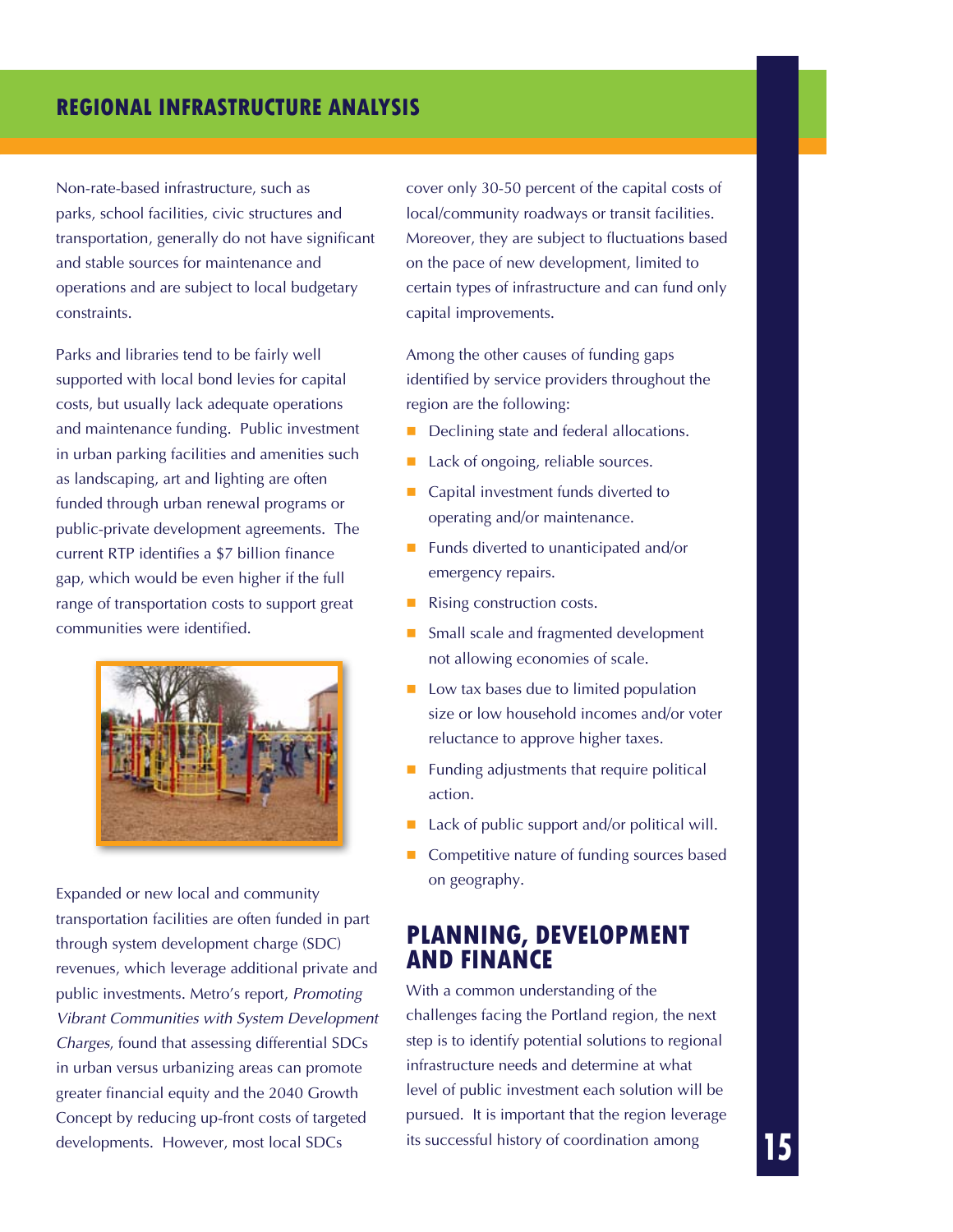local jurisdictions and the general public to effectively identify and address the highest priorities for providing infrastructure to serve both existing and future residents. Metro, along with other collaborative political bodies, plays a key role in leading a regional dialogue and building consensus. Leadership from elected officials and the private sector, as well as community engagement efforts will be needed to raise public awareness of infrastructure needs and issues and garner support for agreed-upon solutions.

Potential infrastructure planning, development and finance strategies are divided into the following four approaches:

**Efficient Service Delivery** – Explore ways to provide services more efficiently, decrease costs, conserve resources, and maximize current infrastructure investments.

**Demand Management** – Examining the need for infrastructure from conservation and land development perspectives can help prevent or delay the need for major capacity investments. Components of demand management include focusing growth to use existing capacity first; pricing usage to reduce and manage demand; educating the public on conservation strategies; and providing incentives to reduce demand.

**Innovative Planning and Design** – Research and implement innovative approaches to infrastructure planning and design to create vibrant communities. Plan for emerging technologies with potential to improve service delivery.

**New Funding** – Evaluate and pursue new local and regional funding sources to leverage state and federal investments. Identify and

**16**

remove existing barriers to public and private investment.

The following pages outline strategies to address infrastructure needs and issues. A description of each strategy is accompanied by case studies for further clarification when applicable.



#### **Efficient Service Delivery**

Fragmented delivery systems often result in reduced efficiencies. For service providers, jurisdictional issues and daily operations can be barriers to working with adjacent service providers. Focused coordination among service providers can lead to shared facilities and service delivery, adjusting service areas, merging service districts, and allocating funding responsibilities for community and regional facilities.

### **Shared Public Facilities**

Multiple goals can be met by coordinating public facility needs. Public facilities that serve more than one purpose make efficient use of public money. One way to accomplish this is to combine elements that serve two or more areas of public need. The groups served need not be mutually exclusive. Examples include combining a water reservoir with active park use and building library space inside a City Hall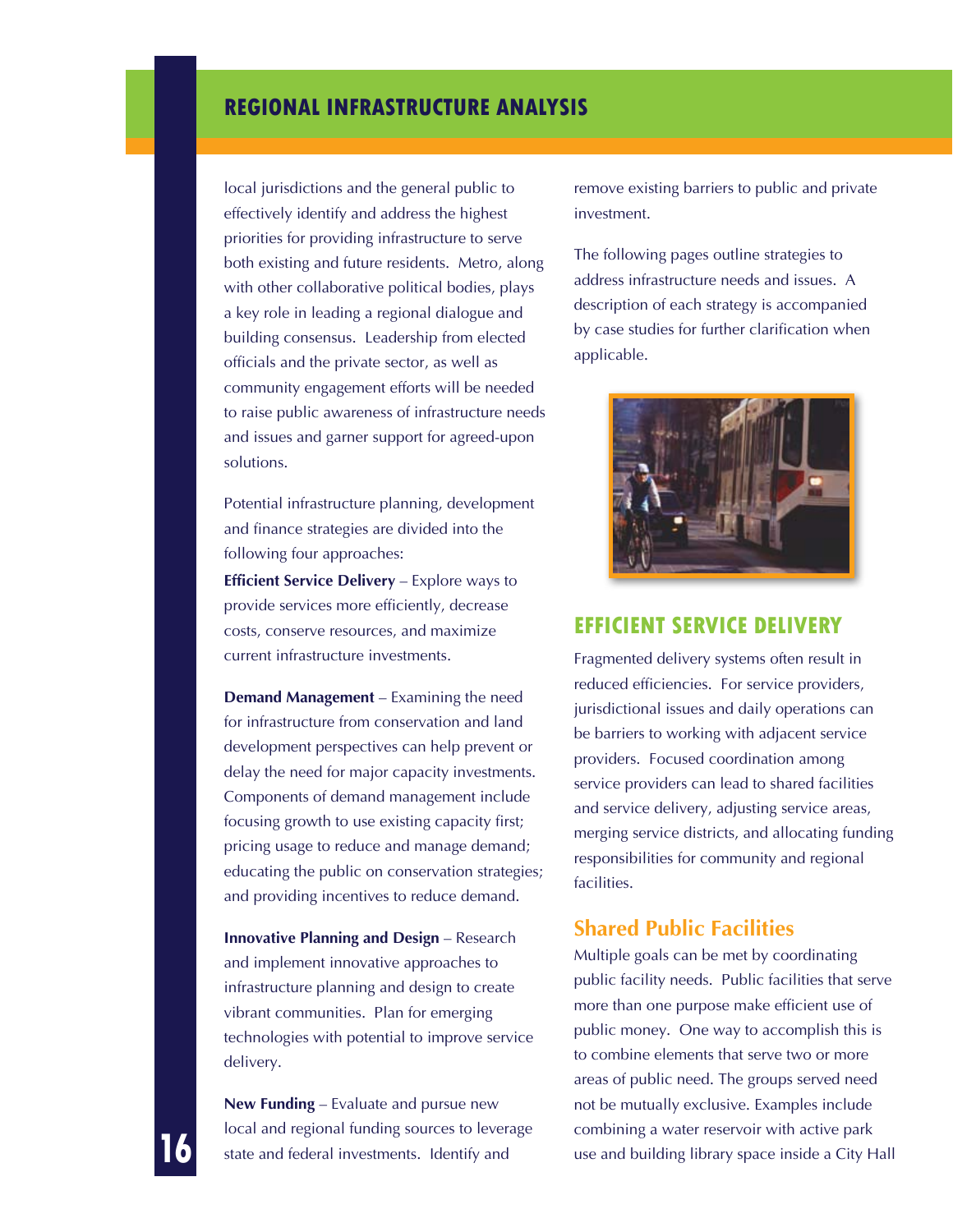building. Underutilized public space can be used for other activities. For example, utility corridors can be opened to public access for recreational use and public parking lots can be used for community gatherings and activities. Creating and developing public facilities that serve exclusive needs at opposite times of the year can be cost-effective. For example, a series of ball fields can double as a regional stormwater facility in the rainy season.

#### *Case Studies*

#### **City of Sherwood Snyder Park**

The City of Sherwood is in the process of constructing a new four million gallon covered reservoir in Snyder Park. To add to the amenities of this hill-top community park, the reservoir will be built partially underground, with two tennis courts constructed on top.

#### **City of Sherwood Civic Building**

The Sherwood Urban Renewal Plan Advisory Commission (SURPAC) recommended colocating the new library inside the proposed City Hall building. In 2007, Sherwood opened the doors of the new 10,000 SF building to serve a growing population of approximately 16,000. The new facility was built with urban renewal dollars and general fund dollars (proceeds from sale of the Old Library and City Hall buildings). The City Hall includes a public plaza and a courtroom, which also function as a city council room and a community room.

#### **Tualatin Hills Parks and Recreation District**

Utilizing existing Bonneville Power Administration (BPA) right-of-way, the Tualatin Hills Parks and Recreation District operates several parks and trails throughout west Beaverton. Plans are underway to complete

the 16-mile trail which runs underneath a BPA line from the Tualatin River north to Portland's Forest Park.

#### **Sunnyside Village Green Park**

A collaborative effort between North Clackamas Parks and Recreation and Clackamas County Water and Environment Services, this park is a multiuse facility integrating regional stormwater management with park facilities. The park includes a stormwater detention pond to reduce the rate of runoff in the basin and water quality treatment to stormwater flows. During summer months the dry depression zone serves as an open grass play area and amphitheater. During extreme storm events, water slowly fills the depression providing needed storage with overflows into a tributary to Sieben Creek.



#### **City of Wilsonville**

The City of Wilsonville is maximizing the use of open space within Villebois Village. Palermo Park is two acres of active park area including a basketball court and play areas with open lawn spaces and trails. This park also functions as a stormwater treatment facility during the winter months.

### **Shared Public Service Delivery**

Efficiencies can be realized by streamlining fragmented service delivery and infrastructure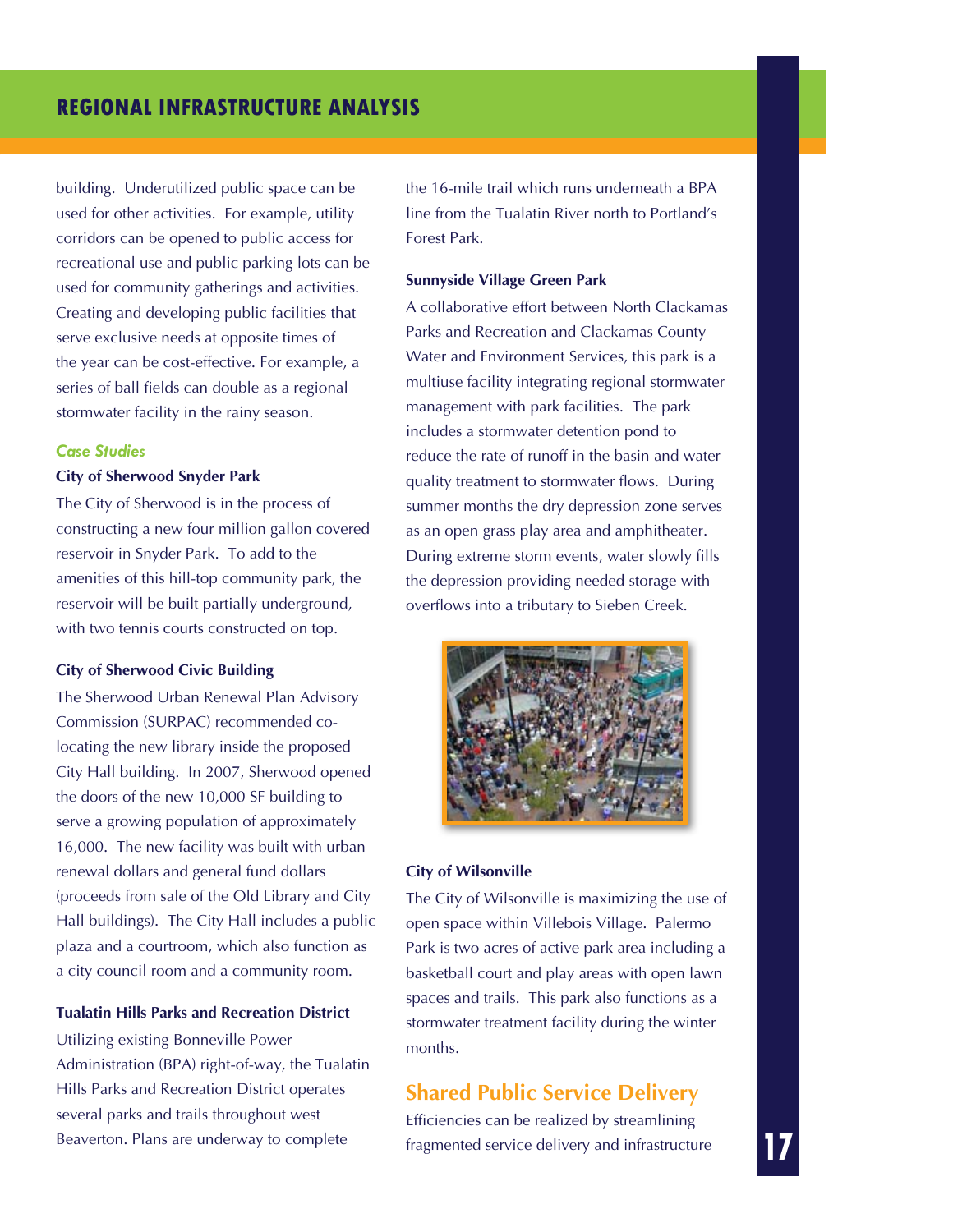maintenance. Intergovernmental agreements are the most common form of coordination found in the Portland region. However, focused collaboration could lead to redistricting service areas, merging service districts, and allocating financing responsibilities for community and regional facilities. For example, the cities of Wood Village and Fairview have IGAs with Gresham for wastewater treatment and work closely to keep the cost of treatment down and prepare for future system demands. These efforts could lead to strategies that allow service providers to be more efficient with the resources and infrastructure systems that currently exist.



#### *Case Studies*

**18**

#### **Portland Region**

- $\blacksquare$  The City of Portland sells wholesale water to 19 other service providers.
- The cities of Hillsboro, Gresham, Tigard and Portland use intergovernmental agreements (IGAs) for park facilities and services.
- The Tualatin Valley Water District is a partner in water resources and transmission in a venture with the Joint Water Commission, the Willamette River Water Coalition and the City of Portland. In addition, it provides contract water services to the cities of Beaverton and Sherwood, as well as Clean Water Services, Valley

View Water District and Southwood Park Water District. The District works with the Regional Water Providers Consortium on regional planning, conservation and emergency preparation plans.

- The North Clackamas Water Commission has IGAs with Sunrise Water Authority, South Fork Water Bureau, and the cities of Gladstone and Lake Oswego for a variety of services.
- Gresham has intergovernmental agreements (IGAs) with Multnomah County to maintain County-owned Vance Park and with Metro Parks & Greenspaces for maintenance of coowned parcels.
- Clean Water Services has IGAs with seven large cities in Washington County to implement local sewer and stormwater operations and maintenance.
- Gresham has maintenance IGAs with Multnomah County and the Multnomah County Drainage District to provide services for specific stormwater infrastructure.
- Washington County employs IGAs with its cities for roadway maintenance and project funding through both the county-wide Traffic Impact Fee and the Major Streets Transportation Improvement Program. The County works closely with its municipal partners through the County Coordination Committee.
- $\blacksquare$  The City of Milwaukie contracts with Clackamas County to provide traffic signal operations and maintenance.
- During snow and ice events, the effort of clearing roadways across the region is shared among ODOT, PDOT, counties, and smaller cities via a coordinated agreement.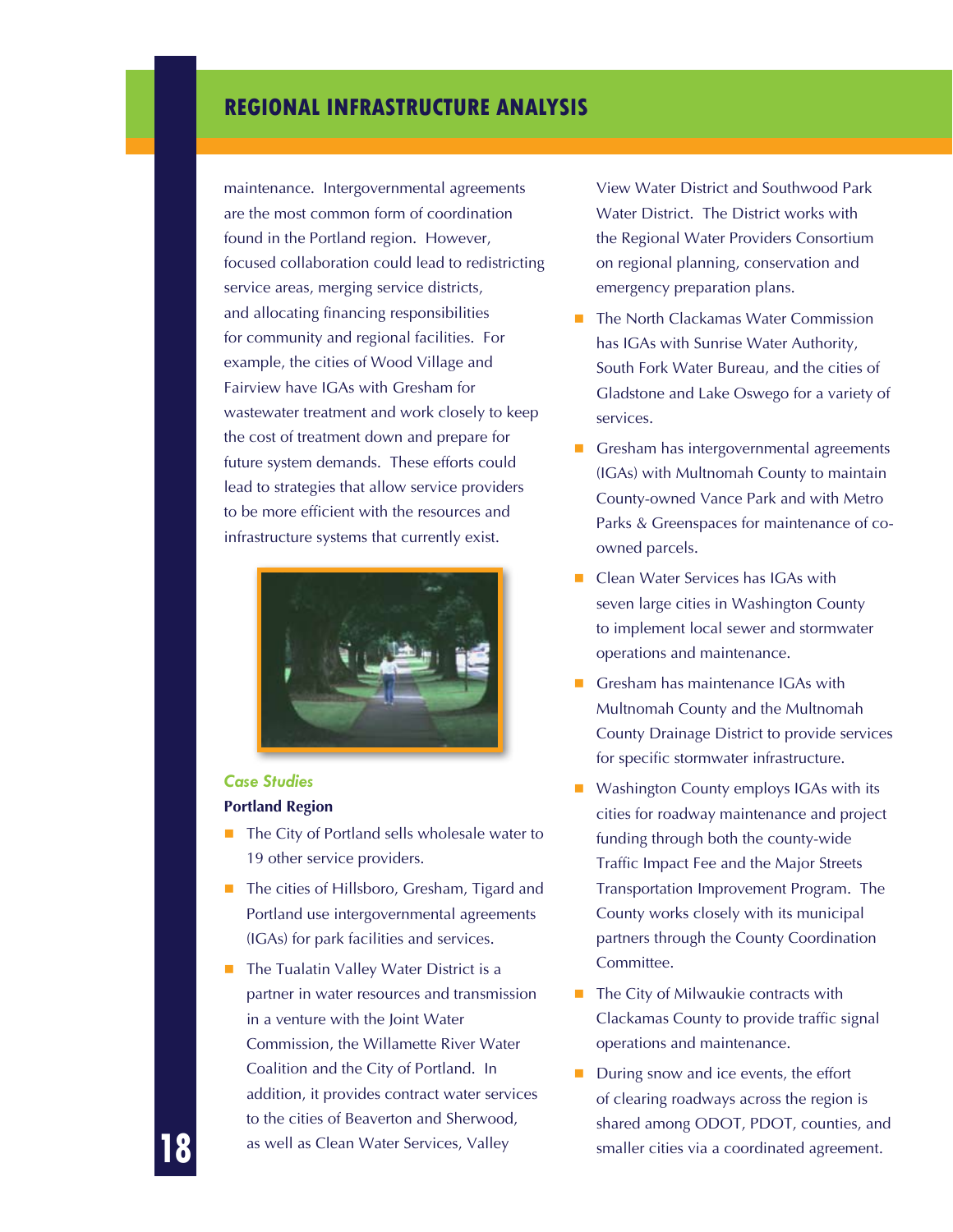### **Equipment Sharing**

Large equipment for infrastructure maintenance and construction can be shared among cities and counties to accomplish large projects or provide secondary relief in emergency situations. A regional approach could be taken and be justified on a cost-benefit basis.

#### *Case Study*

#### **Portland Region**

The cities of Troutdale, Fairview and Wood Village share stormwater equipment.

### **Regional Coordination**

There are many issues that are most effectively addressed at a scale larger than the local level. State/interstate, regional, sub-regional, and local infrastructure needs, costs, and benefits should be clearly defined. Potential collaborators can be identified and solutions developed that are appropriate for the type and size of the need. For example, the need for bridge planning and financing can be addressed regionally if it is agreed that this is a regional priority.

Participating in local advocacy groups or nonprofit organizations offers opportunities to build support for large projects to attain long-term goals. For example, participating in regional meetings can provide smaller agencies or jurisdictions opportunities to spread the word regarding proposed utility changes.

#### *Case Study*

#### **Regional Water Providers Consortium**

The Regional Water Providers Consortium is a group of 23 water providers that serve Clackamas, Multnomah and Washington counties and Metro. The Consortium provides a forum for collaboration on water supply

issues and conducts activities that provide service to customers in and around the Portland metropolitan area. This includes coordinating implementation of the Regional Water Supply Plan, studying and discussing water supply issues, and promoting cost-efficient use and stewardship of water resources.



### **Capital Improvement Coordination**

Public agencies can benefit from the knowledge of proposed capital improvement plans of various infrastructure entities. Where projects overlap, they can link the construction schedules to eliminate mobilization and clean-up efforts as well as lower the overall costs and public impacts. This strategy can be problematic when services are provided by multiple agencies and funds are available at different times. Case studies are similar to some of those identified under "Shared Public Service Delivery."

### **Alternative Standards for Public Construction**

Where funds are limited, the public can benefit from specific infrastructure elements that meet health and safety standards, but are of a lesser standard than what is typical for new construction. For example, interim pedestrian trails could be built instead of formal sidewalks on urban streets.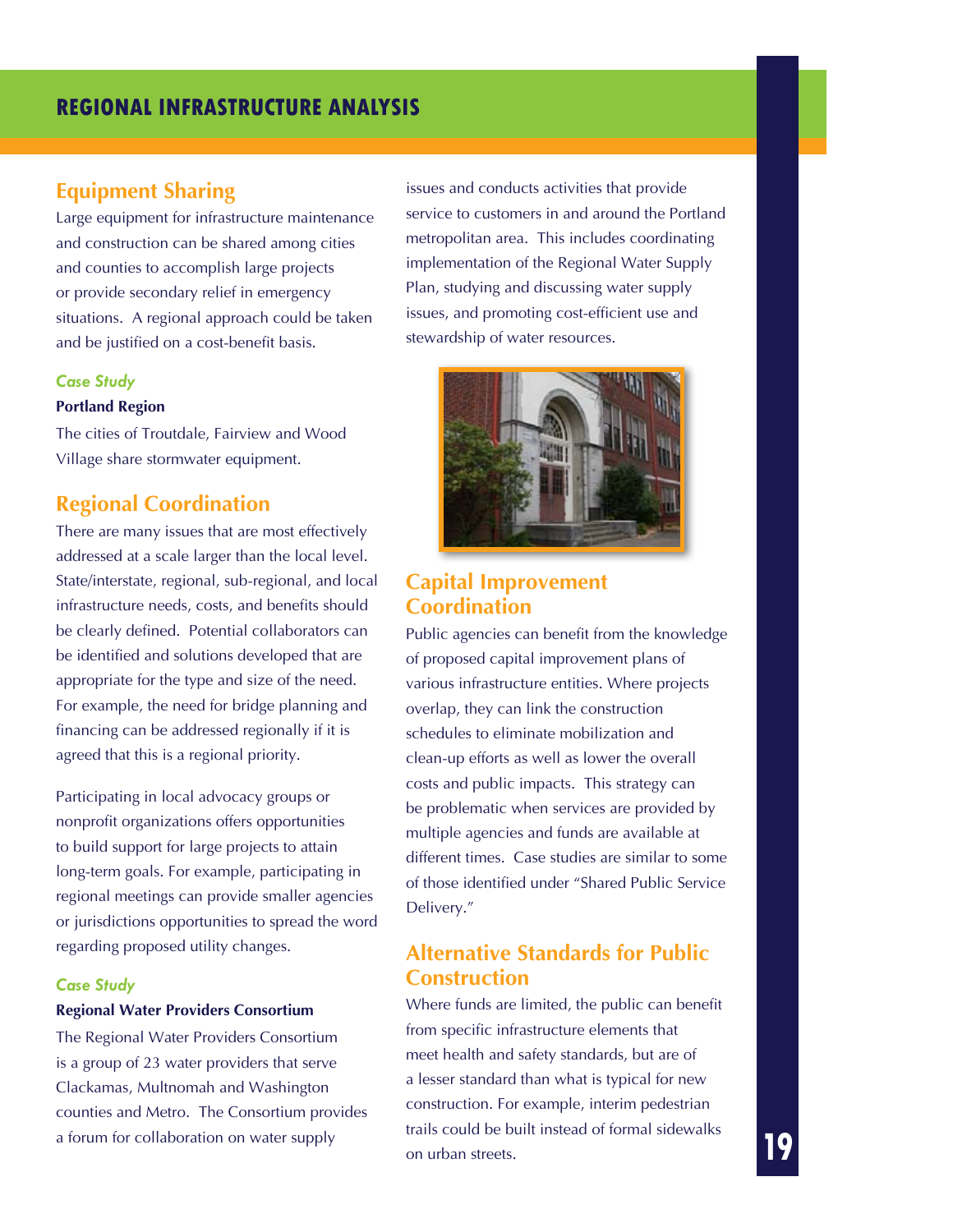The increasing cost of energy and the impact it will have on both personal mobility and utility operations will likely lead to changed standards for public construction. For instance, smaller cars will use less space on roads and in parking areas.



#### *Case Study* **City of Portland Pedestrian Design Guide**

The City of Portland Department of Transportation's (PDOT) Pedestrian Design Guide supplies several alternative designs for constructing pedestrian facilities where the conventional city standards are not feasible. The design guide allows for alternate surfacing materials, widths, and locations for sidewalks that often cost less to design and install. Many have been applied to local improvement district (LID) projects.

#### **Franchise Agreement Consistency**

Clear, consistent agreements among private utility providers and similarly sized jurisdictions can save time and money when coordinating public improvements and upgrades. Included in this should be an attempt to treat each utility consistently when participating in large urban projects. A regional governing agency could develop a model franchise agreement. The model franchise agreement could state common conditions, requirements and obligations as well as exceptions where they are appropriate

due to the nature of the infrastructure type or a particular utility provider. The desired result is to realize common expectations among public agencies and utility providers in the region. The benefits may also be a consistent and fair treatment of utility providers, as well as more timely response, better cooperation and less litigation among parties. For instance, clear management of the limited space in the right-of-way can minimize future relocations as improvements and upgrades are performed on existing infrastructure. Furthermore, coordination between energy and other infrastructure providers in advance of development could minimize future relocations and identify alternatives to the right-of-way when limited space will not accommodate multiple utilities, resulting in cost savings for developers and ratepayers.

### **Oregon Department of Transportation/American Public Works Association Specifications**

In 1996, the Governor's Task Force on Transportation Efficiency was assigned the mission of finding new ways to use Oregon's gas tax money more efficiently. Representatives from the infrastructure and construction trades voted to create joint standards. In 2002, the Oregon Standard Specifications for Construction were completed and were updated in early 2008. This document allows construction work to occur across the state under a standardized method and payment system, ensuring that projects receive a consistent quality of construction. The effort also provides cost savings by allowing contractors to use consistent materials and machinery across various jurisdictional boundaries.

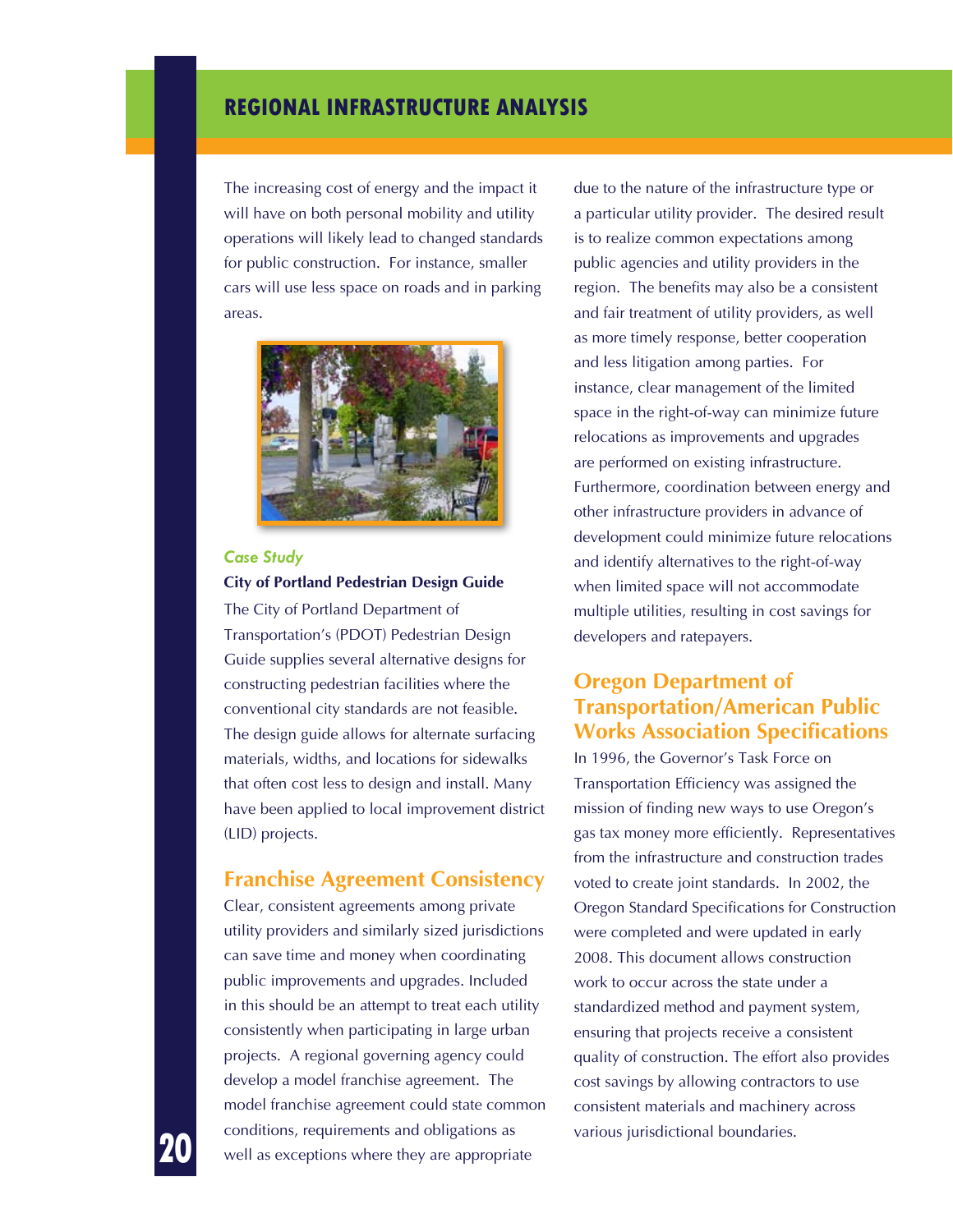### **Annexation Planning**

Efficiencies can be realized by planning annexation areas along growth corridors and growth centers, including the infrastructure to support this sequencing. Funding mechanisms should be put in place to support growth as it happens, responding to cycles in the economy and housing markets.

### **Systems Maintenance**

Techniques used to assess maintenance needs that can prolong the life of facilities should be expanded.

#### *Case Study*

#### **Portland Region**

- PDOT's Pavement Management System.
- $\blacksquare$  The City of Portland maintains a software system to conduct asset management.
- Street cleaning frequencies can be adjusted to prolong the life of stormwater piping systems, reducing the maintenance costs caused by debris entering pipes.



### **Life-Cycle Costing**

Considering whole-life costs when making infrastructure investment decisions can reduce long-term costs. One method of implementation is to require life-cycle costing as a criterion for project approval and/or permitting fees.

### **Demand Management**

The Portland region needs to examine infrastructure conservation measures to help prevent or delay the need for major capacity investments. Components of demand management include: focusing growth to use existing capacity first; pricing usage to reduce and manage demand; educating the public on conservation strategies and travel options; and providing incentives to reduce demand.

### **Compact Development Patterns**

Compact urban land form (smaller lots and multi-family vs. single family) is a key factor in reducing demands on infrastructure and on water in particular. Continue to promote compact development as a key factor in efficiency for all infrastructure types. Focus on infill and redevelopment in existing urban areas as well as newly urbanizing with close proximity to existing systems targeted for compact, mixed-use and industrial development.

### **Peak-use Pricing**

Infrastructure system capacity or sizing for capacity often is a function of peak demand versus usage. Peak events dramatically increase the demand on infrastructure systems. For example, peak rain events in Lake Oswego can increase the demand for wastewater service up to six times more than the average demand. Most services where peak demand is an issue do not charge for the time of day the resource is used. Conservation is necessary, but pricing measures that reduce overall demand as well as peak demand should be implemented. There are many opportunities to change behavior by reducing or minimizing peak use of a variety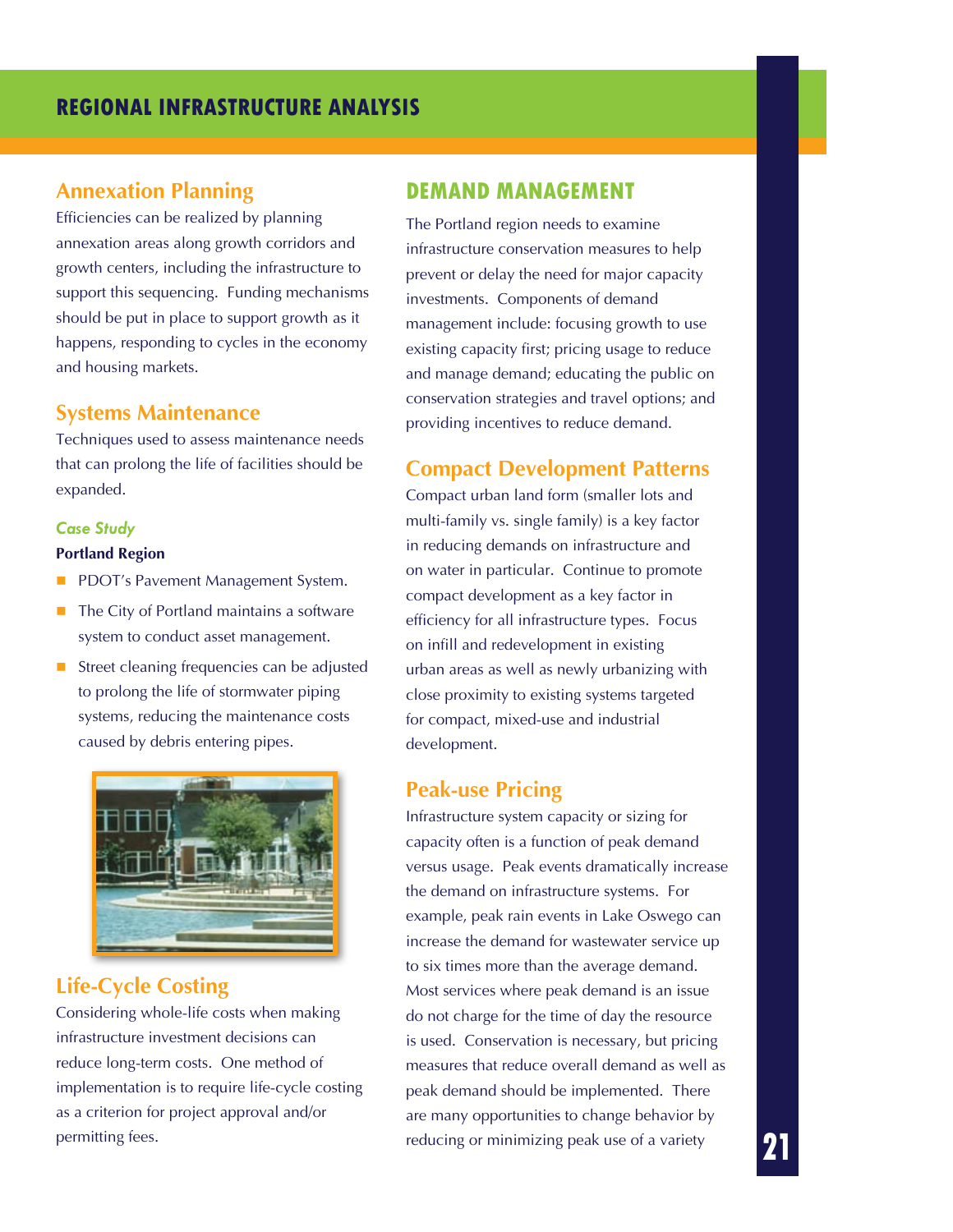of services. Leveling out peak demand can be an effective way to reduce infrastructure cost. Peak-use pricing uses real time monitoring systems that charge for the actual amount of the resource used or capacity consumed. This technique could be used for many types of infrastructure, including roadway and water usage. One example is implementing or increasing toll charges during the rush hour (congestion pricing). Another is implementing peak seasonal pricing for water use, including wastewater. The cost of technology used to implement daily peak pricing for water is prohibitive at this time.

### *Case Studies*

#### **Portland General Electric (PGE)**

PGE's Critical Peak Pricing (CPP) program provides lower energy rates on non-CPP event days. Businesses can reduce energy bills by shifting energy usage away from peak days and hours.

#### **Singapore**

Singapore introduced the world's first congestion pricing program in 1975 and implemented electronic road pricing in 1998. New technology is used to predict prevailing and emerging traffic conditions and adjust pricing accordingly. Congestion charges are part of a comprehensive traffic management effort that includes an annual road tax, fuel taxes, custom duties and vehicle registration fees and investment in public transportation.

### **Public Education and Resource Conservation**

Invest in public outreach efforts to inform the public of the current state of infrastructure in the region. Help people understand the real costs

and benefits of their actions. Provide detailed information on strategies to reduce impacts on infrastructure, including conservation measures to help prevent or delay the need for major capacity investments. In particular, efforts to conserve water and energy and reduce driving could have a significant impact on the need to upgrade existing infrastructure systems. When possible, incentives should be used to encourage conservation efforts, such as lower use of utilities.

#### *Case Studies*

#### **Portland Bureau of Environmental Services**

The City of Portland provides a discount on sewer charges for properties that disconnect downspouts from the combined sewer system.

#### **Regional Water Providers Consortium**

The Regional Water Providers Consortium develops and implements water conservation programs that educate the public about water-related issues. The programs include a summer marketing campaign, website, schools programs, community events and partnerships, and public education and outreach.



**Drive Less/Save More Campaign** The Drive Less/Save More Campaign is sponsored by Metro's Regional Travel Options Program, TriMet, ODOT and other public/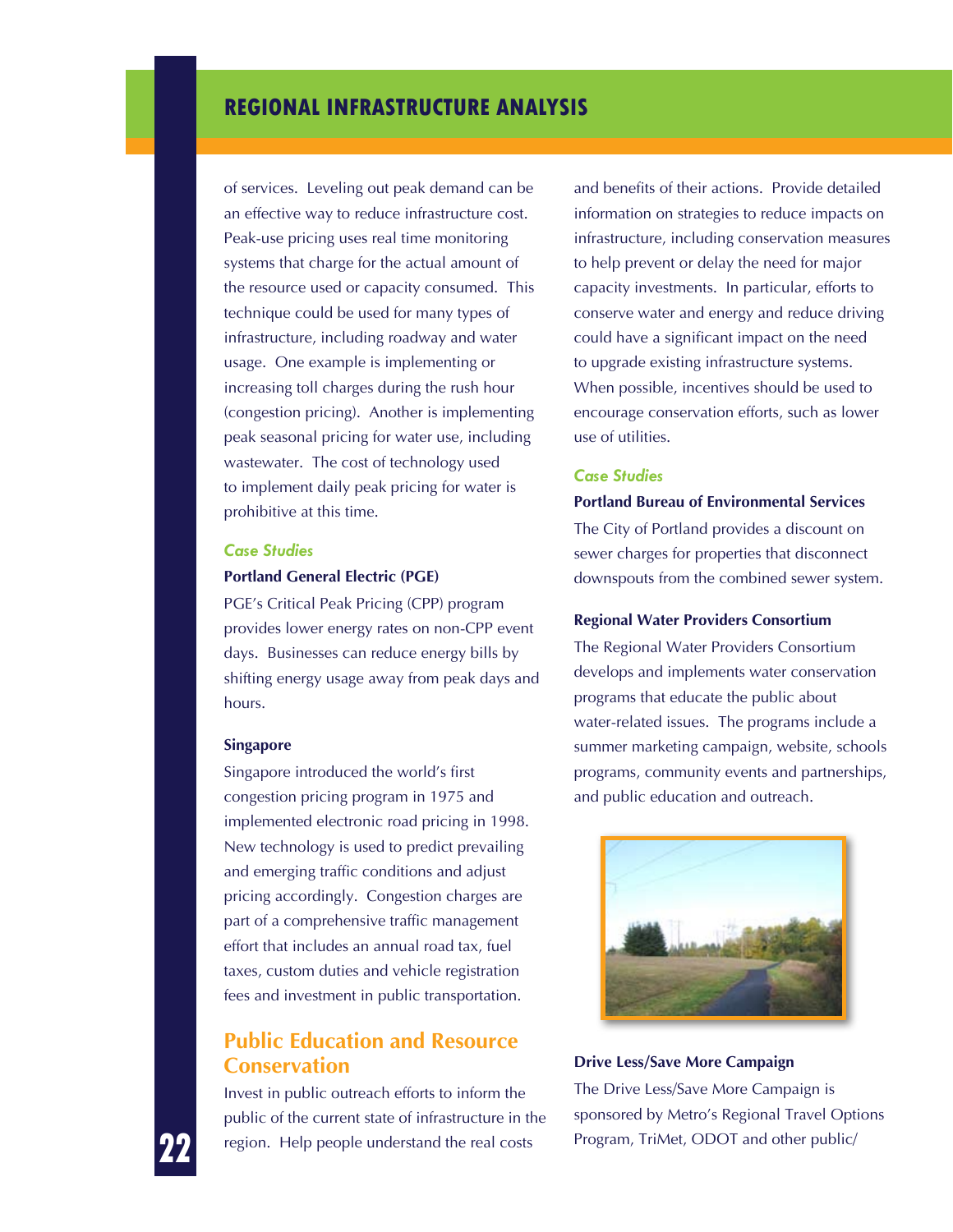private partners. The campaign seeks to reduce single-person car trips by promoting travel options like public transit, car pooling, biking and walking and encouraging drivers to trip chain or combine multiple errands into single trips. The campaign website provides access to a number of resources at http:// drivelesssavemore.com/.



### **Innovative Planning and Design**

Traditional infrastructure facilities may be designed and provided in innovative ways that address sustainability and increase community support. Emerging technologies provide opportunities to increase efficiencies and lead to best practices.

### **Infrastructure Recycling and Reuse**

Promote innovative ways to reuse or recycle existing infrastructure. For example, schools or unused transportation or utility corridors that are insufficient to serve one purpose can be used for other purposes to help reduce the need for new facilities to meet expanding demand.

#### *Case Studies*

#### **Springwater Corridor**

The Springwater Corridor is a former rail corridor; the Springwater Division Line was developed for rail service in 1903. Much of Springwater Corridor was acquired by the City of Portland in 1990, with additional acquisitions by Metro in the following years. Master planning for the Corridor began in 1991, and involved input from citizens, agencies, organizations, and municipalities, including Portland Department of Transportation; Oregon Department of Transportation; the cities of Gresham and Milwaukie; Metro; Clackamas and Multnomah counties; the 40-Mile Loop Land Trust; and the Johnson Creek Corridor Committee.

#### **Banks–Vernonia State Trail**

Recently completed, this is the first "rails-totrails" state park built in Oregon. It is built on an abandoned railroad bed that stretches 21 miles from the town of Banks to the city of Vernonia. The railway line dates back to the 1920s, when it was used for moving logs and lumber from the Oregon-American lumber mill in Vernonia, and freight and passengers from Keasey to Portland. The line was abandoned and the rails salvaged in 1973. The right-of-way was then purchased by the state in 1974, and transferred to Oregon Parks and Recreation Department in 1990.

#### **Green Infrastructure**

Infrastructure innovation is evolving rapidly due to regional planning initiatives, market acceptance of the green building movement and interest in sustainable development. It may be possible to foster regional collaboration and leadership in various fields of green planning, design, engineering and development. An excellent example of this is Metro's work to foster green street designs to address storm water, urban design and other multiple benefits.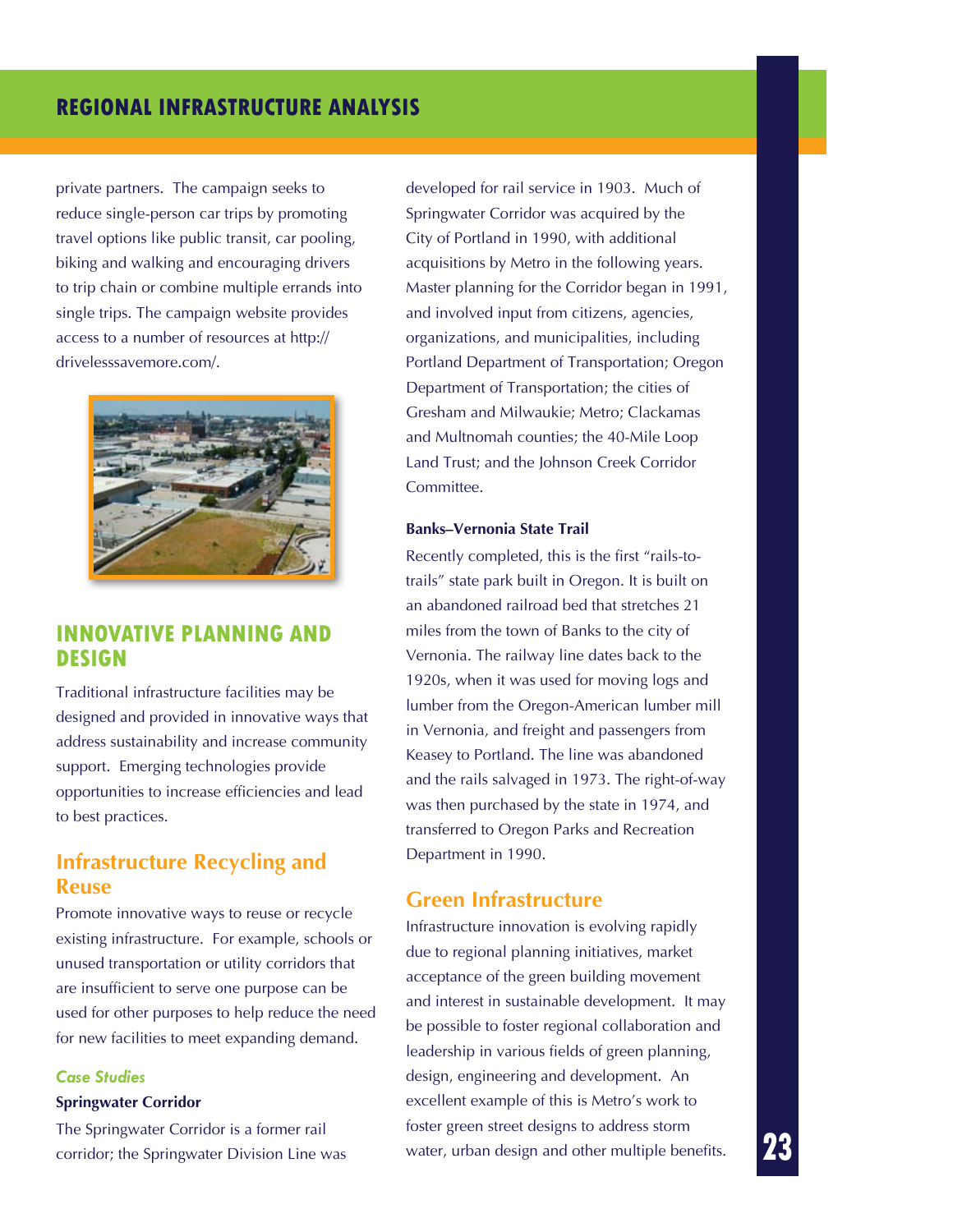Examples of regional "green" infrastructure that might be developed include:

- Solid waste management and zero waste and economic development related to recycling industry
- Water conservation and reuse strategies
- Green buildings
- Eco-roofs for open space and storm water management
- Distributed renewable energy
- Waste water treatment systems as sources of bio-nutrients
- Metropolitan food transportation and distribution strategies

#### *Case Studies*

#### **Metro Green Street Handbook**

Metro's Green Street Handbook is an example of a green infrastructure initiative that documents the state of the art of stormwater management in the streetscape.



### **Sustainable Infrastructure Research and Development**

Support the evolution of Portland State University (PSU) as a research and development and application center for innovative sustainable infrastructure. PSU

currently houses significant assets that can help the region develop and apply innovative research, development, technological transfer, finance and operation techniques. These resources could potentially be organized into a regional infrastructure innovation center or network. This center could draw on the rich academic resources in civil engineering, transportation, biology, chemistry, energy and mechanical engineering, electrical engineering, nanoscience, urban and regional planning, public administration, business administration, finance and other disciplines to improve the capacity of the region to accommodate future growth.

#### *Case Studies* **Canada**

The National Research Council of Canada, Center for Sustainable Infrastructure Research (http://irc.nrc-cnrc.gc.ca/csir/index\_e.html) is a collaboration of universities, municipal governments and industrial partners in Regina, the Province of Saskatchewan and elsewhere. The collaboration is pursuing a multi-disciplinary research and development program to develop innovative technologies and decision support tools that address the economic, social, and environmental aspects of infrastructure sustainability. This effort will help develop a technology base that will give Saskatchewan a competitive advantage in sustainable infrastructure technologies.

#### **Virginia**

The Green Infrastructure Center (www. gicinc.org), in Charlottesville, VA, is a nonprofit organization founded in December 2006 to assist communities in developing strategies for protecting and conserving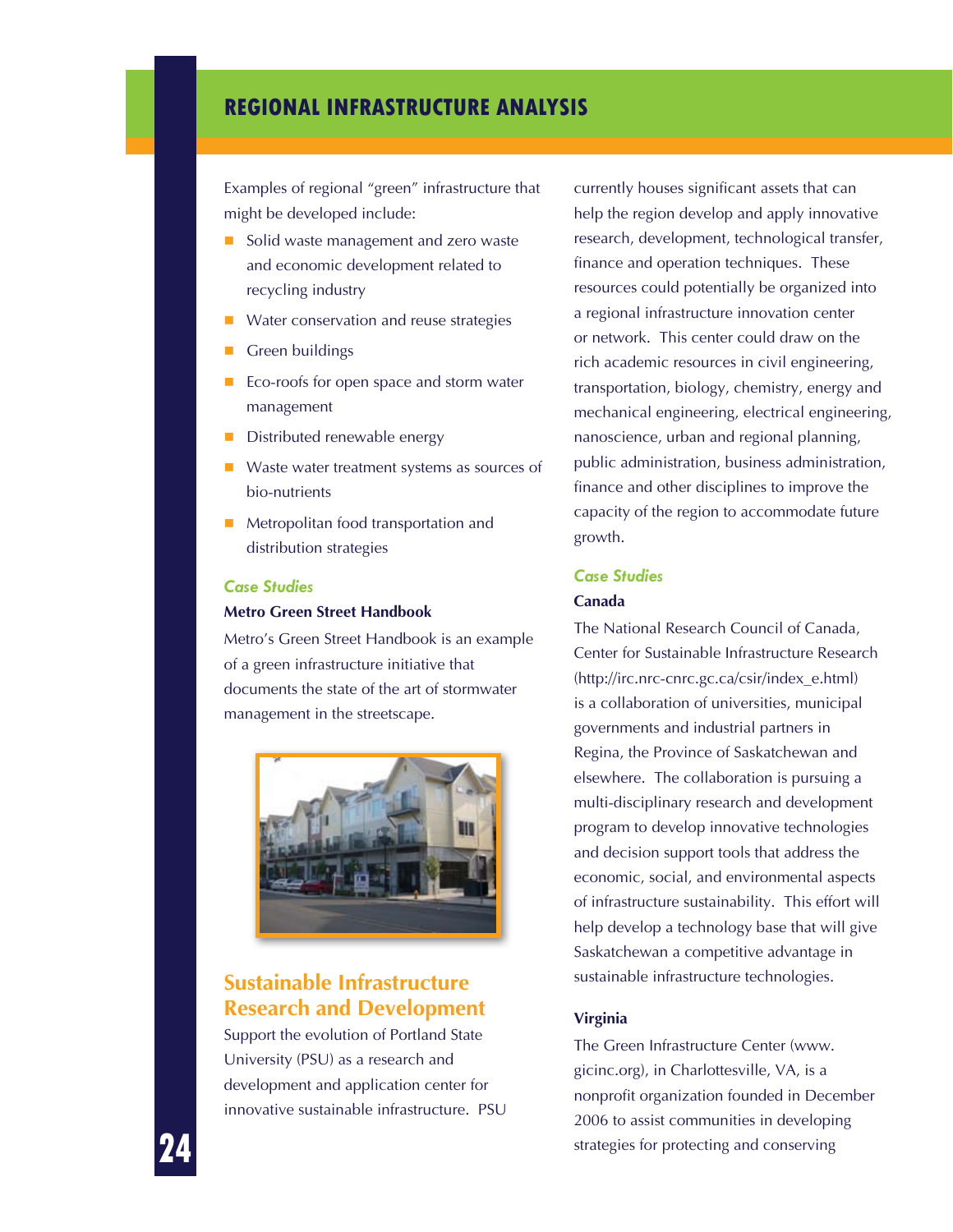their ecological and cultural assets through environmentally-sensitive decisions, lifestyles and planning. Green infrastructure includes the interconnected natural systems and ecological processes that provide clean water, air quality and wildlife habitat. Green infrastructure sustains a community's social, economic, and environmental health. The Center provides tools to help communities identify the services provided by natural systems, such as enhanced quality of life and economic benefits, and develop strategies to protect and sustain these resources.



#### **Australia**

The Natural Edge Project (TNEP) is an independent and highly developed Sustainability Think-Tank based in Australia. TNEP operates as a partnership for education, research and policy development on innovation for sustainable development. TNEP's mission is to contribute to and succinctly communicate leading research, case studies, tools and strategies for achieving sustainable development across government, business and civil society. See: http://www. naturaledgeproject.net/

### **Sustainable Infrastructure Standards**

Long-term cost savings can be realized through sustainable infrastructure development.

Sustainable infrastructure standards are evolving based on the strong market recognition of the U. S. Green Building Council's LEED rating system and related developments. Both the American Society of Civil Engineers (ASCE) and American Public Works Association (APWA) have infrastructure programs to support sustainability.

#### *Case Studies*

#### **United States Green Building Council (USGBC)**

According to the USGBC, LEED for Neighborhood Development integrates the principles of smart growth, urbanism and green building into the first national system for neighborhood design. LEED certification provides independent, third-party verification that the location and design of a project meet accepted high levels of environmentally responsible, sustainable development. The post-pilot version of the LEED ND rating system is expected to launch in 2009.

#### **American Society of Civil Engineers**

ASCE and the Canadian Society of Civil Engineers are formulating a joint sustainable development action plan for the profession.

See: http://content.coprinstitute.org/files/pdf/ ASCESustainableDevelopmentActionPlan.pdf

### **Emerging Technologies**

Plan for and utilize emerging technologies that can reduce costs and increase infrastructure services. Strategies include:

- $\blacksquare$  Planning infrastructure to support the use of electric and other alternative-fuel cars.
- $\blacksquare$  Integrating solar generation infrastructure into the urban form.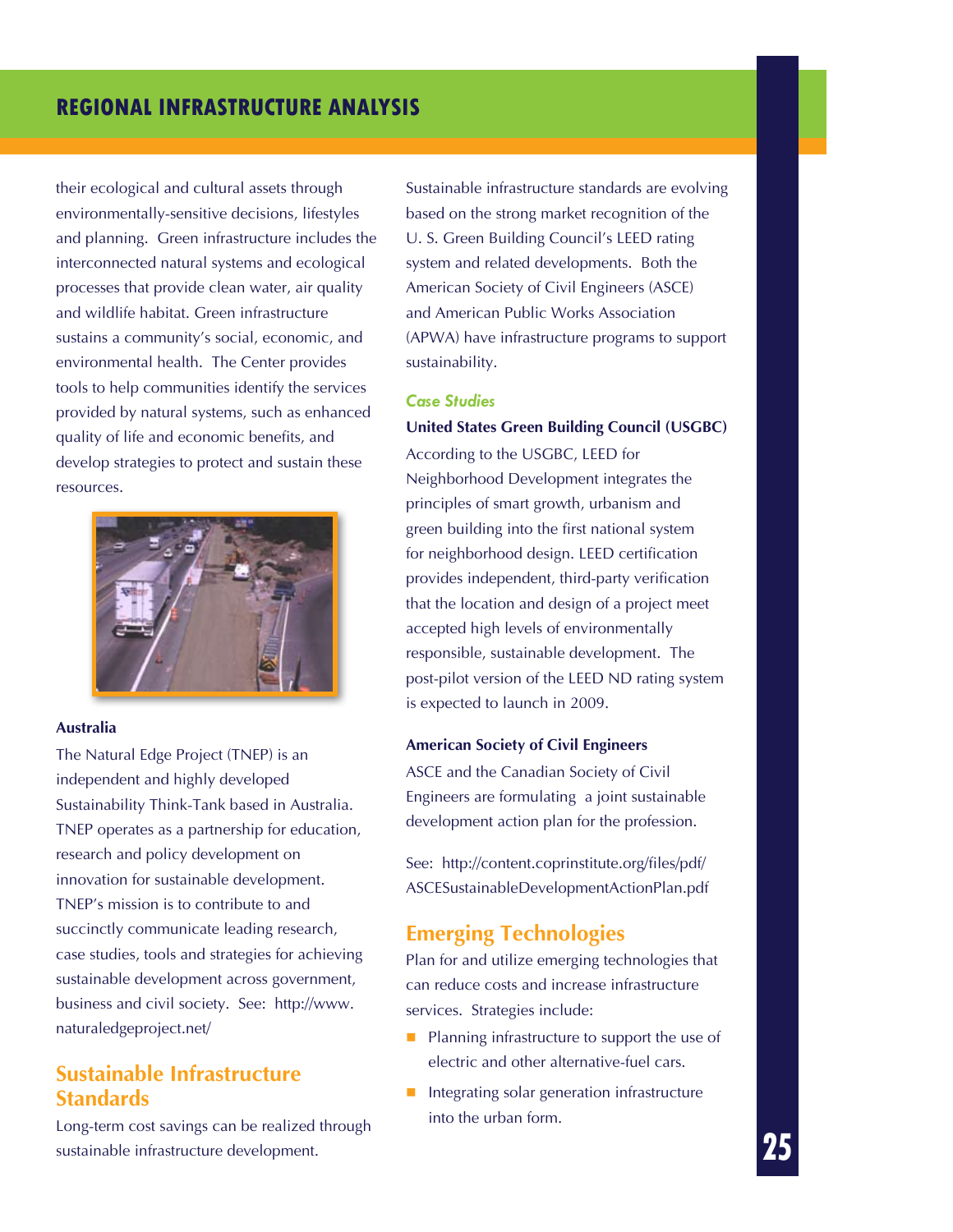- Constructing facilities designed to generate power, such as systems to capture methane in wastewater treatment plants.
- Use advanced street lighting technology such as LEDs or super-conducting cables.
- Designing water reuse systems that include the use of bio-reactors.
- Utilizing GPS equipment to redistribute peak auto use on congested traffic ways.
- Smart meter technology to allow peak pricing.
- Smart signal systems to manage congestion.

### **New Funding**

New funding sources are needed to upgrade and replace existing infrastructure systems as well as provide infrastructure to newly urbanizing areas. Communities in the region can support new investment by working together to pay for the infrastructure needed at the local, community and regional levels, and to leverage federal and state investments. This analysis should include identifying and removing barriers to public and private investments in infrastructure. A regional look at financing possibilities for basic infrastructure could help support implementation of the region's 2040 vision. Financing devices need to be put in place upfront by the responsible governments.

### **Support Federal Legislation**

Support development of a national infrastructure plan proposed by Congressman Earl Blumenauer. Work with the regional congressional delegation to develop support for this plan and targeted federal funding. "The legislation calls for a new National Plan to define and finance the infrastructure required

to support a sustainable economy, improve the livability of our cities and rural communities, provide jobs for Americans, and strengthen national security." The bill would create a Commission on Rebuilding America for the 21st Century and a national vision for infrastructure including specific recommendations and a set of model principles to inform future infrastructure investments.



### **Potential New State Revenue Sources for Oregon**

Opportunities for funding community and regional infrastructure facilities, such as roads, bridges, transit systems, and water/ sewer facilities should start at the state level, with new funding sources for strategic infrastructure investments identified during the 2009 legislative session. Examples from this region and other jurisdictions follow. Each of these tools has been used in other places, but implementation of any tool has inherent benefits and risks.

- Additional funds for the Oregon Infrastructure Bank to be dedicated to metropolitan areas.
- An expanded role for the Oregon Infrastructure Bank to provide creditenhancement to local governments and service districts.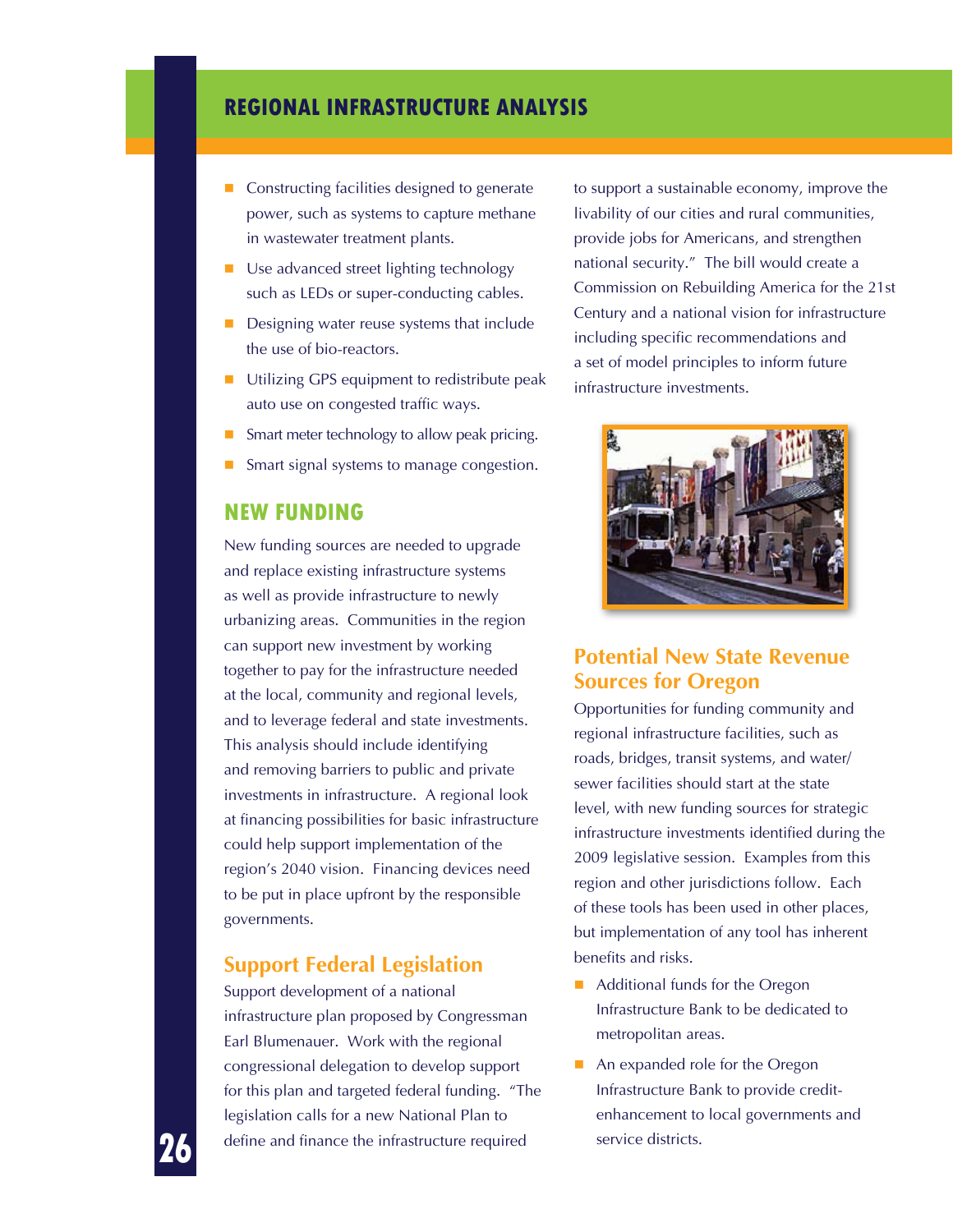- **Funding from the Oregon Strategic** Transportation Initiative dedicated to strategic projects in metropolitan areas.
- $\blacksquare$  State transportation project mitigation (traffic impact) fees for strategic regional projects.
- A real estate transfer fee with revenues dedicated to infrastructure.
- An increased Oregon fuel tax and additional revenues dedicated to strategic infrastructure.
- A lodging accommodations tax and dedicated revenues to infrastructure.
- Revenues from the Oregon weight-mile tax and dedicated revenues to regional freight mobility projects.
- An increased Oregon motor vehicle fee with revenues dedicated to strategic regional projects.
- Oregon income tax deductions for businesses and residents located within a designated Center, Corridor, Employment or Industrial area per the 2040 Growth Concept.
- State provisions to allow establishment of Special Benefit Assessment Districts with local taxing authority.

#### *Case Studies*

#### **Oregon Special Public Works Fund**

The Special Public Works Fund administered by the Oregon Community Development Division is primarily a loan program that provides funding for municipally-owned facilities that support economic and community development. Established in 1985 by the Oregon Legislature, the fund has grown to \$160 million. Loans range in size from less than \$100,000 to \$15 million. Loan terms can be

offered at tax-exempt rates for up to 25 years. Grants are limited to \$500,000 or 85 percent of the project cost, or up to \$5,000 per eligible job created or retained.

#### **Oregon Water/Wastewater Fund**

This is a loan and grant program administered by the Oregon Community Development Division to provide for the design and construction of public infrastructure needed to ensure compliance with the U.S. Safe Drinking Water Act or the Clean Water Act. Public entities, municipalities, ports and special districts may apply for funding improvement of drinking water, wastewater, or storm water systems. Loans range in size from less than \$100,000 to \$15 million. Loan terms can be offered at tax-exempt rates for up to 25 years. Grants are limited to \$10,000 per hookup, with a maximum of \$750,000 per project. An applicant is not eligible for grant funds if the annual median household income in the applicant's service area is more than the state average median household income level.



#### **Oregon Transportation Infrastructure Bank (OTIB)**

OTIB offers direct loans for eligible projects funded from available resources or through the sale of revenue bonds. Borrowers include cities, counties, transit districts, ports, tribal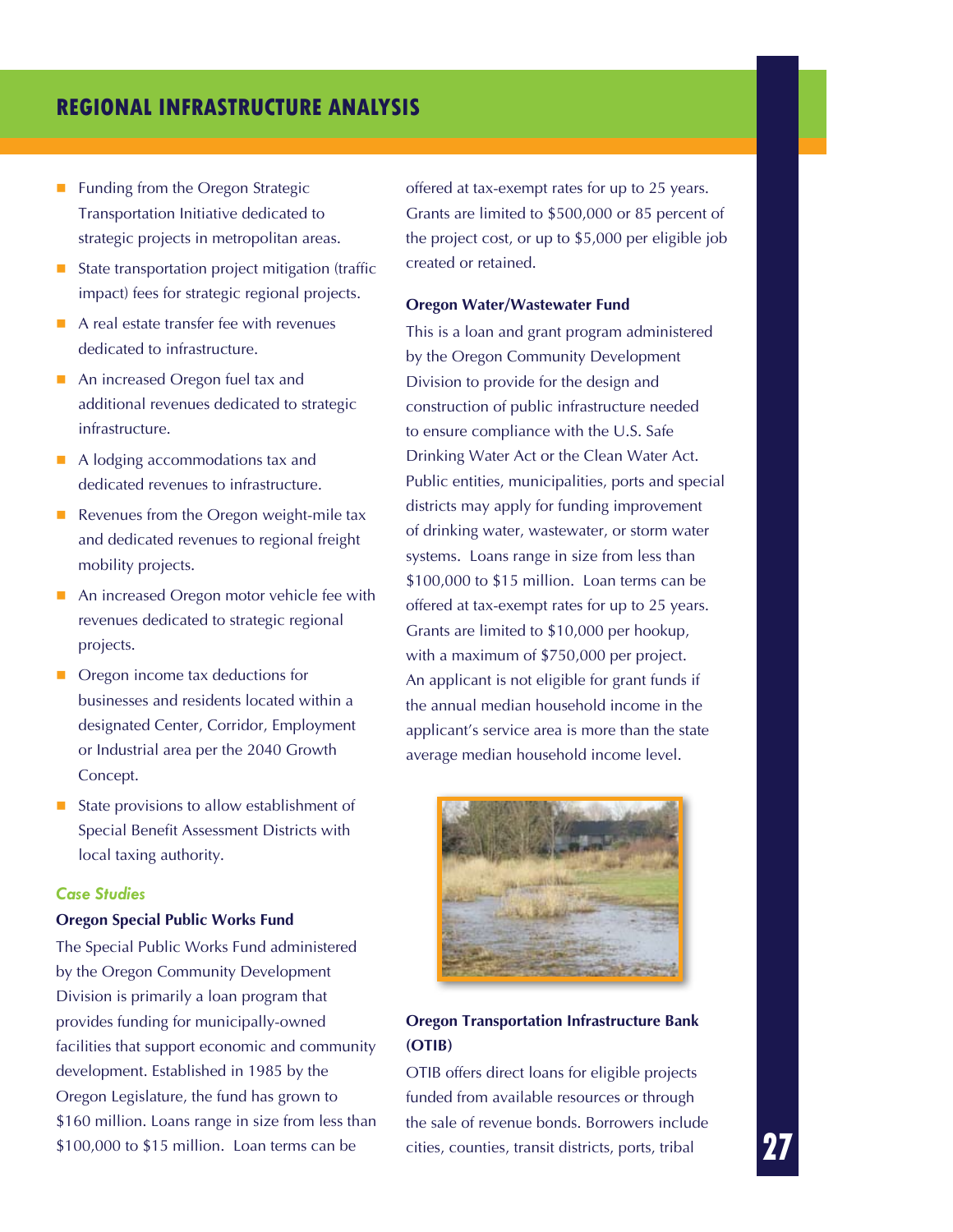governments, state agencies and private forprofit and non-profit entities. Uses of funding include various transportation and transit projects. Loan terms can include tax-exempt financing with repayment beginning within five years of project completion and must be repaid within 30 years or at the end of the useful life of the project. Projects are selected on a competitive basis with preference given to projects with quick loan repayment. Projects that receive OTIB funds may include federal money which requires the applicants to abide by applicable state and federal laws, rules and regulations including NEPA, Davis-Bacon Act, Buy America, etc. As of January 2005, the Oregon Transportation Commission had approved a \$30 million non-revolving line of credit from the State Highway Fund for the OTIB.



#### **State Transportation Mitigation Fees**

Washington State Department of Transportation (WSDOT) allows local jurisdictions (cities and counties) to charge developers for their impacts on state transportation facilities. The WSDOT mitigation fee program has been used to fund the local share for capacity improvements to roadways in Pierce and Snohomish Counties in the greater Seattle Metropolitan Region. The mitigation fee is based on the capital cost of projects identified in the State Transportation

Improvement Program and calculated annually by WSDOT staff. Each jurisdiction has the flexibility to charge the mitigation fee or waive it on a case by case basis. CALTRANS is also now considering a similar approach for funding the local share of strategic state transportation improvements.

#### **Oregon Senate Bill 772, Public-Private Partnerships**

In 2003, the Oregon Legislature approved a new bill that provides ODOT with tools to develop public-private partnerships for transportation projects, and raised the limit of funding for this program to \$50 million. While no such partnerships have materialized, this program has the potential for creating opportunities to build large, badly-needed transportation projects.

#### **Oregon House Bill 2278, expansion of ConnectOregon**

This bill funds another \$100 million of ConnectOregon through lottery bond sales and authorizes a statewide multimodal transportation study.

#### **Washington Economic Development Finance Authority (WEDFA)**

WEDFA can act as the issuing authority on tax exempt Industrial Revenue Bonds to finance eligible infrastructure investments by qualifying public or private entities. WEDFA issues bonds for up to \$10 million on a single project, but does not provide any credit enhancement for borrowers. Washington state securities law requires that each borrower obtain a direct pay letter of credit from a lending institution equal to the principal plus 125 days interest. An alternative to the letter of credit provision is for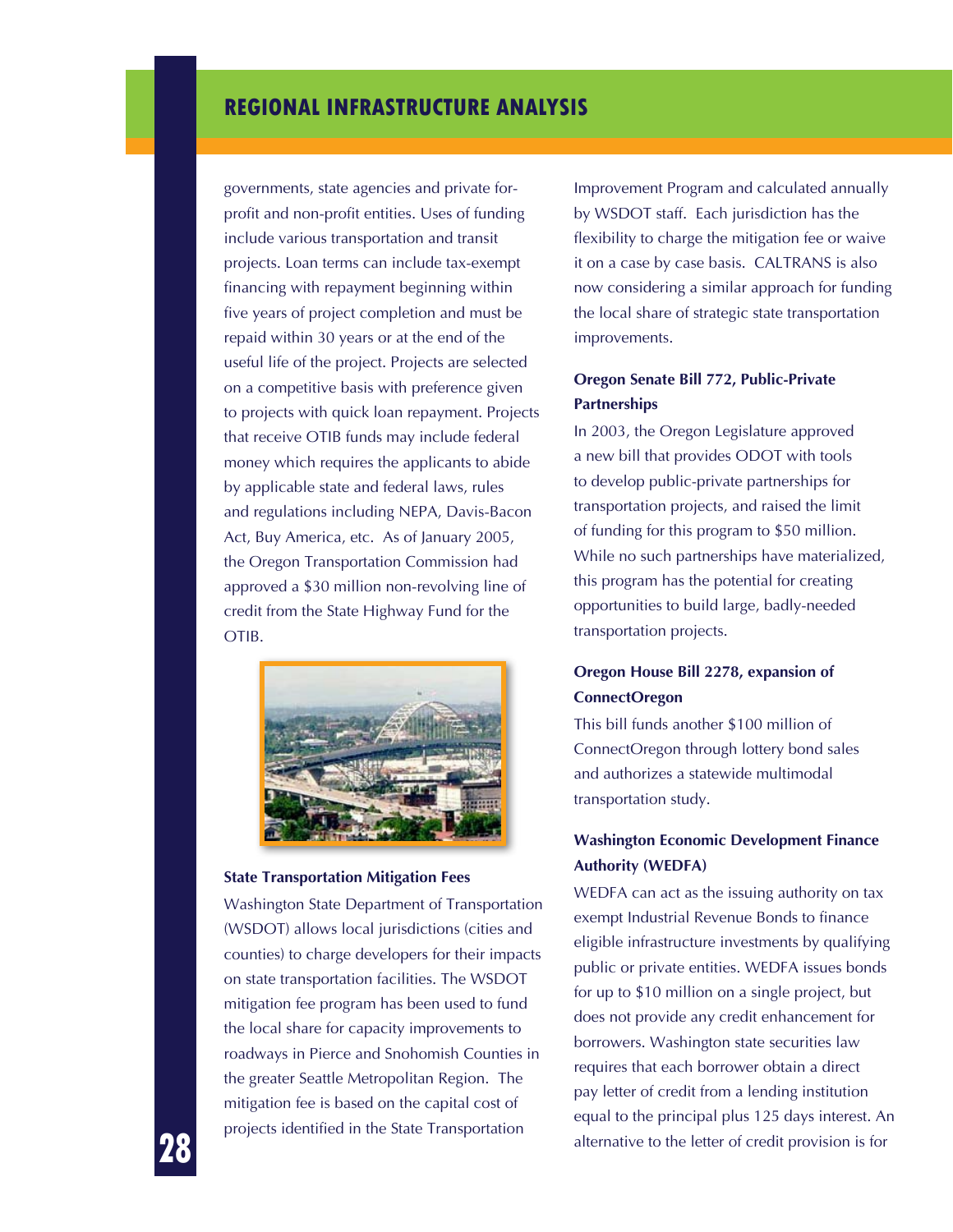the borrower to work with a lender to arrange a "private placement" of the bond with an institutional investor or banking firm. WEDFA staff can assist with private placement efforts.



**California Infrastructure and Economic Development Bank (I-Bank)**

State financing authority provides tax exempt financing to public agencies and qualifying private and non-profit entities. Since 1999, the I-Bank has financed more than \$6.5 billion in bonds and loans for economic development and public infrastructure projects. I-Bank also provided more than \$300 million in loans from the Infrastructure State Revolving Fund Program since 2000. I-Bank leverages about \$2.50 in added public and private investment for each \$1.00 it lends. Public infrastructure projects financed by I-Bank include flood control, water, wastewater, public safety facilities, and public streets.

#### **California Proposition 1B**

Approved by voters in November 2006, Prop. 1B enacts the Highway Safety, Traffic Reduction, Air Quality, and Port Security Bond Act of 2006 and authorizes \$19.925 billion of state general obligation bonds for specific purposes. Focus of this program is on highpriority transportation corridor improvements, trade infrastructure and port security projects,

school bus replacement, passenger rail improvements, state/local transportation projects, bridge retrofits, railroad grade separation projects, and traffic safety.

#### **California Proposition 1C**

Approved by voters in November 2006, Prop. 1C enacts the Housing and Emergency Shelter Trust Fund Act. Funds are used for providing shelters for battered women and children, low income housing, homeownership assistance, and development programs targeted in urban areas near public transportation. The measure authorizes \$2.85 billion in GO bonds to fund 13 new and existing housing and development programs. Funds are awarded on a competitive basis.

### **Potential New Regional Revenue Source or Authority**

Particularly if federal or state funding efforts do not appear viable, a regional referendum should be considered to seek voter support for new or expanded fees that can be used to leverage state or federal funding to complete strategic infrastructure projects such as bridge construction or preservation, and new roadway, transit, multimodal, and urban amenity projects. If regional funds were to be collected by Metro, it is likely that the Legislature would need to increase Metro's spending cap. Examples of regional tools used in local and other jurisdictions follow. Each tool has inherent benefits and risks.

- **Transportation project mitigation fees or** system development charges for strategic regional projects.
- Real estate transfer fee dedicated to strategic regional infrastructure projects (this would be an increase in Washington County).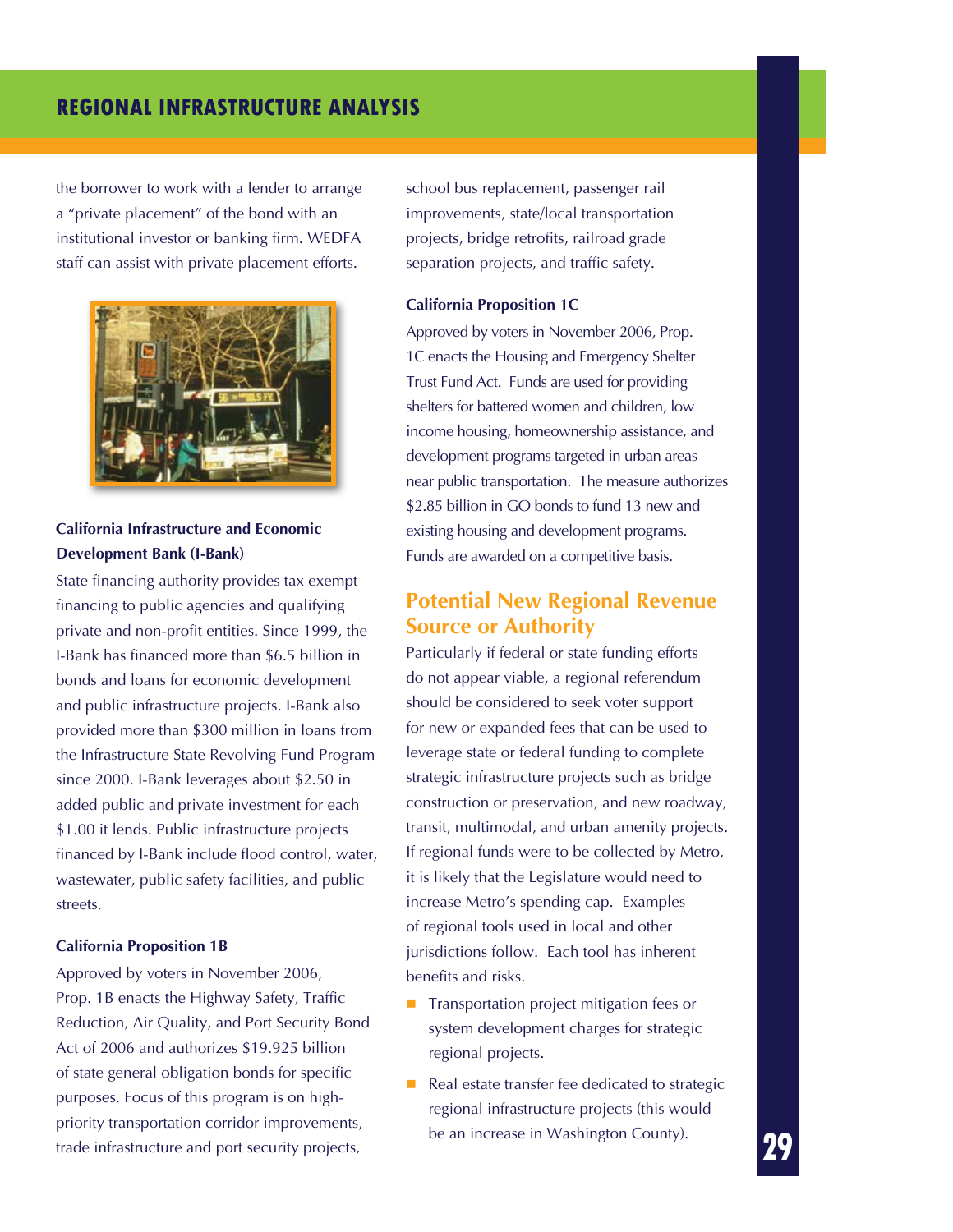- $\blacksquare$  Fuel tax, with dedicated funding for strategic regional projects.
- $\Box$  Lodging accommodations tax, with dedicated funding for infrastructure.
- Motor vehicle fee increase, with dedicated funding for strategic regional projects.
- Expansion and extension of the construction excise tax, with dedicated funding for strategic community or regional infrastructure projects.
- Expanded role for Metro to educate and inform citizens and businesses regarding the benefits of conservation.
- Expanded role for Metro to help coordinate utility district roles and responsibilities in conjunction with service providers.
- Revolving Loan Fund for location efficient mortgages for low and moderate income homebuyers.
- Carbon Impact Offset fee for new buildings that do not meet energy efficiency guidelines.

#### *Case Studies*

#### **San Diego**

The San Diego Association of Governments (SANDAG) is using innovative techniques to plan and fund their transportation system. A 5 percent sales tax dedicated to transportation improvements has been particularly successful.

#### **Virginia**

With the passage of a new transportation act, Virginia is pursuing what appears to be regional financing of transportation that locks together state and local financing of improvements and more regional control of land use. The overall approach allows the regional transportation

authority to levy certain taxes and require that localities do likewise for transportation support. State funds will be tied to regional actions. As part of the transportation plan, Virginia is building "hot lanes" on the interstates that will toll individual drivers that use HOV lanes.



#### **State or Regional Bond Bank**

Bond banks are a financial intermediary that provides low cost funds through the sale of tax exempt bonds. Capital financing through bond banks allows borrowers to take advantage of the bank's high investment grade rating, low interest rates and reduced issuance and post issuance costs. Local governments are shareholders that participate in bank governance and in some cases make minimal stock subscription payments. For more information see the Appendix.

#### *Case Studies*

**States of Alaska, Indiana, Maine, New Hampshire, Vermont Alberta Province, Canada**

#### **Value-capture finance**

Public improvements made today can lead to future increases in economic value. By capturing a share of future increases, these improvements can be made self-financing. Value-capture finance leverages future tax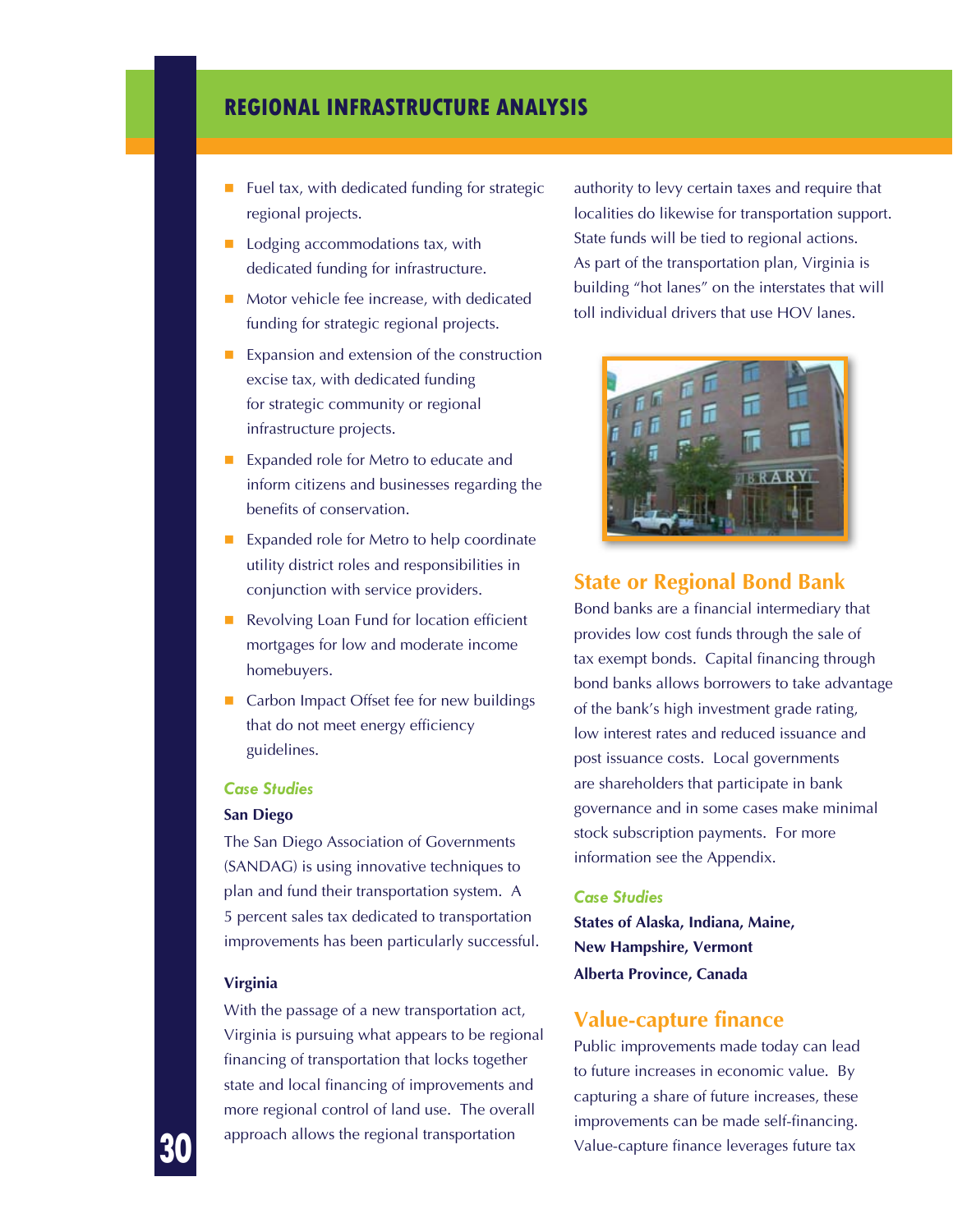receipts to pay for public infrastructure needed to support development for projected growth. In other words, private land value increases generated by new public investment are all or in part "captured" through a land related tax to pay for that investment.

Public and private sectors are constituent elements in the development process. Local government's role evolves as provider of infrastructure and promoter of development. New applications are possible as governments and private developers find it necessary and desirable to work together. Value-capturing finance shares the benefits and costs among partners so that private benefits are partially invested in public services. Those that benefit from new public investment in infrastructure and services pay for them. Examples include urban renewal districts.

### **Assessment and Taxation Districts**

Special districts assess properties with added charges to recover the cost of special improvements made to them. They are not a burden on the general tax base and do not constitute general indebtedness. Moreover, this technique allows landowners to amortize payments over time. Special districts are a viable source of funding at the local or community level. It can be a challenge to explain this technique to the public. A common type of special district is the local improvement district (LID) where a public amenity is needed. Public agencies can encourage and/or aid the use of an LID to fund specific projects. With this source of private (often via property-owners) funding, many

elements can be completed at little cost to the public agency.

The following are other types of assessment and taxation districts:

- **Regional Improvement Districts**
- Special Benefit Assessment Districts
- Business Improvement District
- Supplemental SDCs
- Reimbursement Districts
- Urban Renewal Districts

#### *Case Studies*

#### **Washington State Local Infrastructure Financing Tool (LIFT)**

Established during the 2006 legislative session, the LIFT program provides a new way to support public infrastructure, with focus on job creation and increasing local economic activity. LIFT is a competitive program that allows selected local governments to take advantage of tax revenue generated by new private developments in Revenue Development Areas (RDAs). Much like Oregon's urban renewal program, LIFT supports RDA's use of state and local tax increment revenues to repay bonds. Jurisdictions may apply for up to \$2.5 million in annual LIFT authority, and in most cases only one RDA is allowed per county.

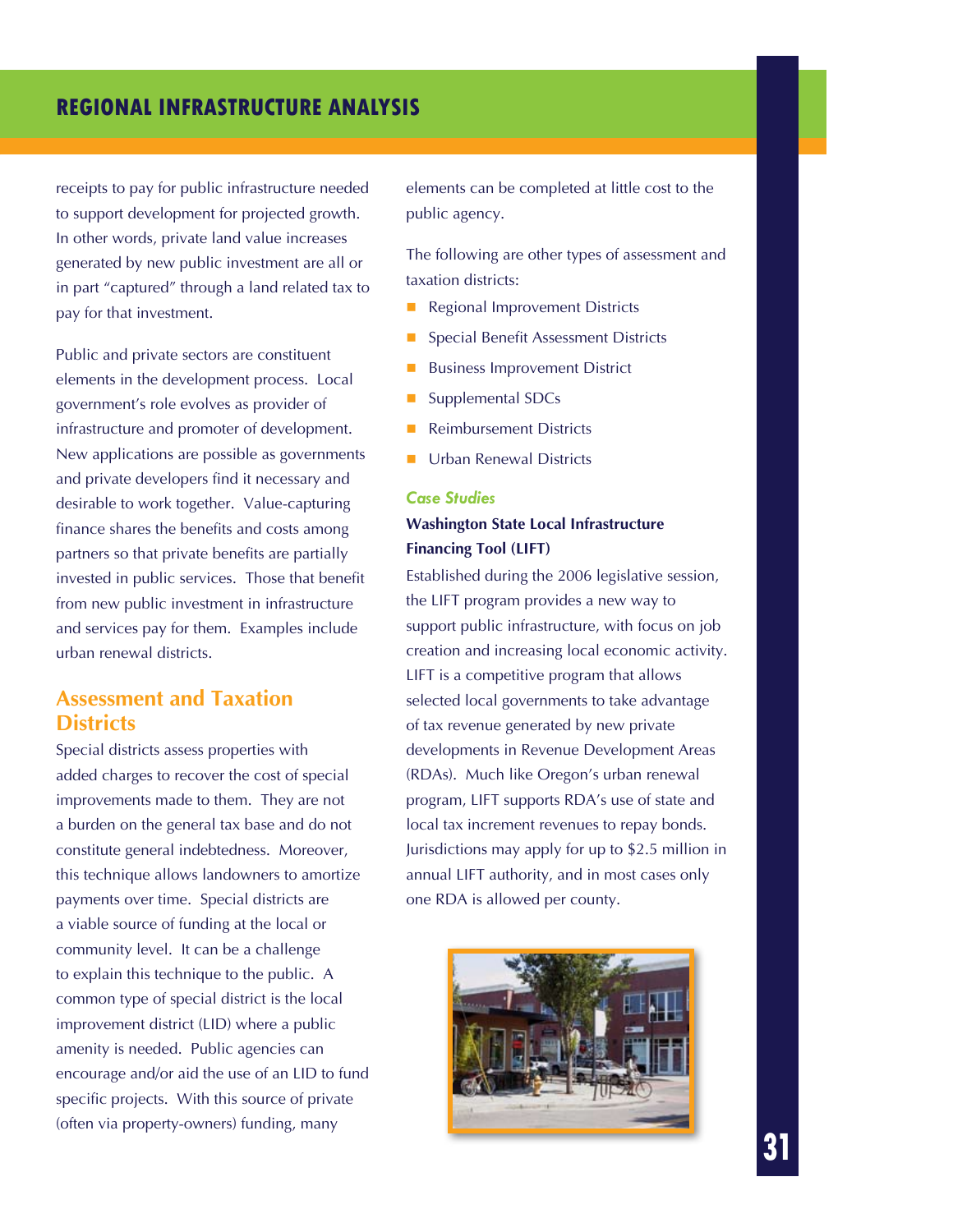#### **Community Facilities District Act ("Mello-Roos")**

Mello-Roos enabled Community Facility Districts (CFD) to be established by local government agencies in California as a means of obtaining community funding. CFDs are areas where a special tax is imposed on property owners. The CFD has chosen to seek public financing through the sale of bonds for the purpose of financing certain public improvements and services.



#### **Tax Revenues and Fees**

Tax revenues and fees could be used to fund new infrastructure. Most taxes require voter approval and would likely be subject to a cap. Tax revenues and fees include:

- Impact Fees, Systems Development Charges
- **Utility Charges/Fees (user charges)**
- Motor Vehicle Registration Fees
- Fuel Tax (maximum allowed under state laws)
- Utility Franchise Fees
- Developer Connection Charges
- Real Estate Transfer Fee
- Construction Excise Tax
- Lodging Tax
- Toll Revenues
- Mitigation Fees
- Property Tax Levy
- Payroll Tax
- Road User Fee (establish a user fee paid by households, businesses, and industries to fund transportation system improvements and upgrades; similar to Portland Mayorelect Sam Adams' Safe, Sound and Green Plan and the street utility fee in Hillsboro).
- $\blacksquare$  Tax Increment Financing (establish a tax increment district to raise the funding for necessary public infrastructure improvements).

#### **Public-Private Partnerships**

Public-private partnerships (PPPs) are an effective means to develop infrastructure projects. A PPP is a contractual agreement between a public agency (federal, state or local) and a private sector entity. Through this agreement, the skills and assets of each sector (public and private) are shared in delivering a service or facility for use by the general public. In addition to the sharing of resources, each party shares in the risks and rewards potential in the delivery of the service and/or facility. PPPs can create wide opportunities for deeper funding and sources of creativity.

Successful PPPs have strong political leadership, shared burdens and rewards, commitment to plans, project timetables and clear, realistic funding sources. PPPs can be focused at various scales and structured in different ways (See the Appendix). Some are more applicable to infrastructure needs than others, and some more applicable to particular types of infrastructure. For instance, utilities such as water or sewer that have a userpaid revenue stream are better implemented

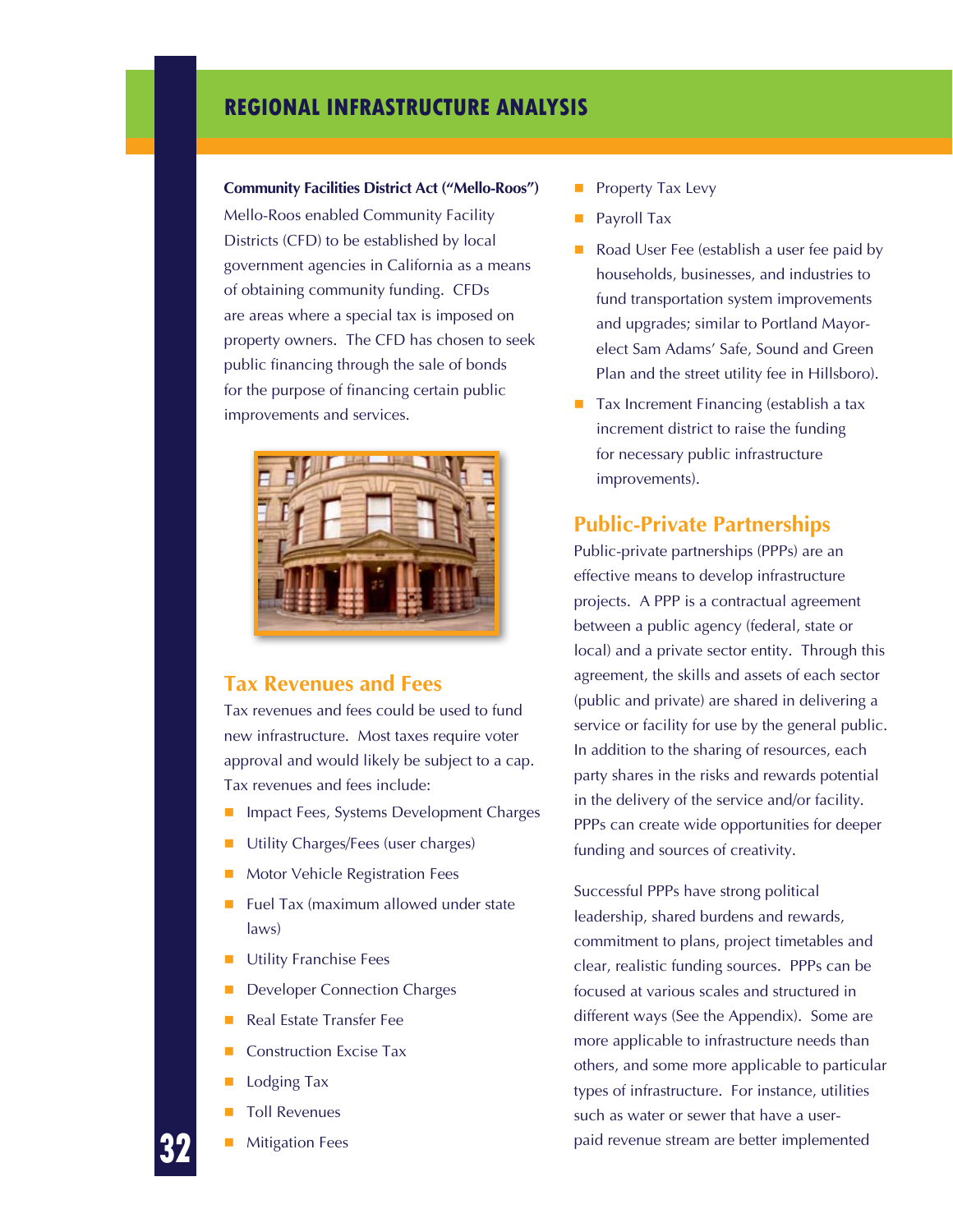under some models, and road or highway infrastructure that may combine user fees with local, state, and federal capital contributions are better constructed under other models. They are used extensively in Europe, but with mixed success. Metro could develop a "toolkit" to define the range of PPPs and the criteria for success in developing and managing PPPs.

#### *Case Studies*

#### **South Waterfront; Portland, OR**

The South Waterfront project is a PPP among the City of Portland, the Portland Development Commission, and Oregon Health and Science University. Tax increment revenues and local private cost-sharing was used to provide needed improvements and desired amenities. Development agreements between the city and individual property owners provided a tool for negotiating public and private commitments to meet plan goals on a site-specific basis. PPPs were used to finance some improvements and long-term maintenance of public facilities. For example, local improvement districts assisted with streetcar, tram, parks and greenway installation and maintenance.



#### **Metro**

A transit-oriented development (TOD) Program aims to provide built examples of transit-oriented development projects and to

demonstrate the potential of public-private partnerships for making great communities. The TOD program provides financial incentives and uses PPPs to enhance the economic feasibility of higher density mixed-use projects served by transit. The program has contributed to many of the successful TOD developments in the region and has acquired key opportunity sites at transit stations.

#### **Cascade Station, Airport Light Rail Transit; Portland, OR**

Bechtel, Trammel Crow, Port of Portland, PDOT, TriMet and PDC partnered to build light rail transit and retail / commercial infrastructure near the Portland Airport. Bechtel provided the private partner's contribution by constructing the infrastructure in exchange for the right to enter into 99-year leases that would allow private development of the Port's land. The Portland Development Commission was an intermediary and provided about \$30 million in financing.

#### **Land Acquisition**

Investigate new approaches to land acquisition. Land acquisition is a major challenge preventing large scale development projects in the region. A handful of corporations now control the building of large residential housing developments in the United States. There is a need to plan for areas to be annexed by talking to these corporations to understand what large-scale development would look like and how to prepare for it. New approaches to land acquisition include:

**Planning for public transit and development** patterns that support it is of particular importance. Obtain rights-of-way before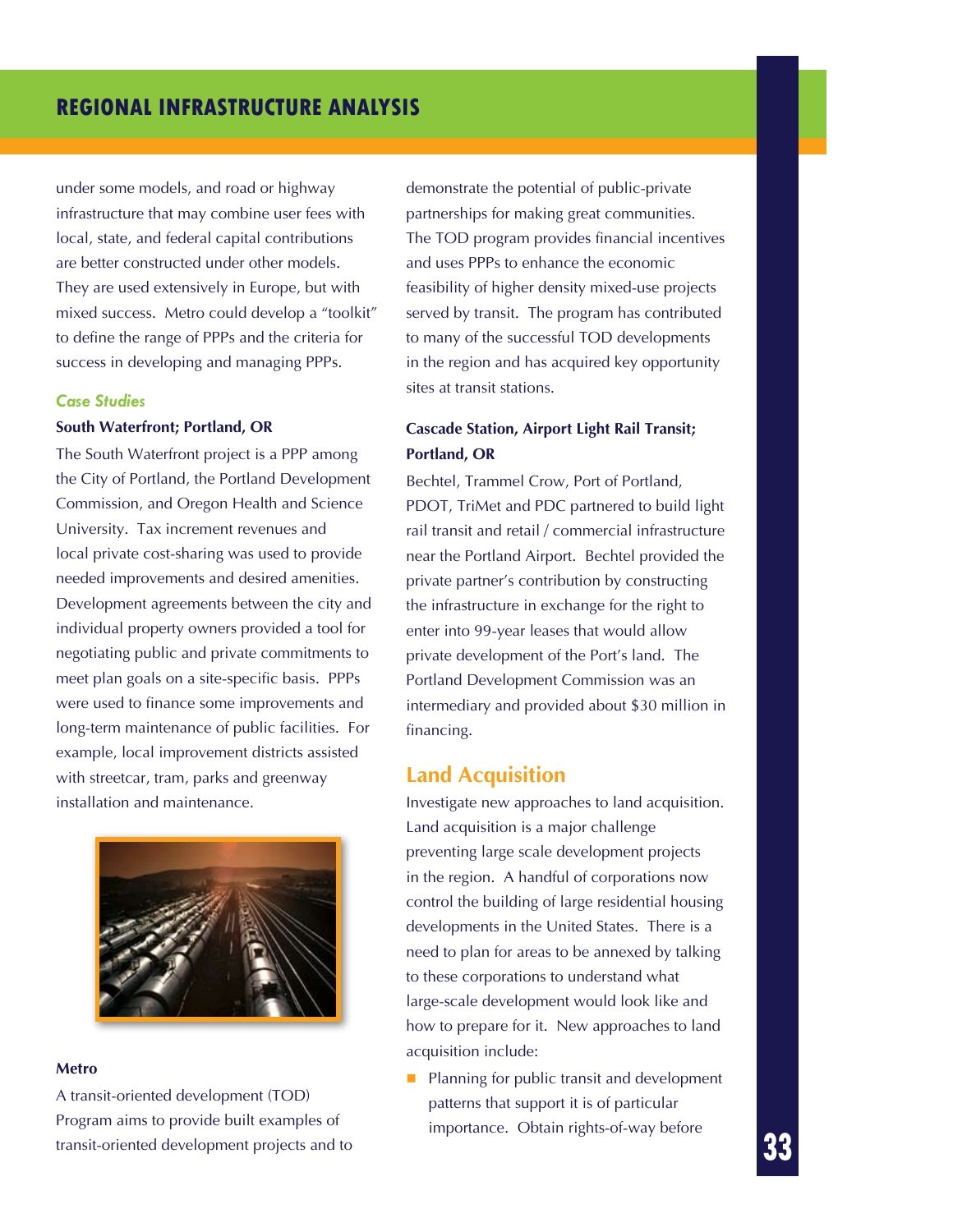development occurs to dictate where linear infrastructure will go.

- **U** Various landowners form a private limited liability corporation to spread costs and benefits and consolidate land for a single developer.
- Public sector uses a tool similar to urban renewal, but to purchase land in urbanizing areas for development purposes.
- Work with developers to get control of parcels with highest value to leverage process.



### **Patient Equity<sup>4</sup>**

Patient equity is the capital committed to a development budget that does not have a defined payback schedule. Patient capital is not a substitute for other financing that sunsets in seven to ten years. Rather, it is additive, layered on top of a conventional development budget such that the overall cost of the project increases. Patient equity pays the increased costs and mitigates the risks of new development. Ultimately, it can facilitate a project's success and over time yield substantial return to its investors.

Patient equity is ideal for financing walkable, mixed-use projects. It allows conventional

equity to take on a proportionally smaller piece of the total development budget. Investors of patient equity in walkable projects are likely to see substantial financial returns as the project matures and critical mass is achieved (ten or more years). However, current methodologies for evaluating equity investments are often biased toward short-term (one to seven years) investment decisions. Many of these methodologies are unable to evaluate cash flows beyond year five, which is when walkable, urban developments see their strongest financial performance. A similar method could be to establish a patient equity fund for long-term investments to be used in public-private partnerships.

#### *Case Studies*

#### **Reston Town Center**

Mobil Land owned the master planned community of Reston, Virginia, located in the Washington, D.C. metropolitan area. The 200-acre site includes more than one million square feet of office, hotel and retail space, and thousands of condominium and rental apartments. Current rental rates and sales prices demonstrate the premium that Reston Town Center's walkable urbanism commands. There is no direct evidence of how much patient equity was in the project but estimates of patient equity for the first phase of the Town Center are upwards of 50 percent of the development budget.

#### **Century Theatre Block, Albuquerque**

The Historic District Improvement Company (HDIC) developed the Century Theatre Block in Albuquerque as the catalytic project starting the revitalization of the downtown. The project

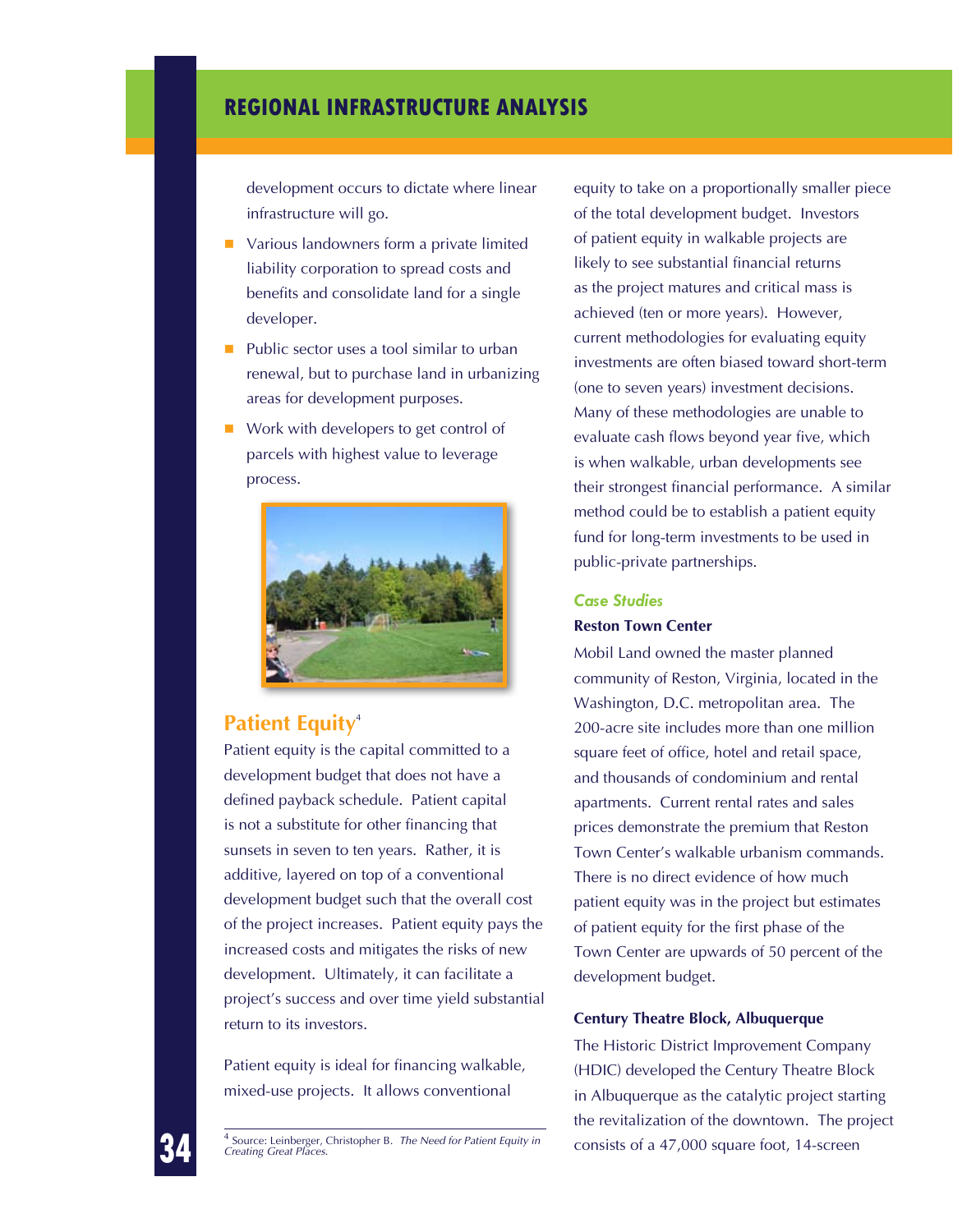

movie theater, 25,000 square feet of retail and 25,000 square feet of office space in a mixed-use, walkable form. The HDIC project had a 40% higher construction and tenant improvement budget than the conventional budget. The development budget became 5% conventional equity, 67% debt and 27% patient equity. The cash flows have recently surpassed the conventional projections and seem set to significantly surpass the conventional projections in the future.

#### **AvalonBay Communities, Inc.**

AvalonBay REIT concentrates on building and owning rental apartment projects in markets with high barriers to entry. As a result, over half of their portfolio is in walkable, urbane locations. This portfolio has earned AvalonBay a reputation as one of the premier rental apartment REITs in the United States. It has consistently been the most profitable apartment REIT and has provided the highest shareholder return for apartment REITs.

#### **Remove Barriers to Investment**

Identify and remove existing legal, regulatory and other barriers to public and private investment in new development and infrastructure. For instance, liability issues associated with superfund sites prevent redevelopment of brownfields due to fear of lawsuit. Unfunded mandates from federal and state governments also serve as obstacles to investments in infrastructure. Likewise, cities should revisit development codes to encourage investments, removing codes that prevent compact urban development.

### **Carbon and Ecosystem Service Markets**

Due to the impact of climate change, there is a rapidly evolving set of markets in green house gas reduction or sequestration. The United States Congress is considering a national cap-and-trade system that could result in up to \$1 trillion in capital exchange. It is likely that national legislation will pass within the next few years. The Western Governors' Climate Initiative also is developing a regional cap-and-trade system to reduce greenhouse gas emissions and several Oregon leaders are developing a similar concept designed to quantify and monetize the value of services provided by ecosystems and develop the market mechanisms where they can be sold, purchased, or traded. These opportunities are detailed in several presentations at: www.nebc. org/content.aspx?pageid=34

#### *Case Studies*

#### **Climate Action Plan Tax, Boulder, Colorado**

Boulder voters approved Initiative 202 in 2007, making this the first time in the nation that a municipal government will impose an energy tax on its residents to directly combat global warming. The energy tax is also referred to as a carbon tax since it is based on electricity consumed through the burning of coal which is directly related to carbon or greenhouse gas emissions. The average household will pay \$1.33 per month and the average business will pay \$3.80 per month. The tax will generate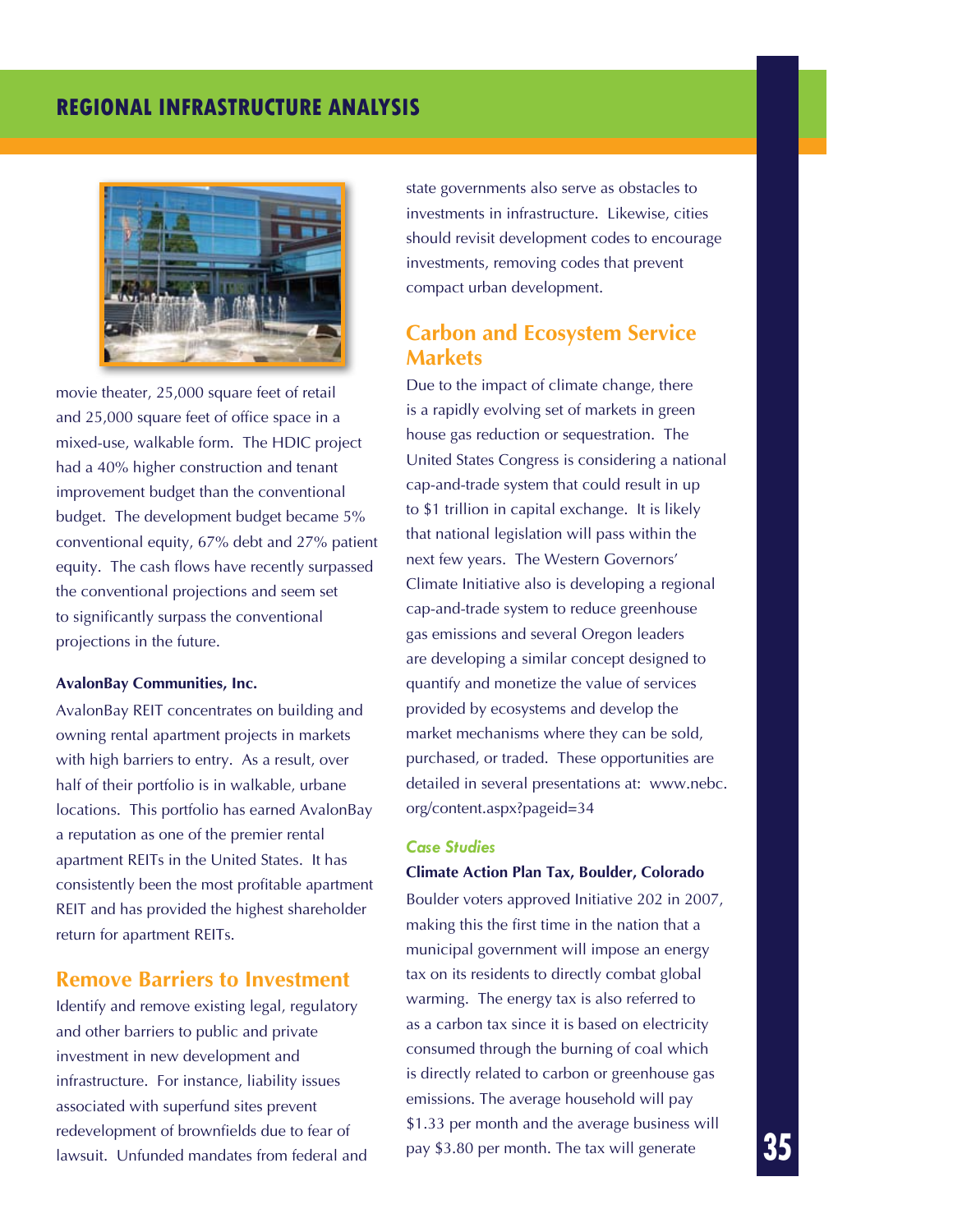about \$1 million annually through 2012 when the tax is set to expire. Estimated energy cost savings from this measure are \$63 million over the long term.



#### **Oregon**

There are significant efforts in Oregon to develop an ecosystem services market for the Willamette Valley and elsewhere to value and capitalize on ecosystem services provided by nature. Taken together with the emerging cap and trade carbon markets there are and will be major opportunities for funding for energyefficient infrastructure, compact development and open space "greenfrastructure" needs of the region. Regional collaboration will be essential to fully participate in both markets.

### **CRITERIA FOR TARGETING REGIONAL FUNDS**

While it is important to pursue strategies in all four categories, the reality is that new funding sources are crucial to providing needed infrastructure. The following matrix outlines a set of regional funding program eligibility criteria. These funding criteria could be applied to ascertain the relative advantages and disadvantages for the aforementioned funding programs, using a relative scoring method for each criterion ranging from 1 (least effective) to 5 (most effective). The highest scoring funding programs should be advanced for consideration by the appropriate legislative body and/or public-at-large.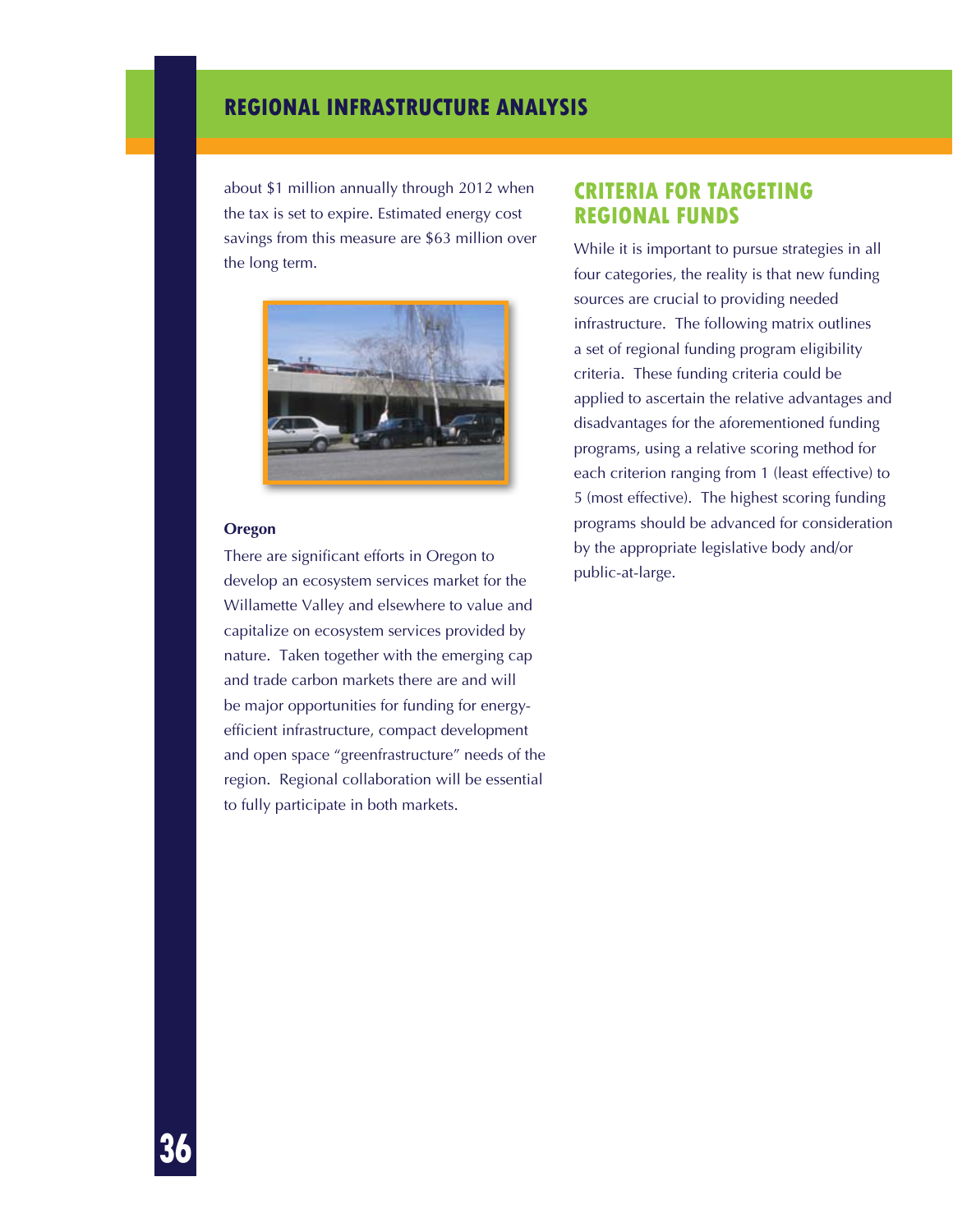| Criteria                                                                    | <b>Evaluation Question to be Addressed</b>                                                    | <b>Comments</b>                           |
|-----------------------------------------------------------------------------|-----------------------------------------------------------------------------------------------|-------------------------------------------|
| Legal precedence in Oregon                                                  | Is this technique allowed under Oregon<br>law?                                                |                                           |
| Current use in Portland region                                              | How many jurisdictions or districts use it<br>today? Has it been successful?                  |                                           |
| Overall simplicity (easy to<br>understand/convey)                           | Can it be explained in 20 words or a<br>simple graphic?                                       | Important for public support              |
| Implements 2040 policy objectives                                           | Can funding be focused on centers,<br>corridors, and employment and industrial<br>areas?      |                                           |
| Equity among affected stakeholders                                          | Who pays the cost? Are they the<br>beneficiaries?                                             |                                           |
| Ease of integration with existing<br>governments                            | How many inter-agency agreements/<br>modifications will be required?                          | Important to local agencies               |
| Potential revenue generation                                                | What is revenue generation potential:<br>high, med., low?                                     | Forecast over 30 years                    |
| Stability of annual revenues                                                | How much does the revenue stream rely<br>on variable factors, such as construction<br>cycles? | Historical review of revenue<br>system    |
| Ability to be used for annual<br>operations & maintenance                   | Can the revenue be used for annual<br>operations & maintenance?                               | Important to local agencies               |
| Flexibility of the revenues                                                 | Can the revenue address multiple infra<br>needs?                                              | Flexibility of technique                  |
| Annual implementation/<br>administrative costs                              | What will be the cost of administering this<br>to local governments?                          | Forecast over 30 years                    |
| Ability to leverage federal or state<br>funds                               | Can this revenue source leverage non-<br>local grants?                                        | Potential for all levels of<br>government |
| Ability to leverage local public/<br>private funds                          | Can this revenue source leverage private<br>investment?                                       | Potential for all levels of<br>government |
| Likely to receive voter approval                                            | Is this the type of program voters generally<br>support?                                      | Important to elected officials            |
| Consistency with other financing<br>techniques used by local<br>governments | How well does it fit in with contemporary<br>patterns?                                        | Helps sell program to citizens            |

\* It is recommended that regional funding techniques be ranked according to these criteria on a scale of 1 to 5, with 1 being least effective and 5 being most effective, and use this as a basis for prioritizing funding programs.

**37**